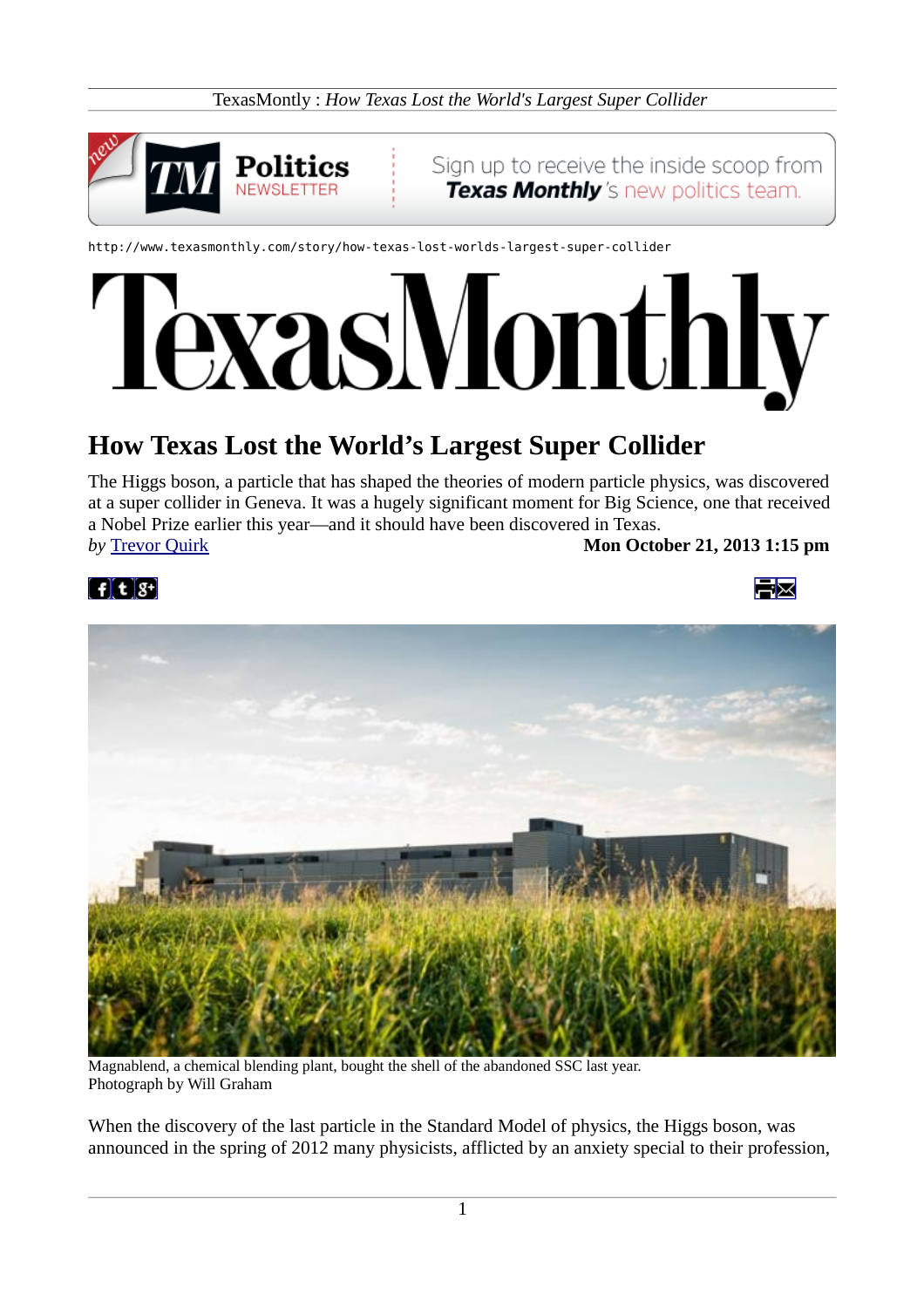soon began hedging that same announcement. Most were reluctant to claim outright that what they'd observed at the CERN particle collider in Geneva was indeed the elusive Higgs, the subatomic particle that could explain how all matter acquires mass. Eventually their reticence suffused the name of the particle itself, as it was quickly described as a Higgs-*like* particle.

That summer, at the [official announcement](http://www.nytimes.com/2012/07/05/science/cern-physicists-may-have-discovered-higgs-boson-particle.html?_r=1&hp&pagewanted=print) in Geneva, Rolf-Dieter Heuer, the stately director general of CERN, declared "I think we have it." It was an enormous scientific discovery—arguably one of the biggest of the 21<sup>st</sup> century, a claim bolstered by its recent Nobel Prize award—but the celebration, on the whole, was restrained. Mild applause ensued, a man removed his glasses and dabbed a handkerchief at his tears. The conference room then reassumed its churchlike sobriety.

Physicists are a shrewd species. History has shown them the political consequences of premature announcements. A year before, a team of physicists at CERN announced the observation of neutrinos rushing faster than the speed of light. If the phenomenon was real, almost all we knew about physics would crumble. Most physicists were incredulous, and rightfully so, as the "superluminal" neutrinos turned out to be an artifact of miswired fiber optics and a bad atomic clock. It was embarrassing; people resigned. Many physicists condemned the announcement as sensational, a swat at the hard reality of modern experimental physics, which is forevermore Big Science: a political animal of bureaucracy, real estate, diplomacy, rhetoric, and tax-based funding. People have to *trust* physicists more than ever before, a tall order considering the arcane nature of theoretical science. And yet the tools required to prove or disprove certain hypotheses often require significant amounts of money.

The international operation of CERN marked a monumental success in this respect. To prove the existence of the Higgs boson, which has been contentiously described as the "God particle," required \$9 billion, ten years of study, thousands of careers, and a seventeen-mile collider ring bored out of the earth on the Franco-Swiss border. At fourteen Teraelectron-volts (TeV)\*, it is the most energetic super collider ever built, and also one of the largest, most complex scientific experiments in history. Many have called it a modern-day cathedral.

And it should have been built in Texas.

Five-thousand miles southwest of Geneva, just outside Waxahachie, Texas, are the remnants of a super collider whose energy and circumference—true to American sensibility—would have dwarfed those of CERN's Large Hadron Collider. Nobody doubts that the 40 TeV Superconducting Super Collider (SSC) in Texas would have discovered the Higgs boson a decade before CERN. The collider's tunnel would have entrenched Waxahachie in a topographical oval that curved east before the southern Dallas County line, then running southwest under Bardwell Lake and curving north at Onion Creek. Since Congress canceled the project twenty years ago, on October 21, 1993, Waxahachie has witnessed the bizarre and disquieting history of its failure.

Prominent physicists have a shared tendency to mischaracterize Waxahachie as a bucolic Victorian town in the fading years of its antebellum glory, a place that would exalt the worldly benefits of a multi-billion dollar science project. Sean Carroll, in his book *The Particle at the End of the Universe*, called it a "sleepy hamlet." Even when the SSC project first broke ground, this was not the case. Waxahachie, the seat of Ellis County, was once a wealthy cotton nexus of the southwest, and today is a small blue-collar city of 30,000 that now depends on companies rooted in industrial science. You see evidence of this just outside and within the city limits: Redox Chemicals, Wesco Chemicals, Helena Chemical, Schirm Chemical, Magnablend. An industrial train engine, servicing companies like these, hauls black rotund tankers and covered hopper boxcars with more rust than paint through every part of Waxahachie. It stops traffic. It trundles under the brindled and tire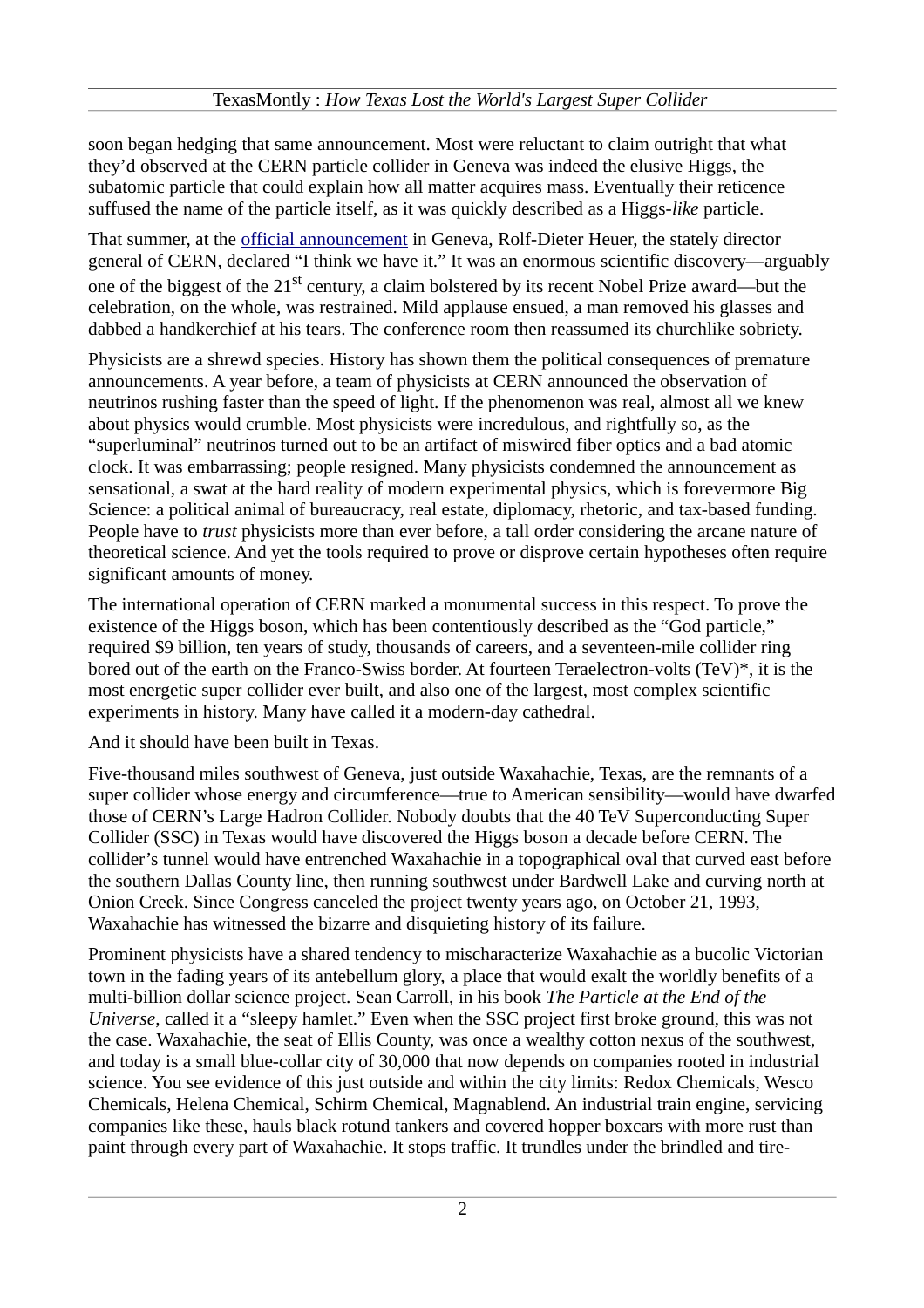beaten sliver of Texas Highway 77 that brings vehicles south from Dallas, marshaled by frontage roads that bracket rapacious commercial development into aisles along the old interstate. Waxahachie's historic district, with its palatial granite courthouse, Civil War monuments, renovated museum, and brick walking malls, is preserved fiercely against such development, as is the nearby neighborhood of gorgeous Victorian and Gingerbread homes—though the train runs through both areas. Past all this, on Waxahachie's fringe, you will find enormous churches and small cottages aside the capillaries of old farm-to-market roads that lead to rare patches of velour pasture among dry scrubland and blackland prairie, all under blue horizons and the skeletal tree lines of Texan winters. You can hear the train from that far out.

**I was walking** on the brittle grass of the old SSC campus with a few guides from the chemical blending company—Magnablend—that had recently purchased and converted the abandoned facility, nearly two decades after Congress canceled the project. I'd spend much of that tour listening to my guides trade lore about the SSC—Were these conduits for the coolant? Was this an entrance to the tunnel? Was this where they fabricated magnets?—only to watch them become sullen as we passed groups of men in PPEs with facial blast shields adjusting vat dials and pumping chemicals through recondite hoses. When we were surrounded by evidence of what this place had become they became almost self-conscious. One of my guides mentioned a book about the SSC and would spend the rest of the tour plumbing his memory for its name and author.

We walked up to the peak of a grassy hill to find a large dip, fifteen feet in diameter, filled with brambles and dead vegetation. The scene looked like hair collected at the bottom of a shower drain. Three other areas like this one lay on the property. The hill was probably a capped shaft, sunk hundreds of feet into the main tunnel where the collider's magnets would have steered the beams around the curve. Nobody knew for sure—the physicists had left with all SSC schema. The engineers and technicians of Magnablend had arrived roughly a year before with no blueprints or detailed information about the abandoned facility. With few exceptions, the buildings looked exactly as they would have: five thirty-foot hangers of plain brown corrugated siding with wide shipping bays, which, when left ajar, revealed enormous overhead cranes—five to 25 ton lifting capacity—annexed to the ceiling, original to the site. As an acronymic consolation, Magnablend even named their new facility the Specialty Services Complex.

**The promise of** a super collider to a small city like Waxahachie was mostly economic. The SSC would herald the creation of five to eight thousand jobs, marked improvements in local education, and the development of a technical industry that had lately engendered the state epithet "High Tex." By comparison, the appeal to the country as a whole was cryptic, vague: the promise of revolutionary spinoffs in technology. Science—especially Big Physics—commands a large degree of faith from the nations that fund it. Political axiom holds that advances in the fundamental understanding of the universe will inevitably yield practical boons for society. This is not unsound reasoning: Semiconductors, lasers, supercomputers, integrated circuits, nuclear power, nuclear weapons. The twentieth and twenty-first centuries have been textured by these technologies, and they all stem from advances in physics.

Particle physicists, though, subscribe to a more arcane enterprise. The reason particle physics has required an increasing largesse of society is quite simple. In the seventies physicists codified a theory that meant to explain the elementary architecture of the universe—the Standard Model. It accounts for three of the four known forces in nature: the electromagnetic, strong, and weak forces. The Model also posits that all observable matter is composed of two categories of particles: leptons and quarks, which act upon each other through the three forces. Theoretically, the Model holds that some leptons should be massless, when experimentally they are not. The Higgs Mechanism patches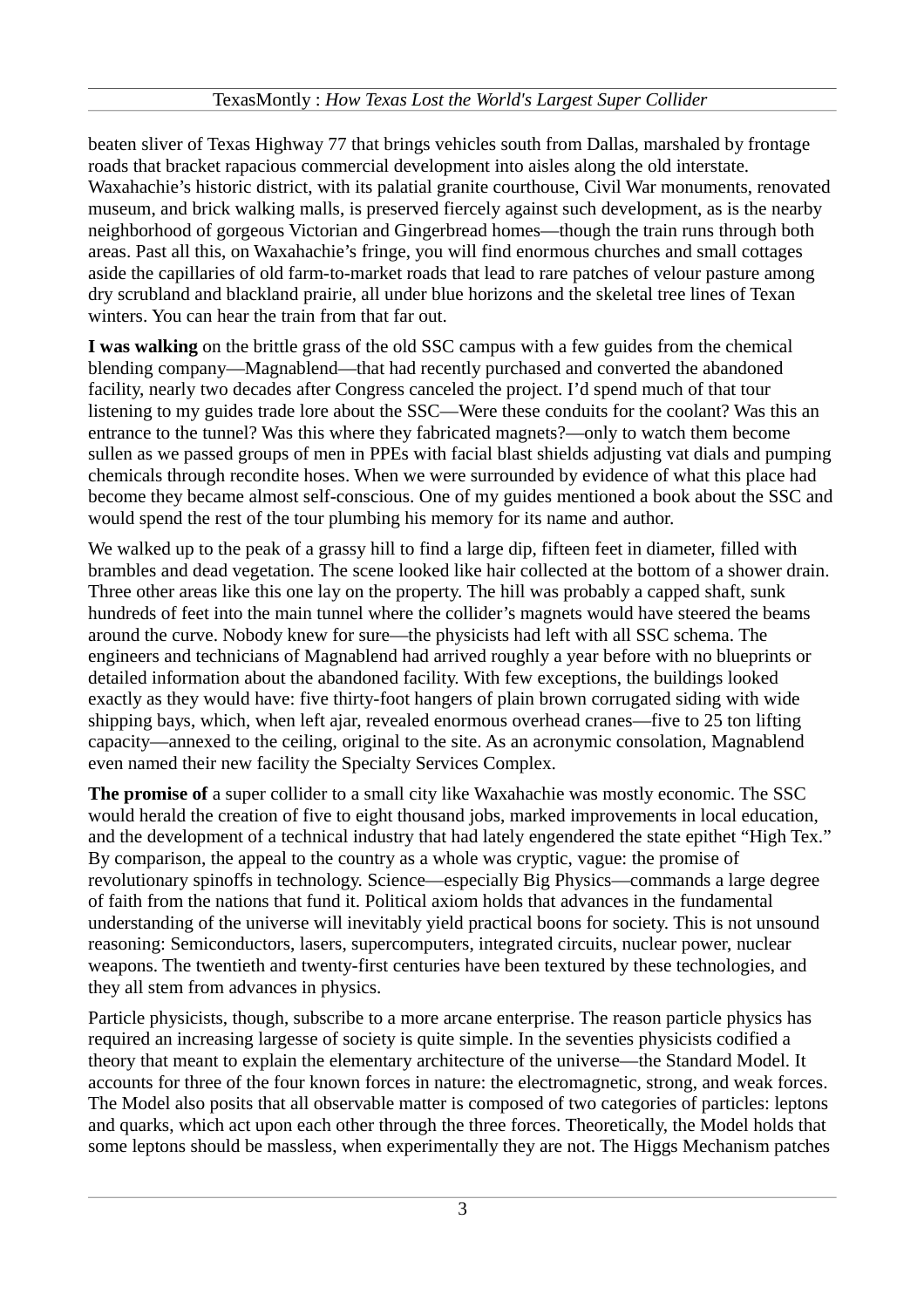this theoretical rift and explains how those leptons, which came into being without mass, have *acquired* it. While the mechanism is the explanatory construct, the Higgs boson is what you look for in nature.

One technical problem is that many elementary particles—including the Higgs—are extremely unstable and rarely occur. To witness them for even a moment requires a great concentration of energy. Hence particle colliders, underground rings that accelerate beams of particles to speeds near that of light, steered by superconducting magnets along miles of cable until they collide—mightily, silently—and pieces of the universe normally unseen peek through the noise and fabric.

Experimentally, the Standard Model is remarkably accurate. It is also terribly incomplete. It fails to incorporate the fourth force, gravity, and modern cosmology indicates that it only accounts for four percent of the matter and energy that were created after the Big Bang. The Higgs boson, though important, is only a part of the larger dreamscape of New Physics, of complete and unified theories.

Roy Schwitters, the former director of the SSC who is now a professor of physics at the University of Texas at Austin, explained that modern colliders were designed with this in mind. "The international community quickly figured what it would take to find a Standard Model Higgs. Of course everybody wanted to have what we call 'Scientific Reach,' to be able to go *beyond* the Standard Model. Our hope is that there's physics beyond it. And the Higgs played a special role in that search. I call it a capstone. It set the standard." Schwitters's use of "we" and "us" invariably referred to the world's establishment of particle physicists, which might be expected of a man who led the profession through great political tumult.

The SSC was first given serious consideration by Congress in 1985. Physicists can in fact *lobby* Congress, and they did so with regularity in the years that followed. Congress approved the project in the late eighties. Schwitters assumed two key roles, first as a member of the project's site selection committee, which was chaired by 21 eminent American physicists, then later as the director of the SSC. The committee received applications from 43 states, and reportedly each member of the panel was responsible for assessing numerous boxes of material. The committee submitted an unranked list of eight sites that could best support the Superconducting Super Collider:

**ARIZONA:** Maricopa; desert plains; sedimentary bed; small amount of families displaced.

**COLORADO:** hilly grassland; Pierre shale; few relocations necessary.

**ILLINOIS:** Batavia; flat to gently rolling area; uniform bed of dolomite; complex program for relocating families.

**MICHIGAN:** Stockbridge; rural farmland; mix of shale, sandstone, dolomite and limestone; complex plan for acquiring 700 parcels and relocating 221 families.

**NEW YORK:** Rochester; moderately hilly; glacial drumlins underlain by sedimentary rocks. Committee members received substantial number of letters from dissenting residents and doubts public support.

**NORTH CAROLINA:** rural, forested area; volcanic and sedimentary rock; prime farmland lost in land acquisition, 100 families relocated.

**TENNESSEE:** hilly undeveloped rural land; Ordovician limestone; no concerns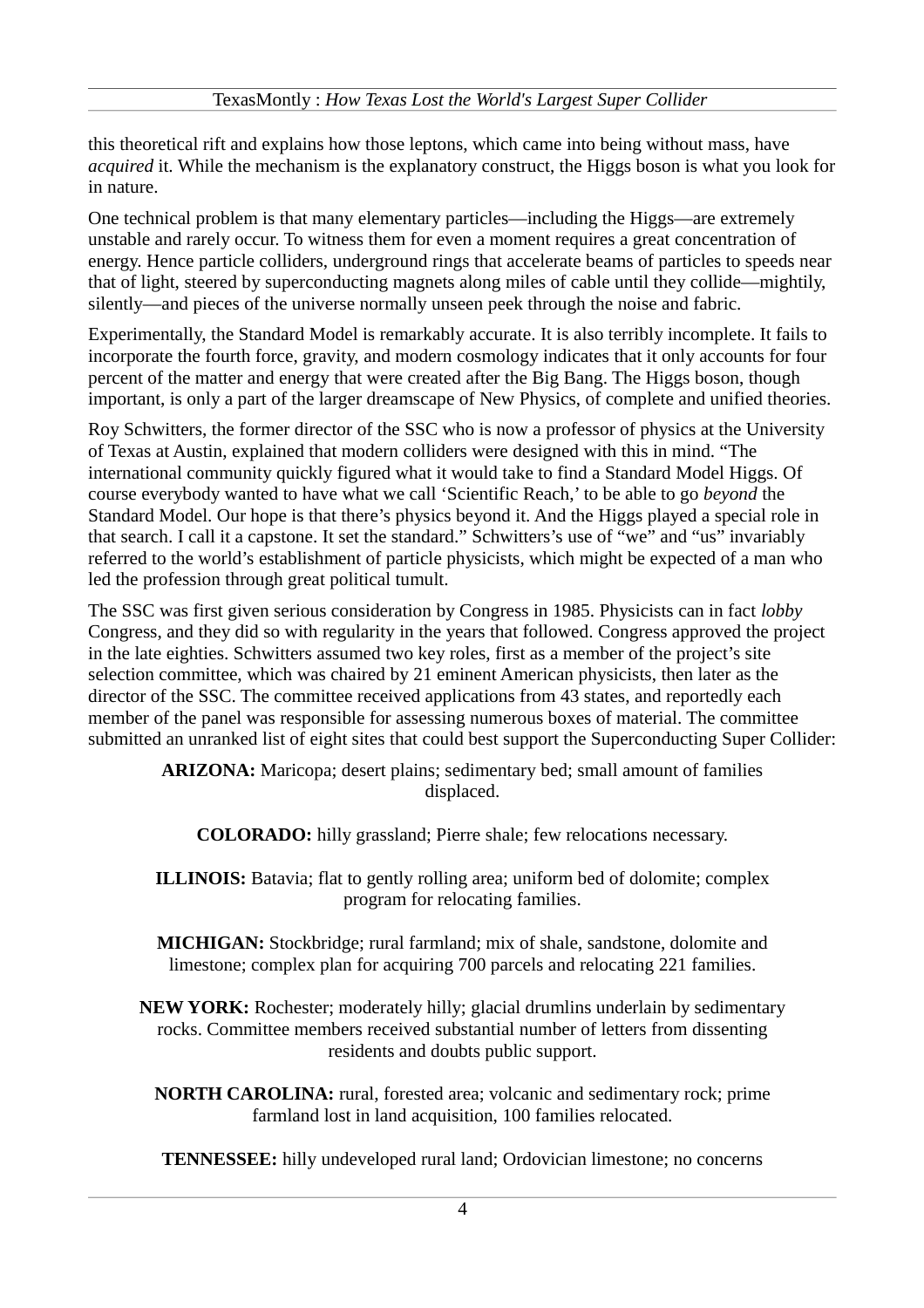#### TexasMontly : *How Texas Lost the World's Largest Super Collider*

regarding land acquisition or relocation.

**TEXAS:** Ellis County, rolling prairieland, "geology is excellent for construction."; 420 landowners and 224 business displaced or otherwise affected by land acquisition plan.

Geology, geology, geology. Nearly everyone involved in the high-level planning of the SSC trumpets this as the primary reason for choosing Ellis County. I met a Waxahachie local who hefted a cube of the special Texan earth—the weight of a small child, drilled clean through its center onto his kitchen island to make the point. Ellis County happens to lie atop the Austin Chalk, a cretaceous geological formation that mirrors the curve of the Gulf, arching from Mississippi to Mexico. It is a tunneller's dream; easy to bore and shape without compromising stability. And considering that the SSC was one of the world's largest tunneling projects, one that would set myriad construction records, the geological makeup was important. Another reason, one that the Dallas-Fort Worth region would provide, was what Schwitters called "excellent connectivity to the world." Finally, Texas offered an after-the-fact incentive, a bit of lagniappe if the project landed here: a bond issue that promised at least \$1 billion in state funding for the project.

#### Waxahachie it was.

Still, it was an arduous task, Schwitters recalled, to convince "well-ensconced" coastal academics to move anywhere near Ellis County. Instead, many young physicists—the "not-yet establishment" took up the call and alighted upon Waxahachie along with engineers, project managers, and architects. By 1989 Schwitters had resigned from a professorship at Harvard and moved his family to the Dallas region to begin oversight.

The projected cost of construction was \$6 billion and the SSC would cost roughly \$600 million a year to operate. The collider would take over 16,000 acres of land with a tunnel fourteen feet in diameter and 52 miles in circumference—more than twice the distance from Waxahachie to Dallas. It would require the construction of onsite office space, laboratories, and two cavernous subterranean facilities that would house particle detectors with weights comparable to battleships. It would comprise 4,728 magnets—most 17 meters long— that amounted to 41,500 tons of iron (roughly four Eiffel towers) and would require the supercooling effect of 2 million liters of liquid helium. Plus, the people. While Schwitters was director the total staff would eclipse 1,900.

Large in size and scope, the project dissolved with surprising quickness. By the summer of 1993, after seventeen shafts had been sunk and fourteen miles of the tunnel bore out of the pliable Austin Chalk, Congress decided to stop funding the project, whose projected cost now exceeded \$10 billion. They had already spent \$2 billion and it would take another estimated billion to shut the project down. There are a variety of proffered reasons—most political in nature. What's certain is that American physicists did not take it well. One physicist was distraught enough to pen a eulogy (condensed below) for the SSC. It would be circulated amongst the SSC Alumni—a society still very much alive—for decades on.

> We gathered all the nation's elite to design and build man's greatest feat

"Come build it for us" Congress said "America must be at the forefront, always ahead."

So come we did, pursuing the dream to build the machine that collides proton beams

"It's pork-barrel, useless, garbage" they cried.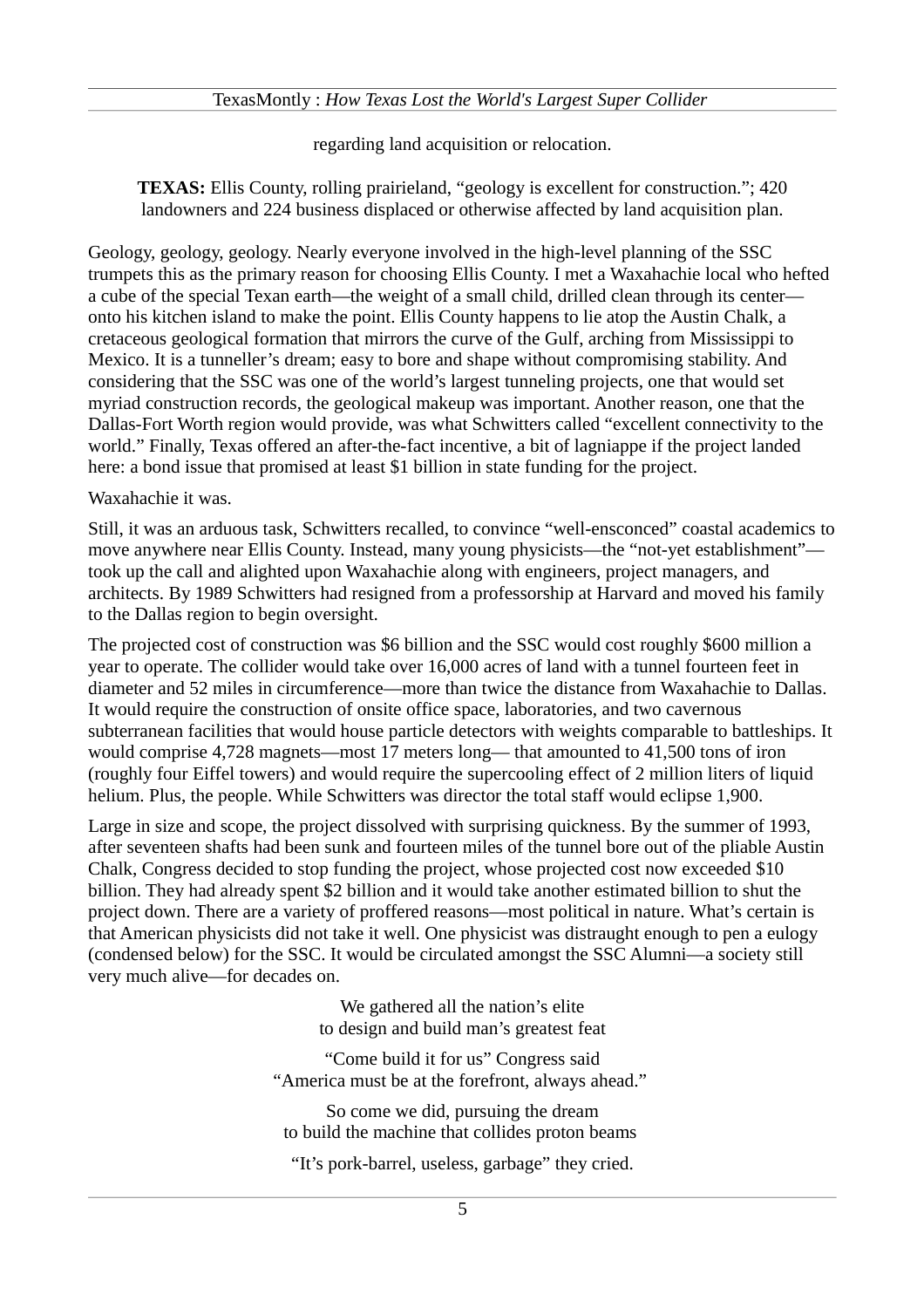"Off with its head" the House puffed with pride.

Our families just stare, confused and upset, The children all innocent, the spouses with regret

"Why did I come out here?" they wonder to themselves. "I left the home I lived in since I was just twelve."

Little was ventured, and little was gained Except to fill the nation's physicists with anger and pain.

The SSC had seen the stretch of three presidencies, from Reagan, its inceptive advocate, to Bush Sr. to the less-enthusiastic Clinton. Plus the Congress that emerged from the '93 election had a very large contingent of freshman, many of whom shared a hip sense of fiscal austerity. The super collider, in contrast to majestic projects like the space shuttle missions or the contemporary International Space Station, couldn't readily offer any consequences of its science. You can *see* images from a space station, see a rocket propel from the Earth. You cannot see a beam of protons collide, nor the particles which that collision reveals. Schwitters recalls this period, saying that the SSC became a "really great program that was unexplainable to the politician or common person. It made it easy to jettison."

In roughly a year's time, Schwitters had watched a merrily progressing SSC project shift into one that needed adamant and constant defending before Congress and the Senate. He referred to this period from '92 to '93 as a "firestorm," or "maelstrom." In 1993 he told the *New York Times*, "We should be devoting ourselves to completing this machine as rapidly and as cheaply as possible, and getting on with real science. Instead, our time and energy are being sapped by bureaucrats and politicians. The SSC is becoming a victim of the revenge of the C students."

Per the nature of his position, Schwitters was always a common target. He assumed responsibility for what he felt he should. During construction he made a decision to change the aperture of the superconducting magnets. A change of one centimeter, it would increase the project's overall cost by thirty percent. "That was a biggy," he admitted. Decades of retrospection had afforded him what he called a "cosmic" picture of the ordeal. "By 1992 the Cold War was over. From the end of World War II to then, we had an existential threat from a society that was damn good at science and math. It led to the space program and physics research and education that supported us through grad school. That threat is no longer with us. And society is still deliberating how to deal with that."

I asked him how he and other physicists had responded to the cancellation. "I'm profoundly disappointed that we didn't finish it. I'm profoundly disappointed the world doesn't have an SSC. Of course, I have to look at it personally…and yeah, it's been pretty difficult. I hear a lot of nonsense on the periphery—the pseudo-analyses of what went on—which I don't like, but there's nothing I can do about it."

I asked him what effect the cancellation of the SSC had on Waxahachie. He said he didn't know, though he'd be curious to find out. He said many physicists had left the area (and the vocation) for Wall Street, "where they did very well, thank you." He knew of a few physicists and engineers who had remained, gotten involved in ranching. I asked him what he thought the SSC had represented to the people who lived there. He said, "A savior. No question."

**Building the Superconducting Super Collider** was somebody's job. The typical HR rigmarole still applied. So, from the pool of applicants emerged a man named Joginder "Jo" Bhore, a sedulous, India-born civil engineer with a subterranean specialty. He was an expert in navigating the bird's-eye demands of titanic projects; Bhore saw everything from way, way up. And his resume is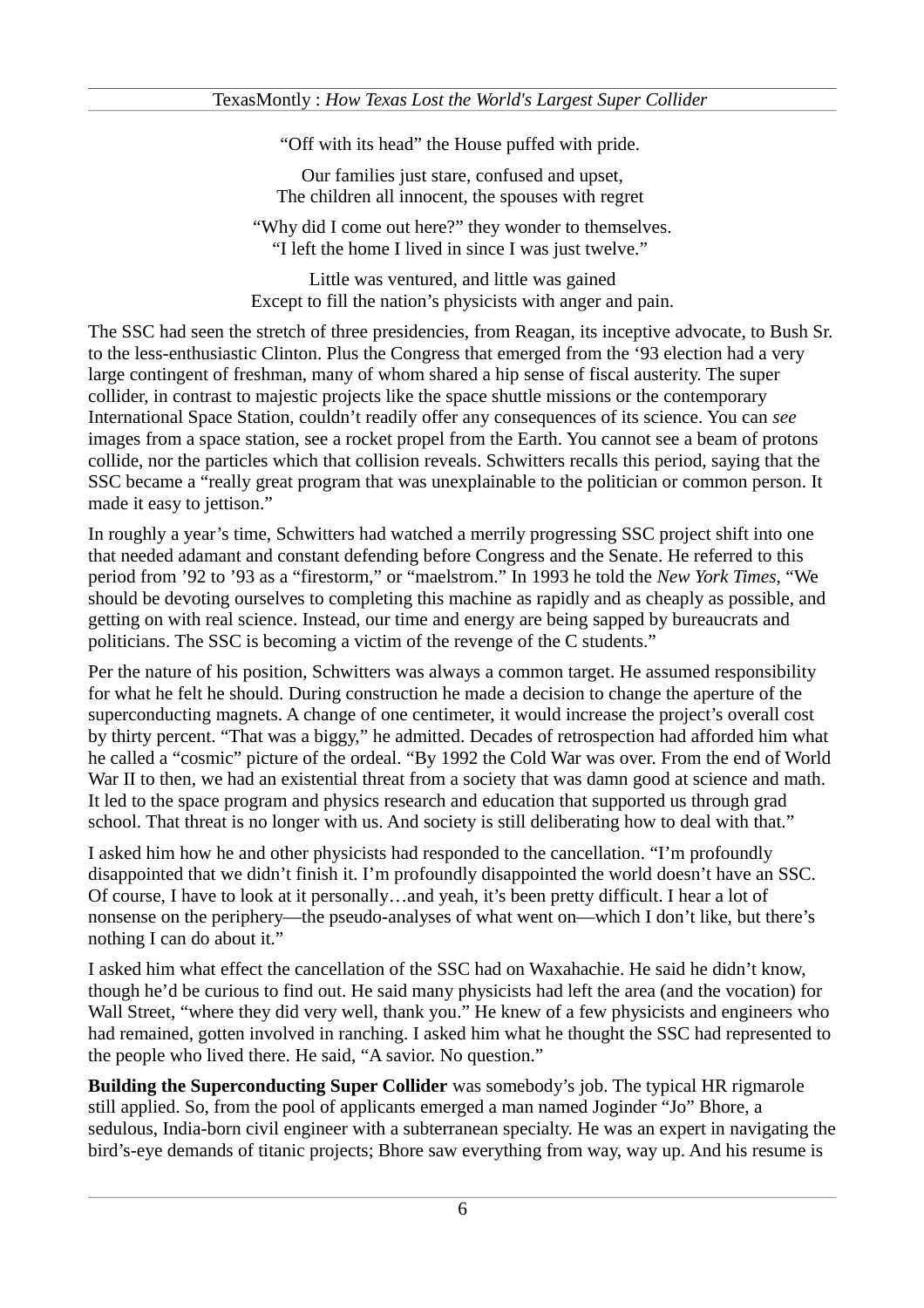### TexasMontly : *How Texas Lost the World's Largest Super Collider*

perhaps one of the few in the world that make for good reading.

He oversaw the construction of both Union and Wilshire stations in Los Angeles's transit system. He did the \$1.1 billion modernization of Logan International Airport. The Anacostia River Crossing Tunnels—that was Bhore. Dupont Circle Station in Washington D.C.—that was Bhore. Sewer tunnels in Houston, highways in Stockton and Marysville, ventilation shafts in Boston, water tunnels in Fairfax—all Bhore. He also oversaw the renovation of the famous pink granite courthouse in Waxahachie, where he now lives.

I met with him in his commodious Colonial home. The house was white and had Corinthian columns planted at the base of a shallow porch. It was one of the reasons his family had decided to stay, and Bhore took great pleasure from it. In the foyer, he identified the burl pine buttresses and intricate hand carvings that framed the stairwell. We sat in the men's parlor, which Bhore had converted into an office, across the hall from the women's purely-decorative parlor. Bhore, 79, had a neat white mustache, wore glasses and a woolen oxford patched at the elbows. He'd retained the final cost of virtually every project entrusted to him and uttered such costs with great seriousness.

When he was first approached about the SSC in 1991 Bhore had "no interest." He had lived and been educated in three countries, had managed major projects, served in the U.S. Army during the Korean War—a "great tour" while stationed in Germany—and raised a family. He was living in California at the time, in a 5,600-square-foot house. "I was going to retire there," he told me. "But this was the biggest underground project ever conceived by anybody. To build that would be quite a thing." He consulted a close friend who agreed that the SSC would "be quite a feather in my hat."

He stood and walked over to retrieve a box of material he'd kept from the project. People involved in any capacity with the SSC keep baseball-grade memorabilia. If you let them, they will *reminisce.* While I was in Texas I watched a local politician stand pensively over a map of the SSC the size of the Oriental rug spread on the floor of his piano room. I struggled to converse with an EPA officer over the paper barricade of personal letters, promotions, posters, emails, and official SSC documents she'd lugged to lunch in a handbag. I watched a big bug crawl up the peach button-down of a retired Waxahachie physicist who was too nostalgic about his SSC days to notice it. Bhore was no exception. He too had done some personal archeology. He handed me color slides that had to be held to the afternoon light to see. They were of skeletal facilities, cluttered construction sites and the dusty maws of tunneling shafts.

When we discussed the political imbroglio that led to the cancellation, he reclined. Bhore's biggest logistical criticism was that the SSC construction was funded piecemeal, which required everrenewing support from Congress. If the project had been built all at once with one federal purse, in his mind, then Congress could never have justified cancelling it.

"I thought about whether or not I should say this. But it was a fact: The people in charge of the project—the laboratory people, the scientists—they were a bit too arrogant toward Congress. They sort of treated them as if they didn't understand what the physicists were trying to do—a sort of why-are-you-standing-in-my-way attitude. You don't insult people you're begging for money," he said. "Scientists are brilliant people, but they're not salesman."

After the SSC was cancelled, Bhore finally decided to retire. Sort of. He kept a minimal schedule of consulting for other enormous projects, instead of managing them, and sat on dispute boards, including one he sits on today, for the Port of Miami. He did have a retirement party, though. He pointed toward two pictures on a corner table that were presented to him. One was a framed photo of a tunneling shaft, where two engineers in hardhats stood at the base, a blinding oval of light hundreds of feet overhead. The border of the photo was adorned with the variform signatures of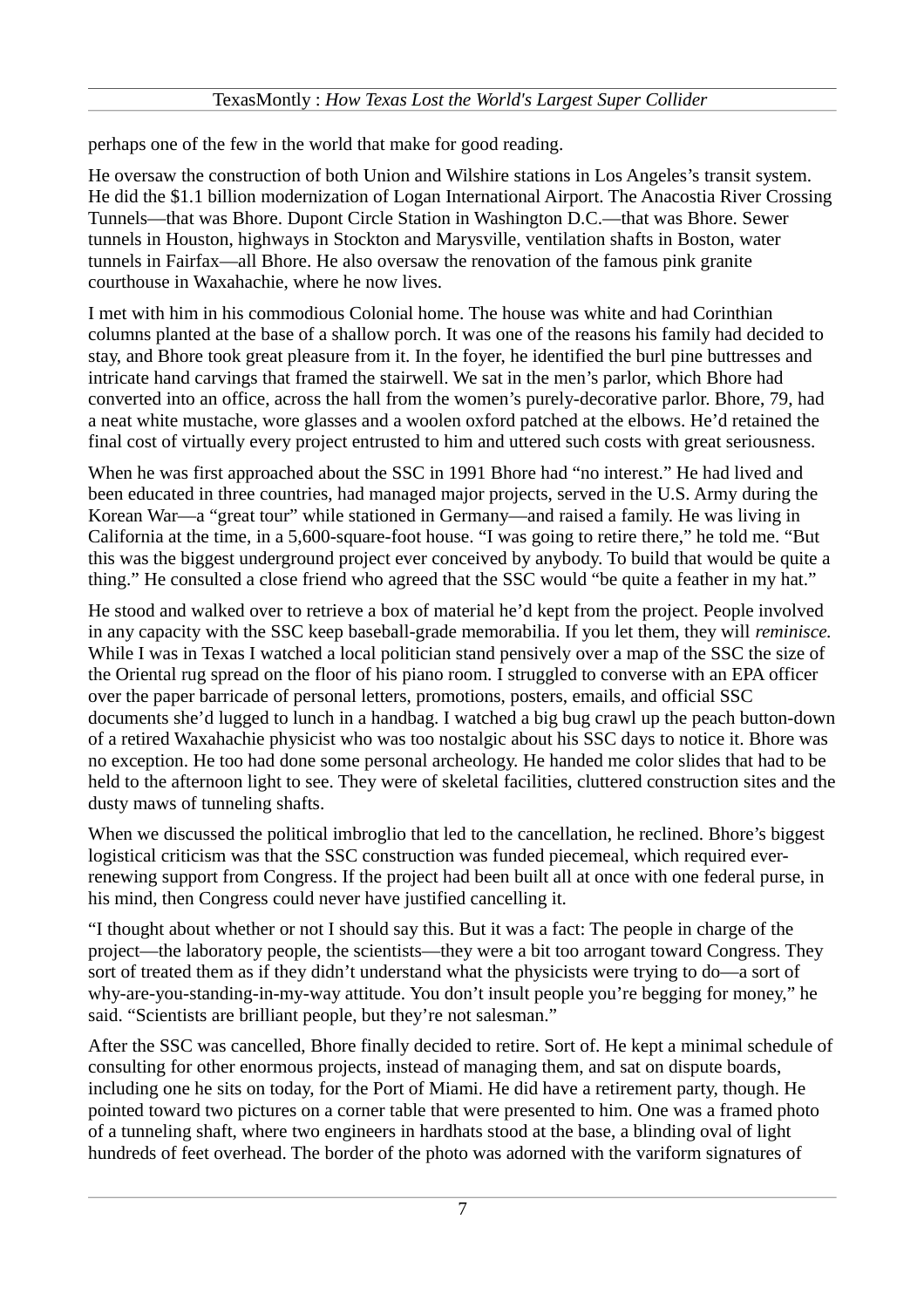everyone who worked under Bhore. The other was a cartoon, depicting Bhore in a turban, triumphantly riding an elephant with a sign snagged in its trunk—SUPERCONDUCTING SUPER COLLIDER.

Per his contract, the conclusion of the SSC project entitled Bhore relocation to anywhere in the world. His family deliberated and decided to stay. Bhore received a generous check in relocation expenses—for *not* moving.

His choice word for the end of the SSC was "heartbreak." He said he "entered a depression when they shut it down. I took a cut in salary to come here, because this was *the* job.

"It still bothers me at times to think about the super collider. You know, 'What could have been.' We would have had 300 of the most brilliant scientists living right here." He paused. "We lost the science, it's gone over seas. CERN has got most of the benefit out of it. The Japanese are doing a lot of research. But we aren't doing anything of that magnitude. Particle physics is lost to our generation. Sometimes politics can be very regressive, so to speak. We would have had a jewel, as far as the scientific world is concerned.

"It still bothers me."

**The closing of the SSC** had only mild economic impact on Waxahachie. Most of the physicists left, some for industry or academia, some for Wall Street, some for the video game sector. The jobs and development that were promised to the city simply did not happen.

After the cancellation Ellis County found itself in a predicament, having been deeded an enormous, expensive, specialized facility with fourteen miles of tunnel encircling a rural community south of Dallas. What do you do with an aborted super collider? There were many ideas. A pharmaceutical company expressed interest in using the facilities as a distribution center, but that deal dissolved last-minute. Hospitals and medical centers competed over possibly tapping into the SSC linear accelerator as a source for proton cancer therapy. But no dice. The federal government entertained converting it into an anti-terrorism training facility. Putative plans were enacted to convert the SSC into a new jail, which incited swift vituperation from the local farmers and ranchers. In 1999, a production company purchased filming rights at the facility for *Universal Soldier II*, a direct-tovideo movie depicting the SSC as the home of a supercomputer that puppeteers a small legion of hostile robots. Ellis County intermittently used it as a warehouse to store, among other things, Styrofoam cups.

Salvation seemed to come in one Johnnie Bryan Hunt, an Arkansan born-again multimillionaire, [who bought the complex for \\$6.5 million](http://www.wired.com/wiredscience/2009/09/super-collider-gallery/all/) and had plans to turn it into a citadel for secure data storage—the Collider Data Center. Only six months into this promising development, Hunt slipped on ice, broke his skull, and died.

By 2011 the Hunt family still owned the property but didn't continue Johnnie's enthusiasm for the CDC project. In the autumn of that year, Magnablend, a company native to Waxahachie, [lost its](http://www.huffingtonpost.com/2011/10/03/magnablend-chemical-plant-burns-waxahachie-texas_n_992537.html) [mixing plant in an enormous chemical fire.](http://www.huffingtonpost.com/2011/10/03/magnablend-chemical-plant-burns-waxahachie-texas_n_992537.html) About 1,000 people were displaced, cleared from the concentric areas by the blackened rising plumes of a fire that glided along a stream of chemicals running parallel to Waxahachie's locomotive tracks.

The inferno was tempered within the day. No one died in the fire. A ubiquitous odor lingered, though, and persisted for weeks. Residents compared it to "wrappers burning" and ammonia. In the wake of the accident Magnablend endured the media salvo you'd expect; yet if they wanted to continue business they had to find a site for another plant. In a matter of months, the deed restriction that precluded chemical industry from the SSC site was lifted and [Magnablend bought the SSC](http://www.ennisdailynews.com/news/magnablend-buys-ssc/)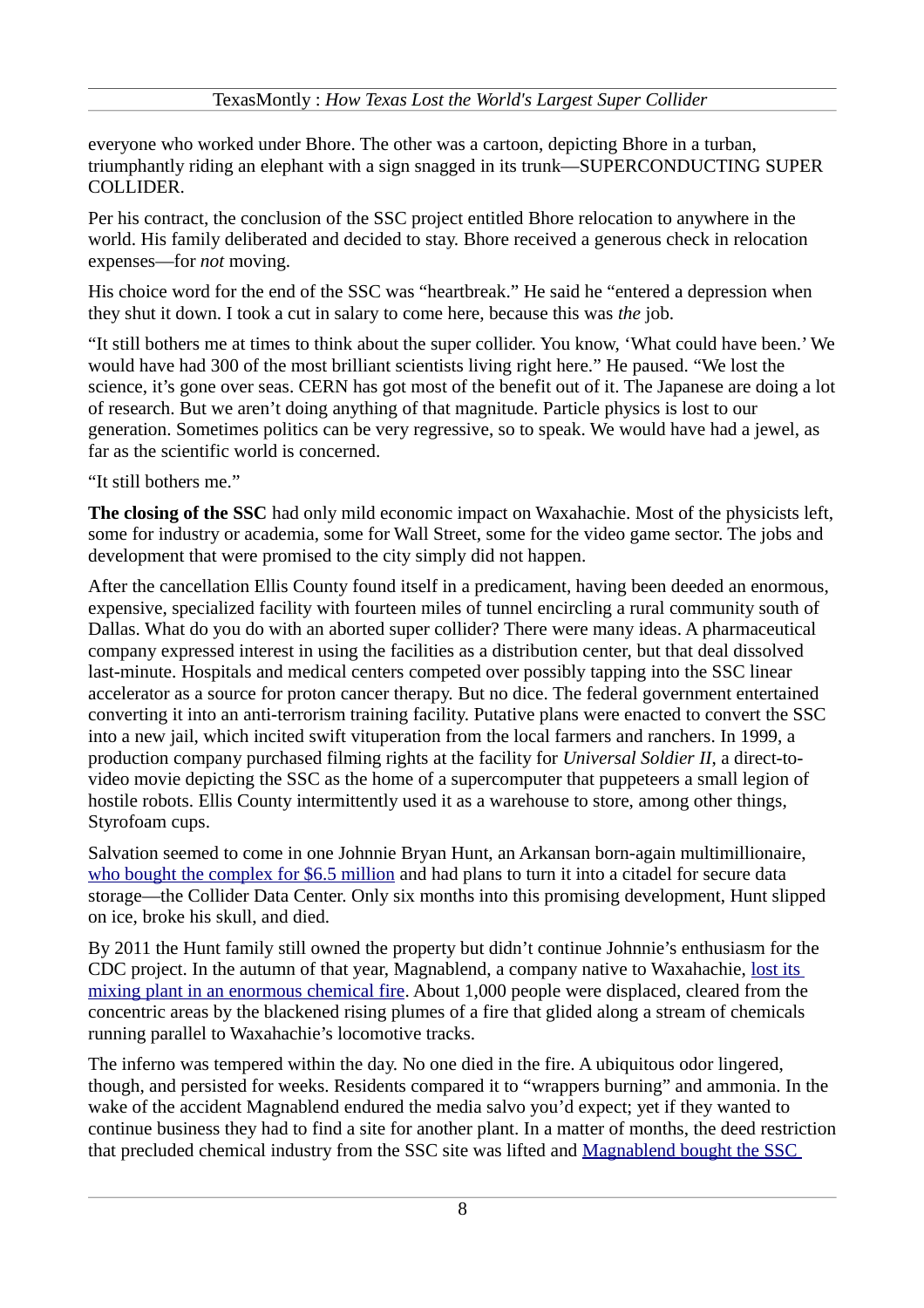from the Hunt family for \$5 million. The company made busy converting it.

All the while, this Ozymandian history was observed by the ranchers, farmers, and dairymen whose properties were separated by a weathered road from the Magnablend complex. Kars Tamminga, a local Friesian dairyman, had been there since Ellis County was first selected as the site.

Kars, a lithe towering man in his seventies, is perpetually mobile. He spends long days trucking between his dairy complex, crop fields, and home. His stride is direct and impressive. Wind howls in the sonic background of his voicemail, behind his staccato Dutch accent. We scheduled to meet at Fri-Tex Dairy—an amalgam of Friesland, where he was born into a family of cheese artisans and dairymen, and Texas, where he moved in 1984 and bought a plot of land south of Dallas. However, the day we were supposed to meet a leviathanic storm passed through Waxahachie. On the meteorological map, the system spanned mid-Texas to Michigan, moving like an arrowhead toward the Atlantic. It created a river of wind a mile overhead, reaching speeds of 100 mph, and would be felt below in the form of thunderstorm, hail, rain, gusts, the occasional tornado. My own concept of weather is wholly Northeastern—I think hail is spooky—so I called Kars hoping to reschedule. The sky in Waxahachie looked that nacreous grey I'd been warned precedes funnels. Kars told me we'd be fine. I vacillated. He told me to come on down.

The dairy's most immediate attribute—a deep and powerful smell of manure—quickly yielded the underlying malty smell of cornmeal, soymeal, and canola-meal on which the 2,500 cows of Fri-Tex fed. Kars arrived in his tan pickup soon after me. He was wiry and had long powerful arms. He wore a red knitted sweater, manure-marred loafers, tinted aviators, and blue jeans creased on the calves with red sawdust. Kars had a temperate disposition and the endearing quality of an elder who mocks his age as if it had no dominion. He laughed almost exclusively at the seamy constants of human affairs, like greed, hubris, and bureaucracy.

We toured the dairy before leaving for his nearby home to meet his wife for tea. I was surprised to see that his house was in fact closer to the Magnablend plant than his dairy. The Tammingas were a part of a concerned citizens organization of hundreds of local families living just outside the city line protesting the legality of a large chemical plant establishing itself in remote farmland. Their concerns are very much backlit by Magnablend's recent fire.

"Yeah," Kars said, smiling at the complex. "We're neighbors."

I noted the dark bloom in the northern sky and speculated we might see the storm yet.

Kars looked up, said maybe, but it didn't matter. "We're already *here,*" he said, gesturing to the land.

His genial wife, Grace, brewed us a pot of Earl Grey, before retrieving a blue scrapbook of newspaper clippings, titled "The Tammingas and the SSC." It was comprehensive. All of the articles were from local or regional newspapers and usually featured the Tammingas as representative of the comparatively small number of Waxahachie families that were asked to sacrifice for the SSC project. Certain creative liberties were taken with the headlines: "COWED BY THE SUPERCOLLIDER; STANDING OUT FROM THE HERD."

When they arrived, the Tammingas—with their four children—purchased a 211-acre tract and 40 cows. By 1988 they'd had some success and built a new 6,000-square-foot stone home. In 1989 they found themselves in the path of the SSC. Grace recalls receiving a notice, which compelled them to sell their home and its environs at a price officials would determine. The Tammingas felt it was insufficient, and rejected it. They hired a lawyer, went to court, and had their own appraisal done. This legal engagement would last years, well beyond the life of the SSC, during which the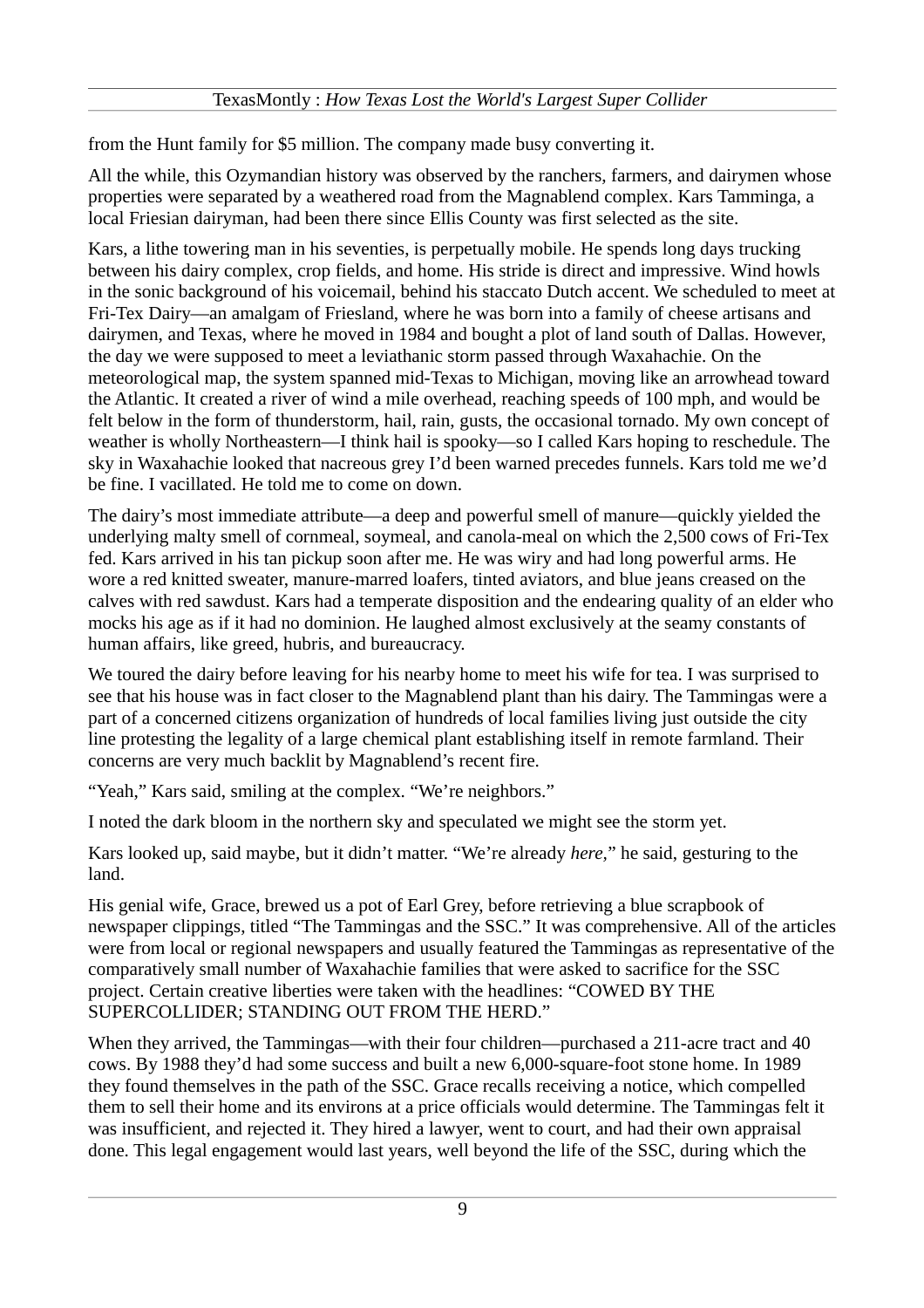government tried to take their house through eminent domain and ordered them to leave. After a pause, both Tammingas declared, "But we didn't." I asked them what that meant, exactly. It wasn't complicated. They just disobeyed the order. "We were the stubborn Dutchmen," said Kars.

The court case involved two major contentions. The first was the value of the Tammingas home and its property. The second concerned the effect of the low-level radiation that would emanate from the tunnel, which would run directly under Fri-Tex Dairy. The Tammingas did not think the radiation would afflict their cows, which drank from two ground wells at the dairy. Kars was more concerned about the economic effect. Radiation, a byword of Cold War weaponry and nuclear energy, today still induces a degree of paranoia. Dairy farming is not a seller's market; buyers don't need much of a reason to stop buying, and if consumers heard that the SSC might be introducing even harmless low-level radiation into a local dairy, that could be enough to scare away business, and the dairy Kars had spent his life building would have closed.

The jury evidently agreed, and the Tammingas won. After the SSC was canceled, they bought back their land—though at a loss due to lawyer fees. Kars didn't doubt that if the SSC wasn't canceled they would no longer live there. "You can't win against the government," he said. During the ordeal, that the Tammingas would have to move was not open to debate. They could only fight for compensation.

The Tammingas elegant stone house rests beside what Kars called the "pool table felt" of a small pasture where his calves are raised. Their yard is kept by a large metal gate and a colonnade that leads the driveway under the porte cochère, beyond which lies a narrow stable and a chicken coop. Dairy farming was not all that different than trying to keep a massive, complex organ alive, one spread out for miles between his pasture, farm, home and fields, an organ composed of animals and people—which he admitted to occasionally seeing as the same. When we'd arrived at his house he left without a word to adjust something by the stable. I waited for him and stared powerlessly at the looming storm. He returned a few minutes later and led me in. The wind was ominous, hot and strong. A cluster of tiger-striped roosters crowed at the dark roil in the sky and took umbrage in his garage. That storm, though, would pass over.

**Long before Magnablend** purchased it, a group of physicists broke into the SSC facility. Their motive for the clandestine operation was unclear, but they did take many melancholic pictures: arrays of disused fuse boxes; huge empty buildings framed by lorne girders; rectangular pits filled with fire extinguishers and debris; endless concrete paving down empty hallways; an old rusted oil drum outside, whitely stenciled US GOVT. My guides at Magnablend liked to stress the dilapidated state of their inherited buildings. One of them pointed to a bay door on which a cluster of small holes permitted noon's light — buckshot from the shotguns of bored locals, presumably. The facility had been gutted for wire and vandalized.

The word was there, though nobody said it. The SSC was not deserted or even haunted, it had been *desecrated*. A place of inaccessible pursuit, where men and women came to walk its halls, to spend time dry-eyed before pale monitors and Daedalean equipment, to winnow complexities that take lifetimes to understand, to speak to each other in the old languages: Greek. Latin. Of course, this priestly depiction would make most physicists shudder. The term "cathedral" was applied to modern colliders mostly to convey their baroque complexity and grandeur; to push the metaphor into sacral territory is — many physicists warn — a grievous mistake. Treating physics as a sort of secular religion invites confusion and false hope from the public, from Congress. Physicist Steven Weinberg, while giving Congressional testimony in support of the SSC, once witnessed such a confusion, when Representative Harris Fawell of Illinois queried him.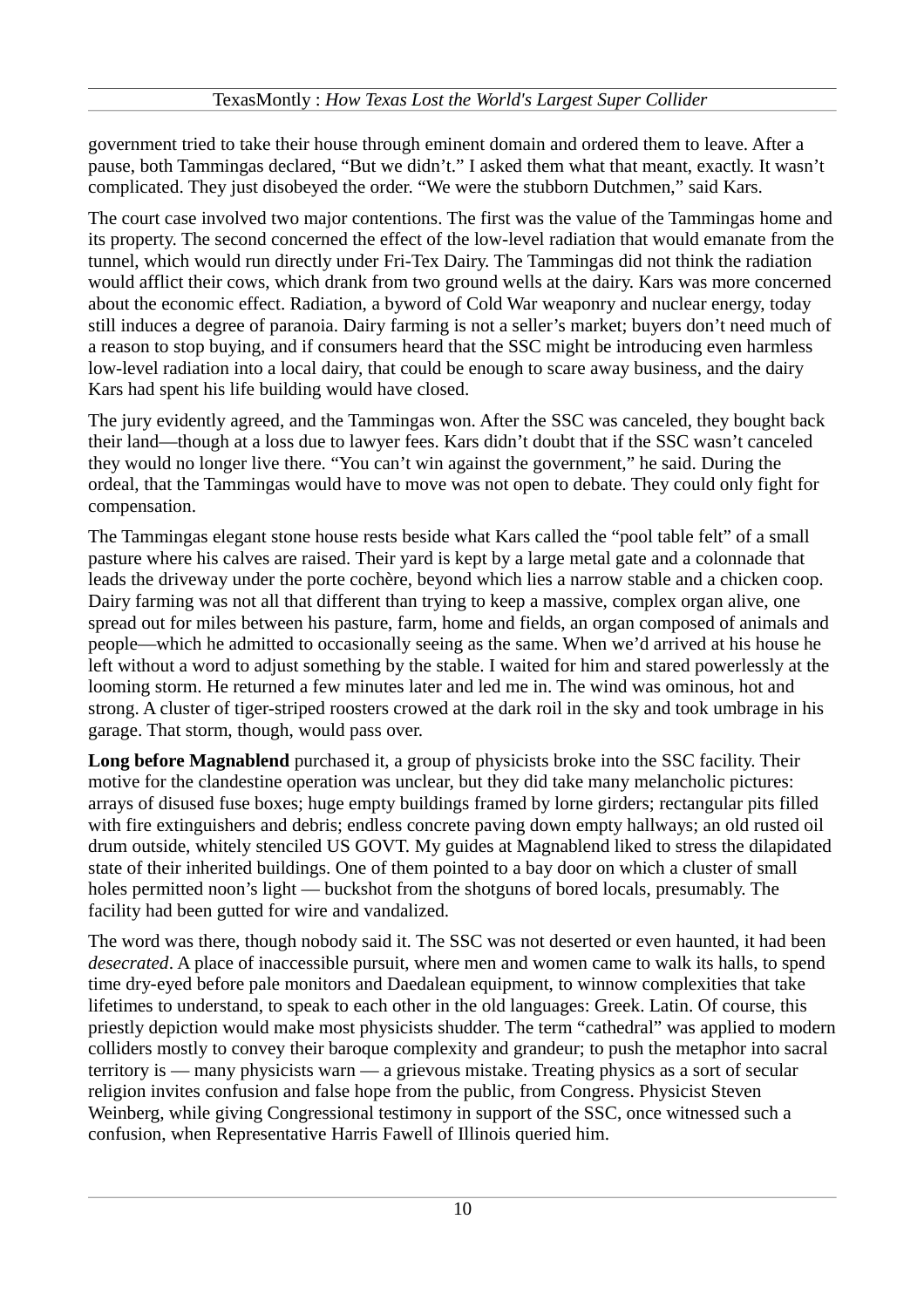**Rep. Harris Fawell**: I wish sometimes we have some one word that could say it all and that is kind of impossible. I guess perhaps Dr. Weinberg, you came a little close to it and I'm not sure but I took this down. You said you suspect that it isn't all an accident that there are rules which govern matter and I jotted down, will this make us find God? I'm sure you didn't make that claim, but it certainly will enable us to understand so much more about the universe.

**Rep. Don Ritter**: Will the gentleman yield on that? If the gentleman would yield for a moment I would say…

**Fawell**: I'm not sure I want to.

**Ritter:** If this machine does that I'm going to come round and support it.

Though he was chastised, Fawell had unwittingly illustrated the deeper public fascination that is today's physicist's greatest fear. The public charge to reveal God in nature is perhaps a little much to ask. And yet physicists love their God talk. Whether it be Newton's biblical veneration, Einstein's "mind of God," Leon Lederman's infamous sobriquet for the Higgs boson (the "God Particle"), or Weinberg's nihilistic proclamations, physicists have never been historically silent on the issue. Especially today, prominent physicists tend to define  $God - if$  they do at all  $-$  on their own terms: a pantheistic all-encompassing disinterested deity. Nature = Divinity. This is not a new idea, though. The search for the divine in the natural world extends back at least into the Enlightenment, when Fawell's statement would have been less controversial. Not coincidentally, this was also the period when the human mind was placed at the center of creation and — one could say — worshipped. If God was in nature, the mind alone could make the discovery.

My guides at Magnablend led me to a cold hallway down which 29 overhead lights stretched for an eighth of a mile. The walls seemed straight, but if you tracked the lights you could see a slight bend in their sequence, all the way down. For some reason, the radius of the collider's 54-mile ring was felt in the architecture of the building. We had guesses, but nobody knew why. That was the nature of SSC lore — you saw its effect and guessed at its cause. In a narrow room that overlooked the facility floors was a small carpeted dais; we guessed it was for one person, an overseer, whose sole function was to stand all day on that dais, observing the floor below. The guide who'd been struggling to recall that book about the SSC resigned to forward me the information some other time. Last ditch, he canvassed the others. No one could remember the name, but everyone knew it was a novel.

*\*Correction: A previous version of this article misspelled Teraelectron-volt. We regret the error.*

# Tags: [WAXAHACHIE,](http://www.texasmonthly.com/search-results/Waxahachie) [SCIENCE,](http://www.texasmonthly.com/search-results/Science) [SUPER COLLIDER](http://www.texasmonthly.com/search-results/super%20collider)

class="nav nav-primary"

- 62 comments
- • **[Texas Monthly](https://disqus.com/home/forums/texasmonthly/)**
- • [Login](http://disqus.com/embed/comments/?base=default&version=efc05164bbe607ae229b78a28ef865e3&f=texasmonthly&t_i=node%2F55968&t_u=http%3A%2F%2Fwww.texasmonthly.com%2Fstory%2Fhow-texas-lost-worlds-largest-super-collider&t_e=How%20Texas%20Lost%20the%20World%26%23039%3Bs%20Largest%20Super%20Collider&t_d=How%20Texas%20Lost%20the%20World)
- •

class="nav nav-secondary" data-tracking-area="secondary-nav"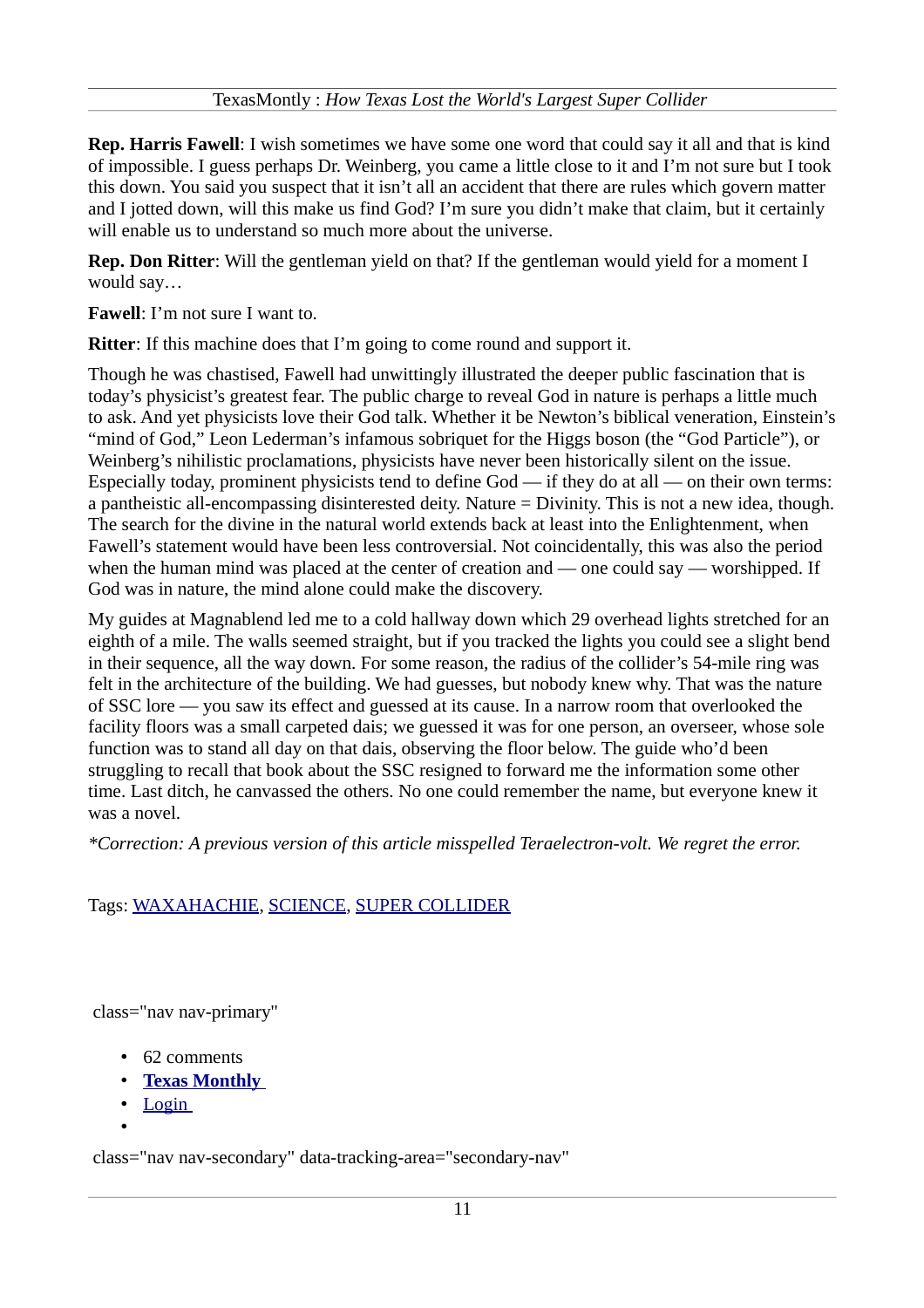- Recommend 2
- • [Share](http://disqus.com/embed/comments/?base=default&version=efc05164bbe607ae229b78a28ef865e3&f=texasmonthly&t_i=node%2F55968&t_u=http%3A%2F%2Fwww.texasmonthly.com%2Fstory%2Fhow-texas-lost-worlds-largest-super-collider&t_e=How%20Texas%20Lost%20the%20World%26%23039%3Bs%20Largest%20Super%20Collider&t_d=How%20Texas%20Lost%20the%20World)
- Sort by Oldest



Join the discussion…



class="post-byline" [Indiana Pearl](https://disqus.com/by/disqus_XIWKekO6YU/) • [a year ago](http://www.texasmonthly.com/story/how-texas-lost-worlds-largest-super-collider?fullpage=1#comment-1092044583)

I have a friend, a physicist, who's worked on the Higgs boson for years. He said it would have been discovered years earlier if the Texas facility hadn't been shut down.

You get what you pay for.

- • [15](http://disqus.com/embed/comments/?base=default&version=efc05164bbe607ae229b78a28ef865e3&f=texasmonthly&t_i=node%2F55968&t_u=http%3A%2F%2Fwww.texasmonthly.com%2Fstory%2Fhow-texas-lost-worlds-largest-super-collider&t_e=How%20Texas%20Lost%20the%20World%26%23039%3Bs%20Largest%20Super%20Collider&t_d=How%20Texas%20Lost%20the%20World)
- •
- • [Reply](http://disqus.com/embed/comments/?base=default&version=efc05164bbe607ae229b78a28ef865e3&f=texasmonthly&t_i=node%2F55968&t_u=http%3A%2F%2Fwww.texasmonthly.com%2Fstory%2Fhow-texas-lost-worlds-largest-super-collider&t_e=How%20Texas%20Lost%20the%20World%26%23039%3Bs%20Largest%20Super%20Collider&t_d=How%20Texas%20Lost%20the%20World)
- •
- Share ›

•

•



 class="post-byline" derp [Indiana Pearl](http://www.texasmonthly.com/story/how-texas-lost-worlds-largest-super-collider?fullpage=1#comment-1092044583) • [a year ago](http://www.texasmonthly.com/story/how-texas-lost-worlds-largest-super-collider?fullpage=1#comment-1100352141) what did you get when they discovered the Higgs boson?

- • [7](http://disqus.com/embed/comments/?base=default&version=efc05164bbe607ae229b78a28ef865e3&f=texasmonthly&t_i=node%2F55968&t_u=http%3A%2F%2Fwww.texasmonthly.com%2Fstory%2Fhow-texas-lost-worlds-largest-super-collider&t_e=How%20Texas%20Lost%20the%20World%26%23039%3Bs%20Largest%20Super%20Collider&t_d=How%20Texas%20Lost%20the%20World)
- •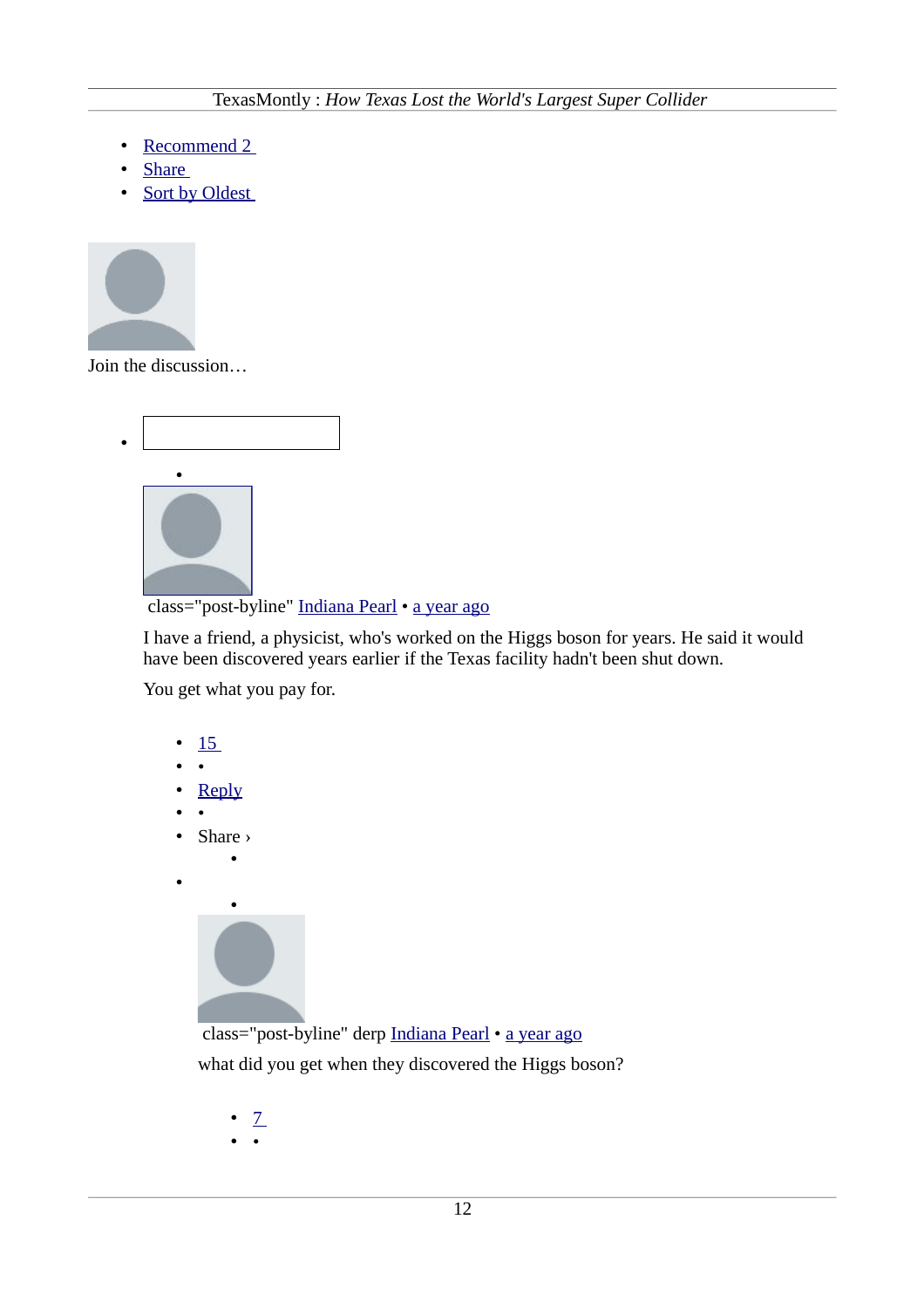- • [Reply](http://disqus.com/embed/comments/?base=default&version=efc05164bbe607ae229b78a28ef865e3&f=texasmonthly&t_i=node%2F55968&t_u=http%3A%2F%2Fwww.texasmonthly.com%2Fstory%2Fhow-texas-lost-worlds-largest-super-collider&t_e=How%20Texas%20Lost%20the%20World%26%23039%3Bs%20Largest%20Super%20Collider&t_d=How%20Texas%20Lost%20the%20World)
- •
- Share ›

•

•





distributed computing and cloud computing for starters but I digress to Nick





wasnt cloud computing and distributed computing around long before the higgs was confirmed?

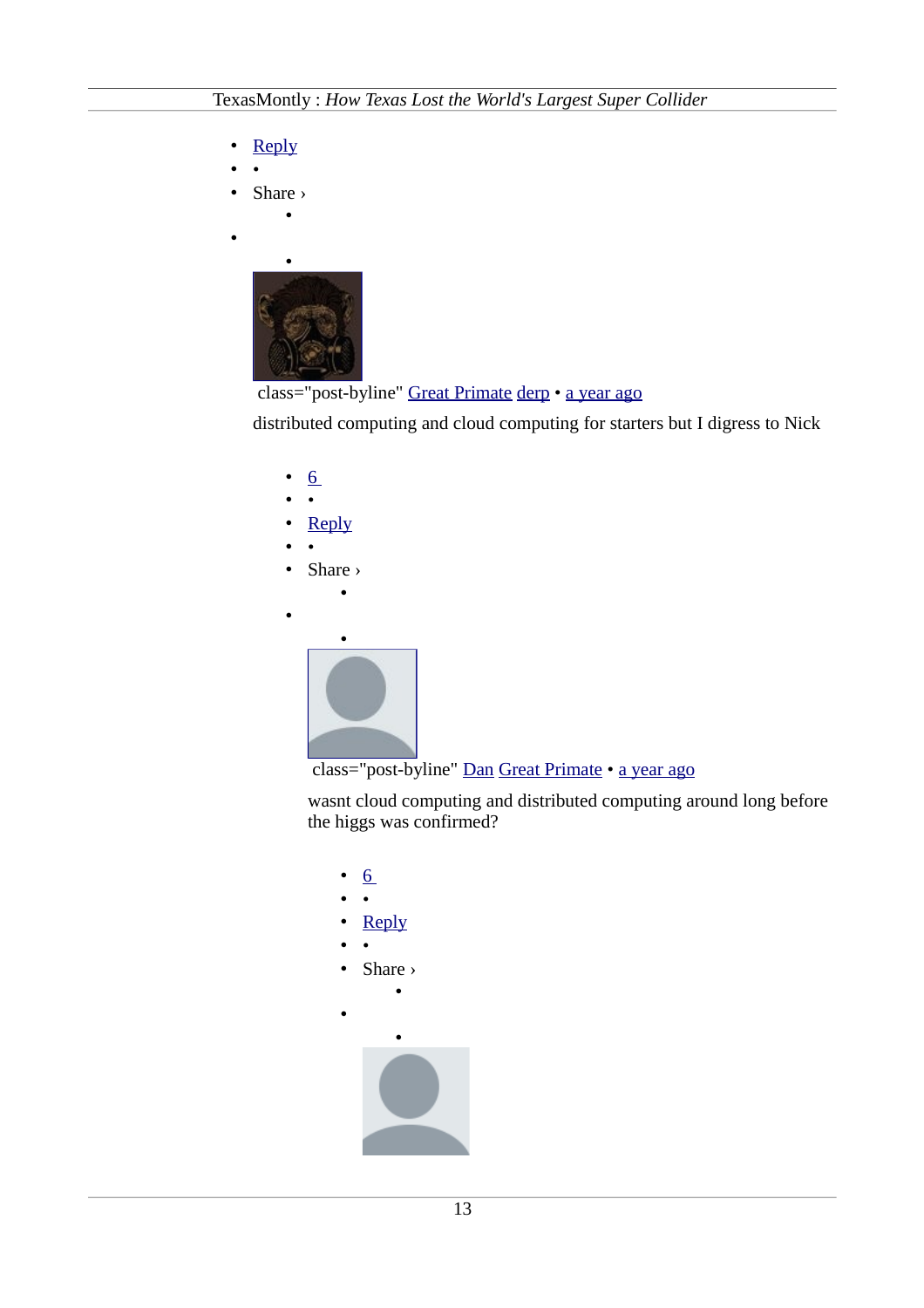class="post-byline" raider4 [Dan](http://www.texasmonthly.com/story/how-texas-lost-worlds-largest-super-collider?fullpage=1#comment-1100451458) • [a year ago](http://www.texasmonthly.com/story/how-texas-lost-worlds-largest-super-collider?fullpage=1#comment-1100753824)

CERN scientists paved the way for cloud computing and the internet in order to store and share the massive amounts of data the collider was going to generate.

[http://www.aps.org/publication...](http://www.aps.org/publications/capitolhillquarterly/201207/higgsbosom.cfm)

- • [2](http://disqus.com/embed/comments/?base=default&version=efc05164bbe607ae229b78a28ef865e3&f=texasmonthly&t_i=node%2F55968&t_u=http%3A%2F%2Fwww.texasmonthly.com%2Fstory%2Fhow-texas-lost-worlds-largest-super-collider&t_e=How%20Texas%20Lost%20the%20World%26%23039%3Bs%20Largest%20Super%20Collider&t_d=How%20Texas%20Lost%20the%20World)
- •
- • [Reply](http://disqus.com/embed/comments/?base=default&version=efc05164bbe607ae229b78a28ef865e3&f=texasmonthly&t_i=node%2F55968&t_u=http%3A%2F%2Fwww.texasmonthly.com%2Fstory%2Fhow-texas-lost-worlds-largest-super-collider&t_e=How%20Texas%20Lost%20the%20World%26%23039%3Bs%20Largest%20Super%20Collider&t_d=How%20Texas%20Lost%20the%20World)
- •

•

- Share ›
	- •



```
 nwkn1graider4  a year ago
```
'Cloud computing' is just a buzz word. A server is a server is a server. Magically, a server has become a 'cloud'



class="post-byline" [locotx](https://disqus.com/by/locotx/) [nwkn1g](http://www.texasmonthly.com/story/how-texas-lost-worlds-largest-super-collider?fullpage=1#comment-1100939087) • [a year ago](http://www.texasmonthly.com/story/how-texas-lost-worlds-largest-super-collider?fullpage=1#comment-1101043527)

Now now . . quit using real logic here. Marketing 101 requires new products to sell to justify all the new marketing thinggies like stress balls, logos, banner, etc... those campaigns  $cost$  money.  $=$ )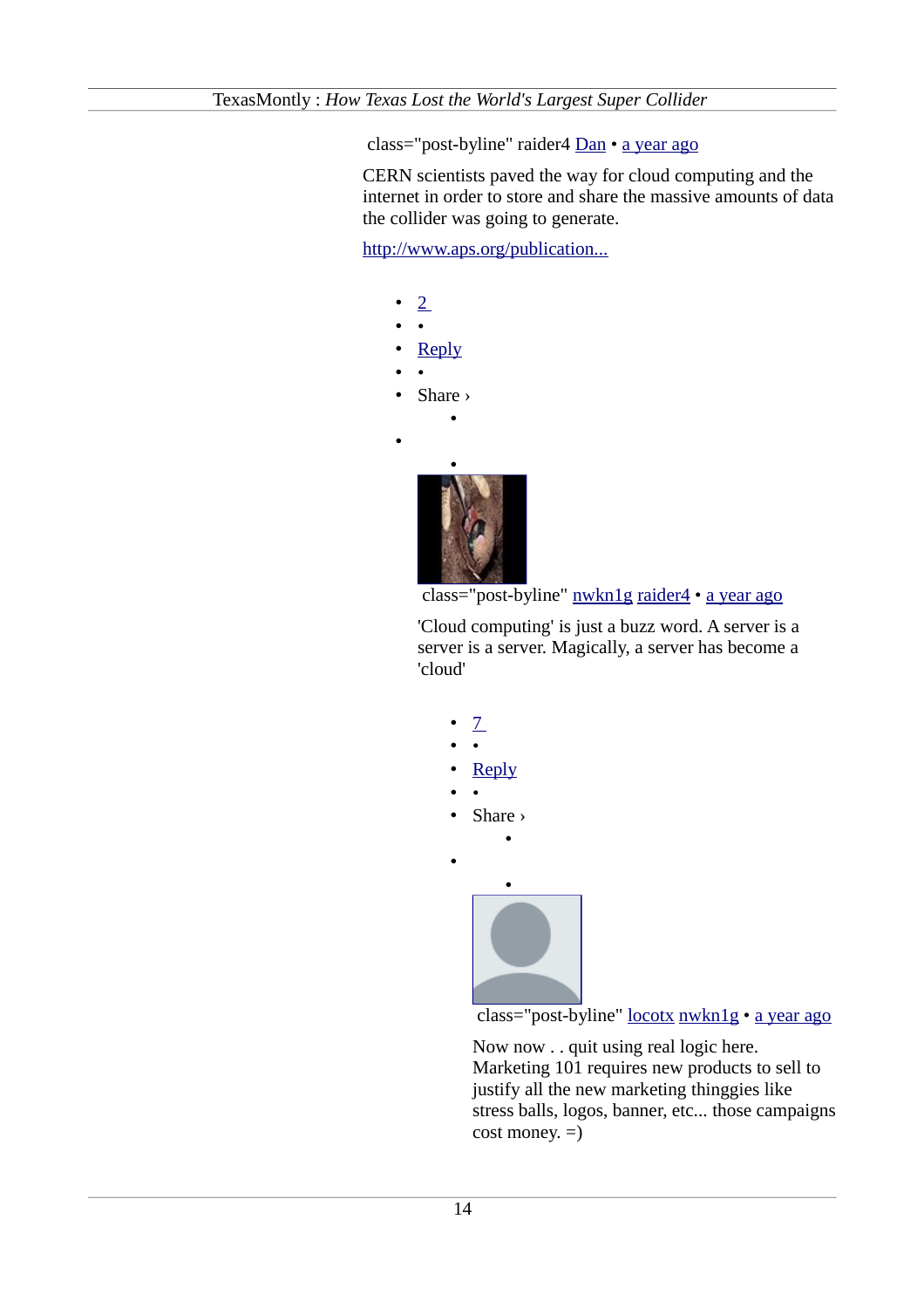



I think the point of cloud computing is that one can use someone else's server for free or at extremely low cost. I doubt many believe that the servers actually become clouds.



class="post-byline" [MD](https://disqus.com/by/disqus_Mceqbxq01l/) [nwkn1g](http://www.texasmonthly.com/story/how-texas-lost-worlds-largest-super-collider?fullpage=1#comment-1100939087) • [8 months](http://www.texasmonthly.com/story/how-texas-lost-worlds-largest-super-collider?fullpage=1#comment-1522726021) [ago](http://www.texasmonthly.com/story/how-texas-lost-worlds-largest-super-collider?fullpage=1#comment-1522726021)

wow, just because you don't understand how cloud computing works does not magically make it the same thing as a basic server no matter how much you believe it. Belief is a measurement used by fools to understand reality.

- • [1](http://disqus.com/embed/comments/?base=default&version=efc05164bbe607ae229b78a28ef865e3&f=texasmonthly&t_i=node%2F55968&t_u=http%3A%2F%2Fwww.texasmonthly.com%2Fstory%2Fhow-texas-lost-worlds-largest-super-collider&t_e=How%20Texas%20Lost%20the%20World%26%23039%3Bs%20Largest%20Super%20Collider&t_d=How%20Texas%20Lost%20the%20World)
- •
- • [Reply](http://disqus.com/embed/comments/?base=default&version=efc05164bbe607ae229b78a28ef865e3&f=texasmonthly&t_i=node%2F55968&t_u=http%3A%2F%2Fwww.texasmonthly.com%2Fstory%2Fhow-texas-lost-worlds-largest-super-collider&t_e=How%20Texas%20Lost%20the%20World%26%23039%3Bs%20Largest%20Super%20Collider&t_d=How%20Texas%20Lost%20the%20World)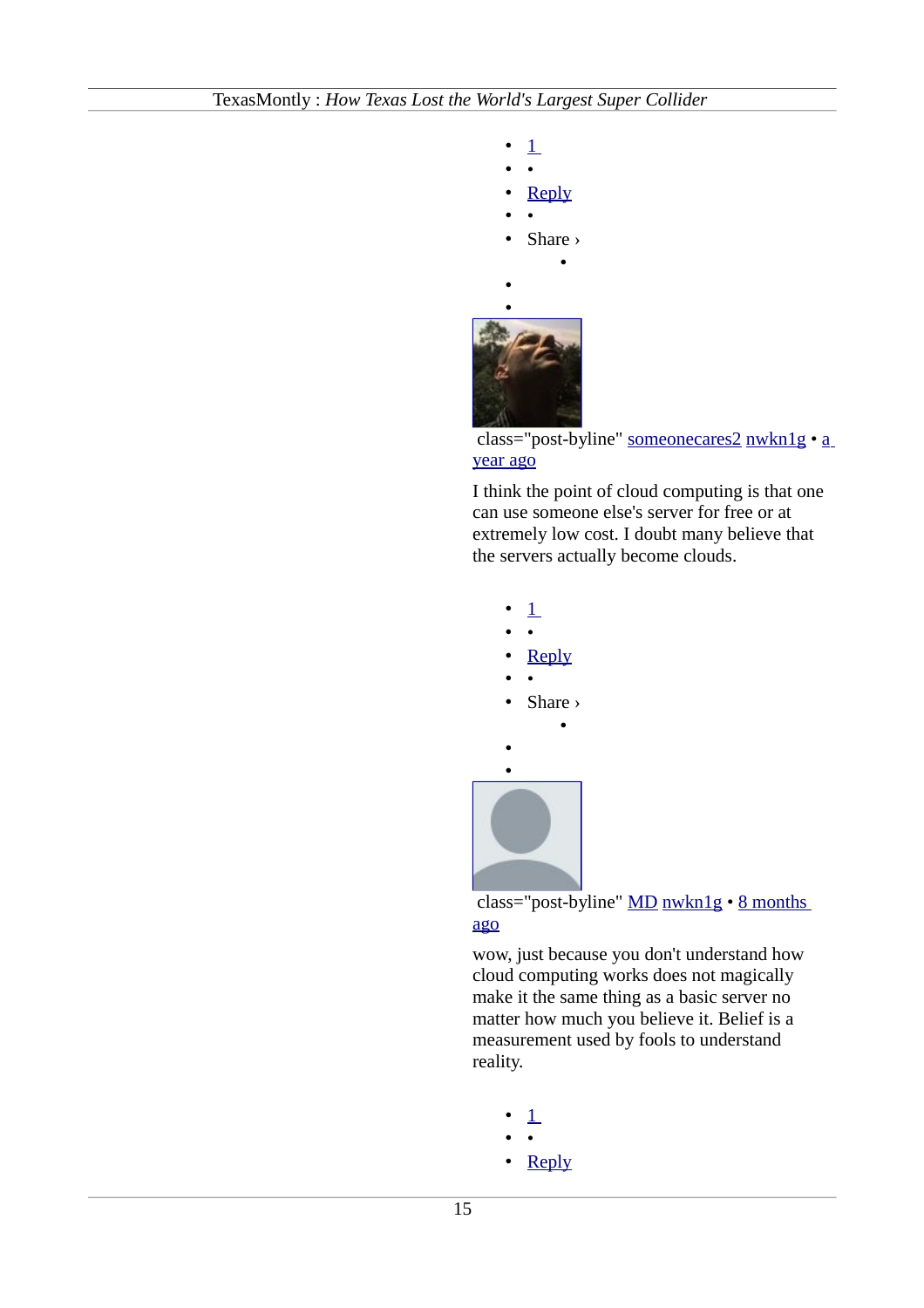• •

•

- Share ›
- •



 class="post-byline" [nwkn1g](https://disqus.com/by/nwkn1g/) [MD](http://www.texasmonthly.com/story/how-texas-lost-worlds-largest-super-collider?fullpage=1#comment-1522726021) • [8](http://www.texasmonthly.com/story/how-texas-lost-worlds-largest-super-collider?fullpage=1#comment-1522862843) [months ago](http://www.texasmonthly.com/story/how-texas-lost-worlds-largest-super-collider?fullpage=1#comment-1522862843)

# <http://bit.ly/1xQHB6U>

- •
- • [Reply](http://disqus.com/embed/comments/?base=default&version=efc05164bbe607ae229b78a28ef865e3&f=texasmonthly&t_i=node%2F55968&t_u=http%3A%2F%2Fwww.texasmonthly.com%2Fstory%2Fhow-texas-lost-worlds-largest-super-collider&t_e=How%20Texas%20Lost%20the%20World%26%23039%3Bs%20Largest%20Super%20Collider&t_d=How%20Texas%20Lost%20the%20World)
- •
- Share ›

•

•



 class="post-byline" [MD](https://disqus.com/by/disqus_Mceqbxq01l/) [nwkn1g](http://www.texasmonthly.com/story/how-texas-lost-worlds-largest-super-collider?fullpage=1#comment-1522862843) • [8 months ago](http://www.texasmonthly.com/story/how-texas-lost-worlds-largest-super-collider?fullpage=1#comment-1522974286)

again, simply because servers are used in cloud processing does not make it the same as simply using a server. It is a very complex algorithmic process of storing bits and pieces of information throughout the world on many different servers. I know to you that this is the same as simply using a server but it is not.

- $\perp$
- •
- • [Reply](http://disqus.com/embed/comments/?base=default&version=efc05164bbe607ae229b78a28ef865e3&f=texasmonthly&t_i=node%2F55968&t_u=http%3A%2F%2Fwww.texasmonthly.com%2Fstory%2Fhow-texas-lost-worlds-largest-super-collider&t_e=How%20Texas%20Lost%20the%20World%26%23039%3Bs%20Largest%20Super%20Collider&t_d=How%20Texas%20Lost%20the%20World)
- •
- Share ›
- •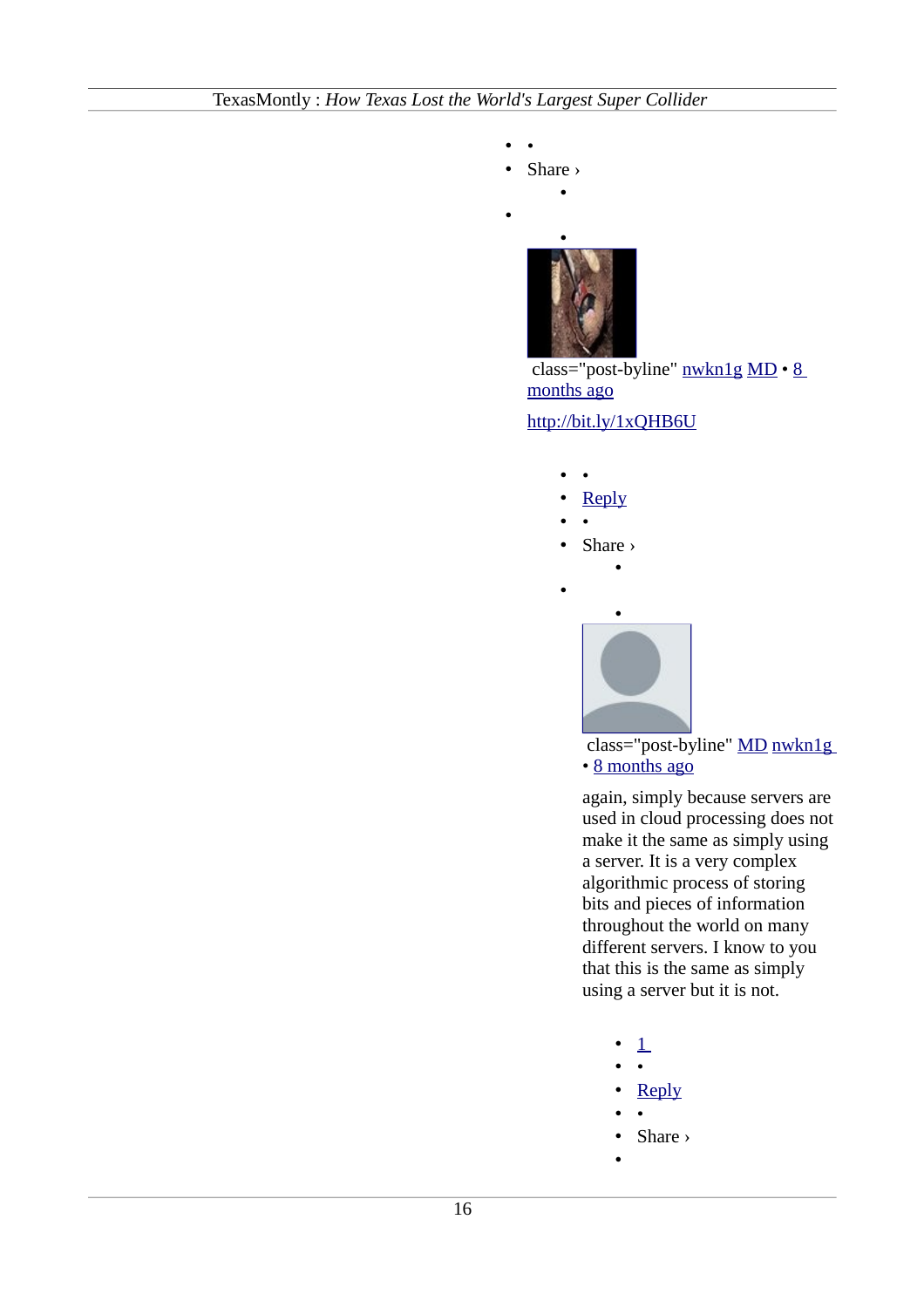

• •

> class="post-byline" [nwkn1g](https://disqus.com/by/nwkn1g/) [MD](http://www.texasmonthly.com/story/how-texas-lost-worlds-largest-super-collider?fullpage=1#comment-1522974286) • [8 months](http://www.texasmonthly.com/story/how-texas-lost-worlds-largest-super-collider?fullpage=1#comment-1522990788) [ago](http://www.texasmonthly.com/story/how-texas-lost-worlds-largest-super-collider?fullpage=1#comment-1522990788)

Whatever they taught you in ITT Tech or Devry is wrong. Your definition of cloud computing is really a CDN, or content delivery network. Also, cloud computing  $=$ / $=$ distributed computing. You should stop now, you're embaraasing yourself...

- •
- • [Reply](http://disqus.com/embed/comments/?base=default&version=efc05164bbe607ae229b78a28ef865e3&f=texasmonthly&t_i=node%2F55968&t_u=http%3A%2F%2Fwww.texasmonthly.com%2Fstory%2Fhow-texas-lost-worlds-largest-super-collider&t_e=How%20Texas%20Lost%20the%20World%26%23039%3Bs%20Largest%20Super%20Collider&t_d=How%20Texas%20Lost%20the%20World)
- •
- Share ›
- •

•



 class="post-byline" [MD](https://disqus.com/by/disqus_Mceqbxq01l/) [nwkn1g](http://www.texasmonthly.com/story/how-texas-lost-worlds-largest-super-collider?fullpage=1#comment-1522990788) • [8 months ago](http://www.texasmonthly.com/story/how-texas-lost-worlds-largest-super-collider?fullpage=1#comment-1523016640)

I love that you feel your view of me should matter. Googling your way to confidence does not make you correct nor does having an unworthy amount of bravado. Using the infrastructure of a world wide amount of servers allows for a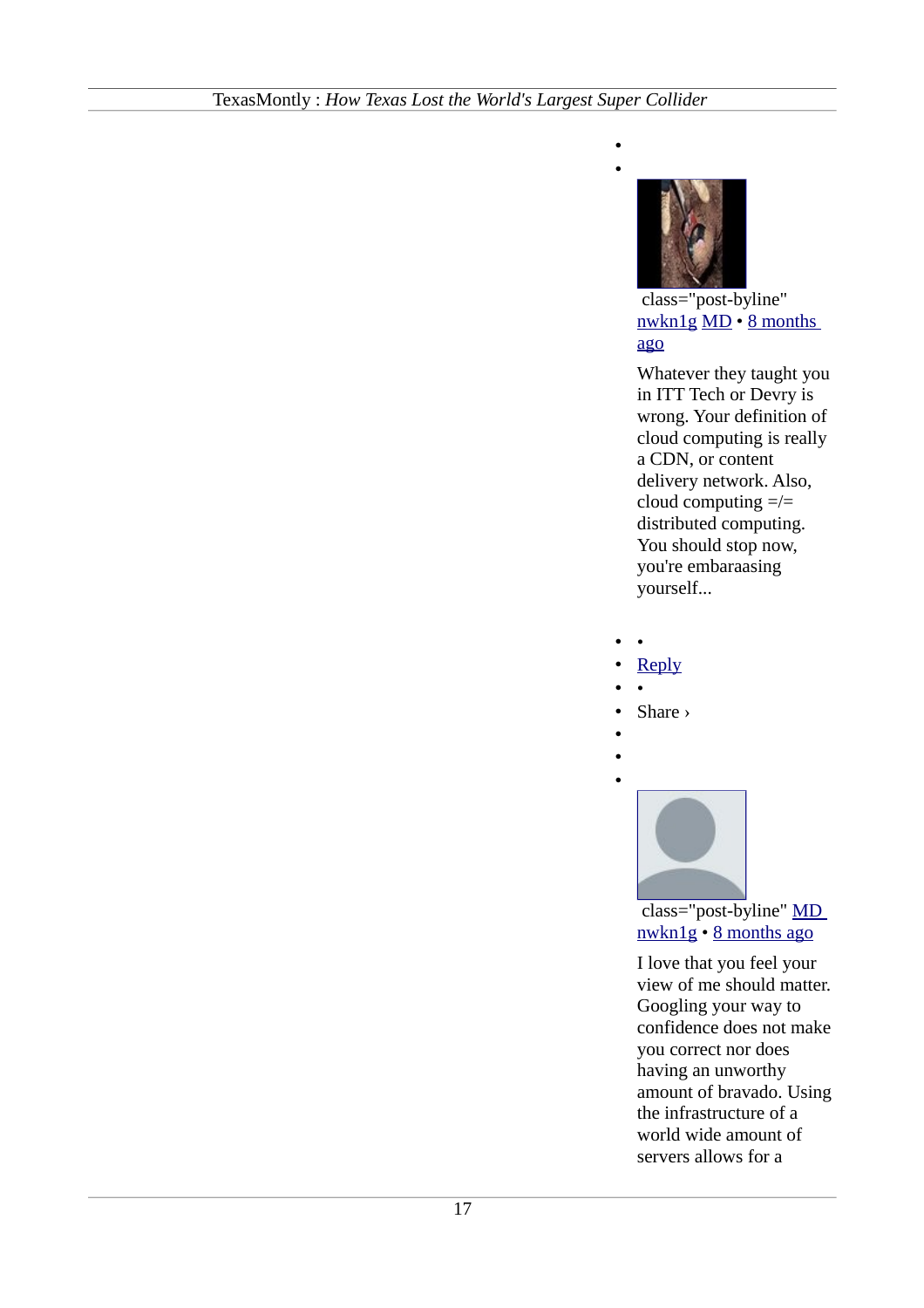computing platform not seen before cloud computing. And your cynical responses do not change the fact that I am factually correct that cloud computing is different from working with a single server and you are factually wrong.

- $\perp$
- •
- • [Reply](http://disqus.com/embed/comments/?base=default&version=efc05164bbe607ae229b78a28ef865e3&f=texasmonthly&t_i=node%2F55968&t_u=http%3A%2F%2Fwww.texasmonthly.com%2Fstory%2Fhow-texas-lost-worlds-largest-super-collider&t_e=How%20Texas%20Lost%20the%20World%26%23039%3Bs%20Largest%20Super%20Collider&t_d=How%20Texas%20Lost%20the%20World)
- •
- Share ›
- •
- •



class="post-byline" [Great Primate](https://disqus.com/by/bjparkinson37/) [Dan](http://www.texasmonthly.com/story/how-texas-lost-worlds-largest-super-collider?fullpage=1#comment-1100451458) • [a year ago](http://www.texasmonthly.com/story/how-texas-lost-worlds-largest-super-collider?fullpage=1#comment-1102809893)

Sorry didn't reply, should have typed "huge advances in" before the rest of my comment

- •
- • [Reply](http://disqus.com/embed/comments/?base=default&version=efc05164bbe607ae229b78a28ef865e3&f=texasmonthly&t_i=node%2F55968&t_u=http%3A%2F%2Fwww.texasmonthly.com%2Fstory%2Fhow-texas-lost-worlds-largest-super-collider&t_e=How%20Texas%20Lost%20the%20World%26%23039%3Bs%20Largest%20Super%20Collider&t_d=How%20Texas%20Lost%20the%20World)
- •
- Share ›

•

•



class="post-byline" [lundwed](https://disqus.com/by/lundwed/) [derp](http://www.texasmonthly.com/story/how-texas-lost-worlds-largest-super-collider?fullpage=1#comment-1100352141) • [a year ago](http://www.texasmonthly.com/story/how-texas-lost-worlds-largest-super-collider?fullpage=1#comment-1100688067)

We gained knowledge when it was discovered, we moved one step closer to understanding our universe, most of the technologies you use today are the byproducts of experiments which people at the time thought were pointless, some discoveries were not properly understood until years later.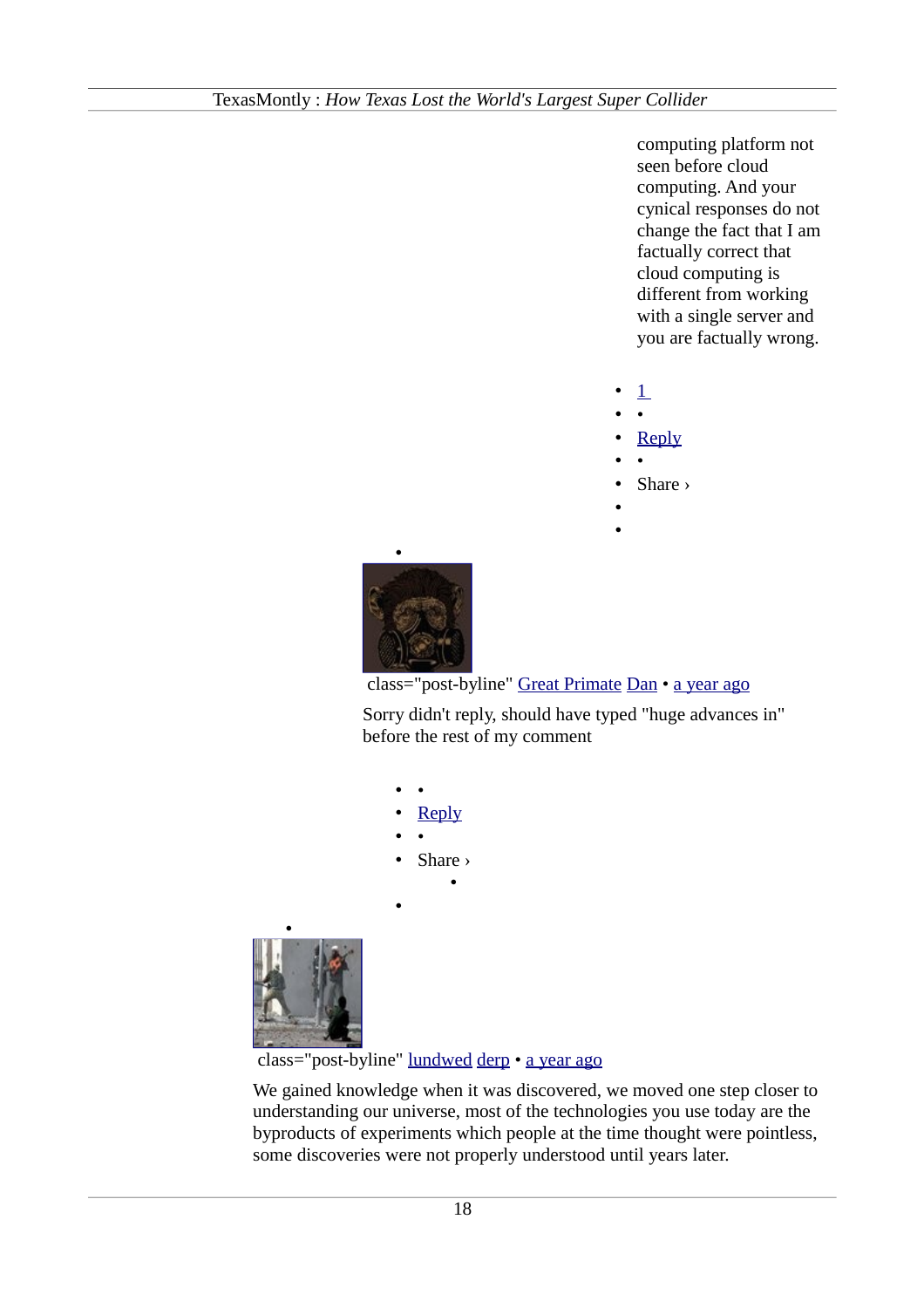

class="post-byline" [Gnostradamus](https://disqus.com/by/Gnostradamus/) [derp](http://www.texasmonthly.com/story/how-texas-lost-worlds-largest-super-collider?fullpage=1#comment-1100352141) • [a year ago](http://www.texasmonthly.com/story/how-texas-lost-worlds-largest-super-collider?fullpage=1#comment-1101612289)

Idiots. You wouldn't be surfing the Internet right now if scientists didn't wonder if why light travels at the same speed in all directions (compared to sounds from a car in the doppler effect), which led to discovery that time is relative, which led to constant adjustments that help keep satellites in the sky, etc.

Basic science provides dividends for centuries to come. You penny-counting is why we fall behind.





The bourgeoisie do not care about knowledge unless they can exploit it.

- •
- • [Reply](http://disqus.com/embed/comments/?base=default&version=efc05164bbe607ae229b78a28ef865e3&f=texasmonthly&t_i=node%2F55968&t_u=http%3A%2F%2Fwww.texasmonthly.com%2Fstory%2Fhow-texas-lost-worlds-largest-super-collider&t_e=How%20Texas%20Lost%20the%20World%26%23039%3Bs%20Largest%20Super%20Collider&t_d=How%20Texas%20Lost%20the%20World) • •
- Share ›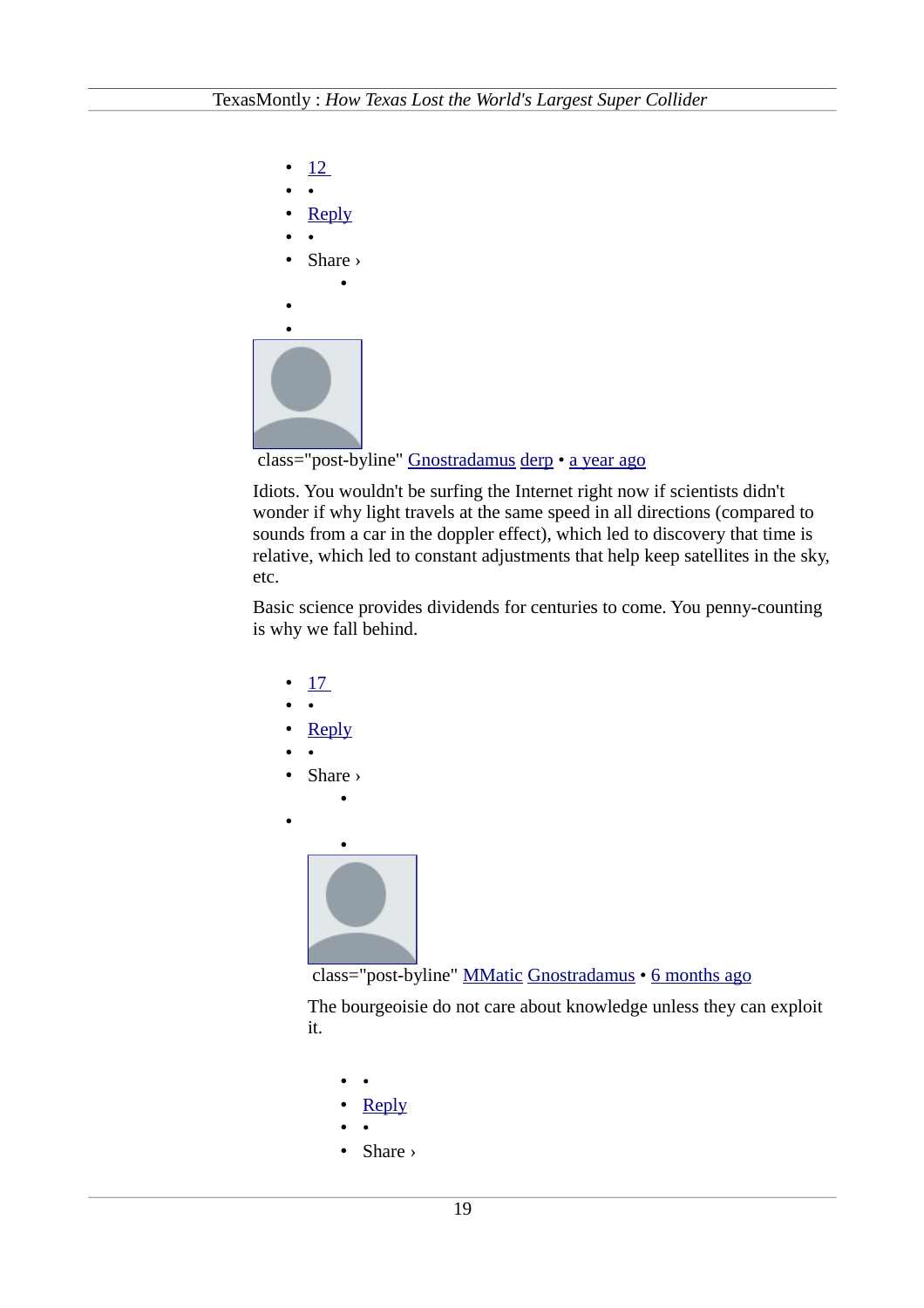•



•

# class="post-byline" [Kent Betts](https://disqus.com/by/kentbetts/) [derp](http://www.texasmonthly.com/story/how-texas-lost-worlds-largest-super-collider?fullpage=1#comment-1100352141) · [a month ago](http://www.texasmonthly.com/story/how-texas-lost-worlds-largest-super-collider?fullpage=1#comment-1895589679)

We got a few hundred physicists who have a better idea why matter has mass. The Standard Model of particle physics had a few gaps filled in. Direct benefit to the non-physicist was about nil.

- •
- • [Reply](http://disqus.com/embed/comments/?base=default&version=efc05164bbe607ae229b78a28ef865e3&f=texasmonthly&t_i=node%2F55968&t_u=http%3A%2F%2Fwww.texasmonthly.com%2Fstory%2Fhow-texas-lost-worlds-largest-super-collider&t_e=How%20Texas%20Lost%20the%20World%26%23039%3Bs%20Largest%20Super%20Collider&t_d=How%20Texas%20Lost%20the%20World)
- •
- Share ›

•

•



# class="post-byline" [Arec Barrwin](https://disqus.com/by/arecbarrwin/) • [a year ago](http://www.texasmonthly.com/story/how-texas-lost-worlds-largest-super-collider?fullpage=1#comment-1092210890)

The title of this article is misleading at best. There's almost no discussion of how Texas "lost" the super collider. There's a couple of paragraphs referencing the "less than enthusiastic Clinton" and that's it. The Dallas Observer & New York Times have both done retrospectives that actually answer the question posed by the title to this article.

- • [30](http://disqus.com/embed/comments/?base=default&version=efc05164bbe607ae229b78a28ef865e3&f=texasmonthly&t_i=node%2F55968&t_u=http%3A%2F%2Fwww.texasmonthly.com%2Fstory%2Fhow-texas-lost-worlds-largest-super-collider&t_e=How%20Texas%20Lost%20the%20World%26%23039%3Bs%20Largest%20Super%20Collider&t_d=How%20Texas%20Lost%20the%20World)
- •
- • [Reply](http://disqus.com/embed/comments/?base=default&version=efc05164bbe607ae229b78a28ef865e3&f=texasmonthly&t_i=node%2F55968&t_u=http%3A%2F%2Fwww.texasmonthly.com%2Fstory%2Fhow-texas-lost-worlds-largest-super-collider&t_e=How%20Texas%20Lost%20the%20World%26%23039%3Bs%20Largest%20Super%20Collider&t_d=How%20Texas%20Lost%20the%20World)
- •
- Share ›

•

•



class="post-byline" [Kent Betts](https://disqus.com/by/kentbetts/) [Arec Barrwin](http://www.texasmonthly.com/story/how-texas-lost-worlds-largest-super-collider?fullpage=1#comment-1092210890) • [a month ago](http://www.texasmonthly.com/story/how-texas-lost-worlds-largest-super-collider?fullpage=1#comment-1895602573)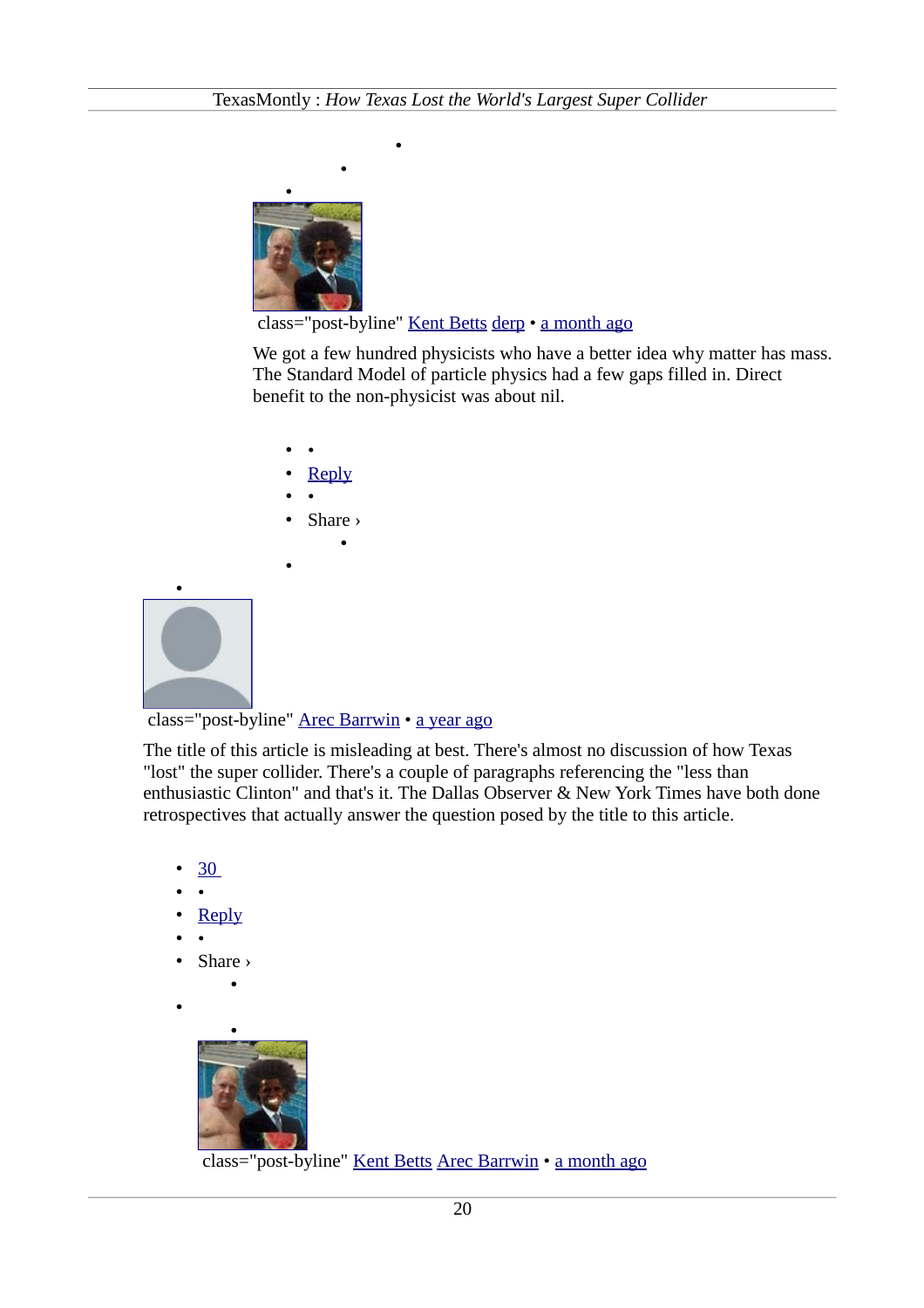Good point, as regard the title not matching the article. That said, the Collider was lost because of weak marketing. I would suggest that they call it "a microscope that can see inside atoms", but they didn't.

- •
- • [Reply](http://disqus.com/embed/comments/?base=default&version=efc05164bbe607ae229b78a28ef865e3&f=texasmonthly&t_i=node%2F55968&t_u=http%3A%2F%2Fwww.texasmonthly.com%2Fstory%2Fhow-texas-lost-worlds-largest-super-collider&t_e=How%20Texas%20Lost%20the%20World%26%23039%3Bs%20Largest%20Super%20Collider&t_d=How%20Texas%20Lost%20the%20World)
- •

•

• Share › •



class="post-byline" Arup 2 · [a year ago](http://www.texasmonthly.com/story/how-texas-lost-worlds-largest-super-collider?fullpage=1#comment-1099757267)

I cried while reading this.... I am still crying while writing this note

- $\perp$
- •
- • [Reply](http://disqus.com/embed/comments/?base=default&version=efc05164bbe607ae229b78a28ef865e3&f=texasmonthly&t_i=node%2F55968&t_u=http%3A%2F%2Fwww.texasmonthly.com%2Fstory%2Fhow-texas-lost-worlds-largest-super-collider&t_e=How%20Texas%20Lost%20the%20World%26%23039%3Bs%20Largest%20Super%20Collider&t_d=How%20Texas%20Lost%20the%20World)
- •
- Share ›

•

- 
- •



class="post-byline" [X Contra](https://disqus.com/by/xcontra/) • [a year ago](http://www.texasmonthly.com/story/how-texas-lost-worlds-largest-super-collider?fullpage=1#comment-1100291837)

There ought to be a reference somewhere to Kay Bailey Hutchison. I was supposed to go work at SSC. My research director (fiercely liberal Democrat) learned that Clinton cancelled it because TX elected Kay Bailey Hutchison.

But there is no mention of that ANYwhere in this article.

- $\overline{4}$
- •
- • [Reply](http://disqus.com/embed/comments/?base=default&version=efc05164bbe607ae229b78a28ef865e3&f=texasmonthly&t_i=node%2F55968&t_u=http%3A%2F%2Fwww.texasmonthly.com%2Fstory%2Fhow-texas-lost-worlds-largest-super-collider&t_e=How%20Texas%20Lost%20the%20World%26%23039%3Bs%20Largest%20Super%20Collider&t_d=How%20Texas%20Lost%20the%20World)
- •
- Share › •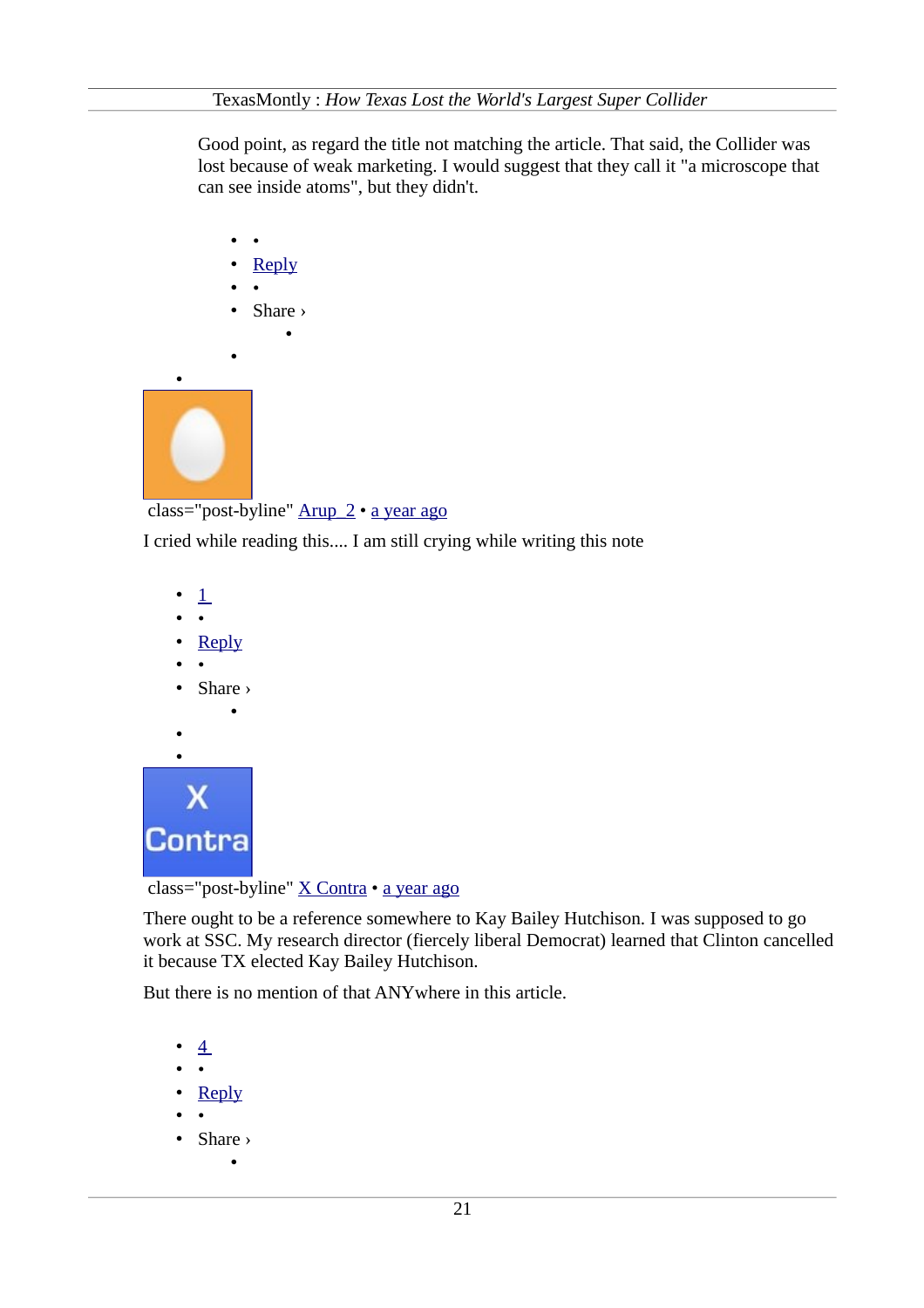

•

class="post-byline" [someonecares2](https://disqus.com/by/someonecares2/) [X Contra](http://www.texasmonthly.com/story/how-texas-lost-worlds-largest-super-collider?fullpage=1#comment-1100291837) • [a year ago](http://www.texasmonthly.com/story/how-texas-lost-worlds-largest-super-collider?fullpage=1#comment-1116481165)

Perhaps there is no mention of the anecdote you relay because it is either untrue or absolutely insignificant/inconsequential to the concept of the project? I'd be happy to learn more about the significance if you can supply some facts or evidence.

 $\perp$ • • • [Reply](http://disqus.com/embed/comments/?base=default&version=efc05164bbe607ae229b78a28ef865e3&f=texasmonthly&t_i=node%2F55968&t_u=http%3A%2F%2Fwww.texasmonthly.com%2Fstory%2Fhow-texas-lost-worlds-largest-super-collider&t_e=How%20Texas%20Lost%20the%20World%26%23039%3Bs%20Largest%20Super%20Collider&t_d=How%20Texas%20Lost%20the%20World) • • • Share › • • •



class="post-byline" [X Contra](https://disqus.com/by/xcontra/) [someonecares2](http://www.texasmonthly.com/story/how-texas-lost-worlds-largest-super-collider?fullpage=1#comment-1116481165) • [a year ago](http://www.texasmonthly.com/story/how-texas-lost-worlds-largest-super-collider?fullpage=1#comment-1116542293)

No man, there is no recording of my conversation. :D

And Clinton will never admit it, though perhaps NSA has his anti-Texas rant on tape. :D

But my research director was hooked in with the D.C. bureaucracy, mostly Dept. of Energy and NASA, so I believe his statement. It is by way of being a statement against interest, so it has a presumption of being true. Cf., for example, Federal Rules of Evidence #804. His interests were: strongly liberal Democrat party and in favor of big federal \$\$ grants etc.

- $\perp$
- •
- • [Reply](http://disqus.com/embed/comments/?base=default&version=efc05164bbe607ae229b78a28ef865e3&f=texasmonthly&t_i=node%2F55968&t_u=http%3A%2F%2Fwww.texasmonthly.com%2Fstory%2Fhow-texas-lost-worlds-largest-super-collider&t_e=How%20Texas%20Lost%20the%20World%26%23039%3Bs%20Largest%20Super%20Collider&t_d=How%20Texas%20Lost%20the%20World)
- •
- Share ›

•

- 
- •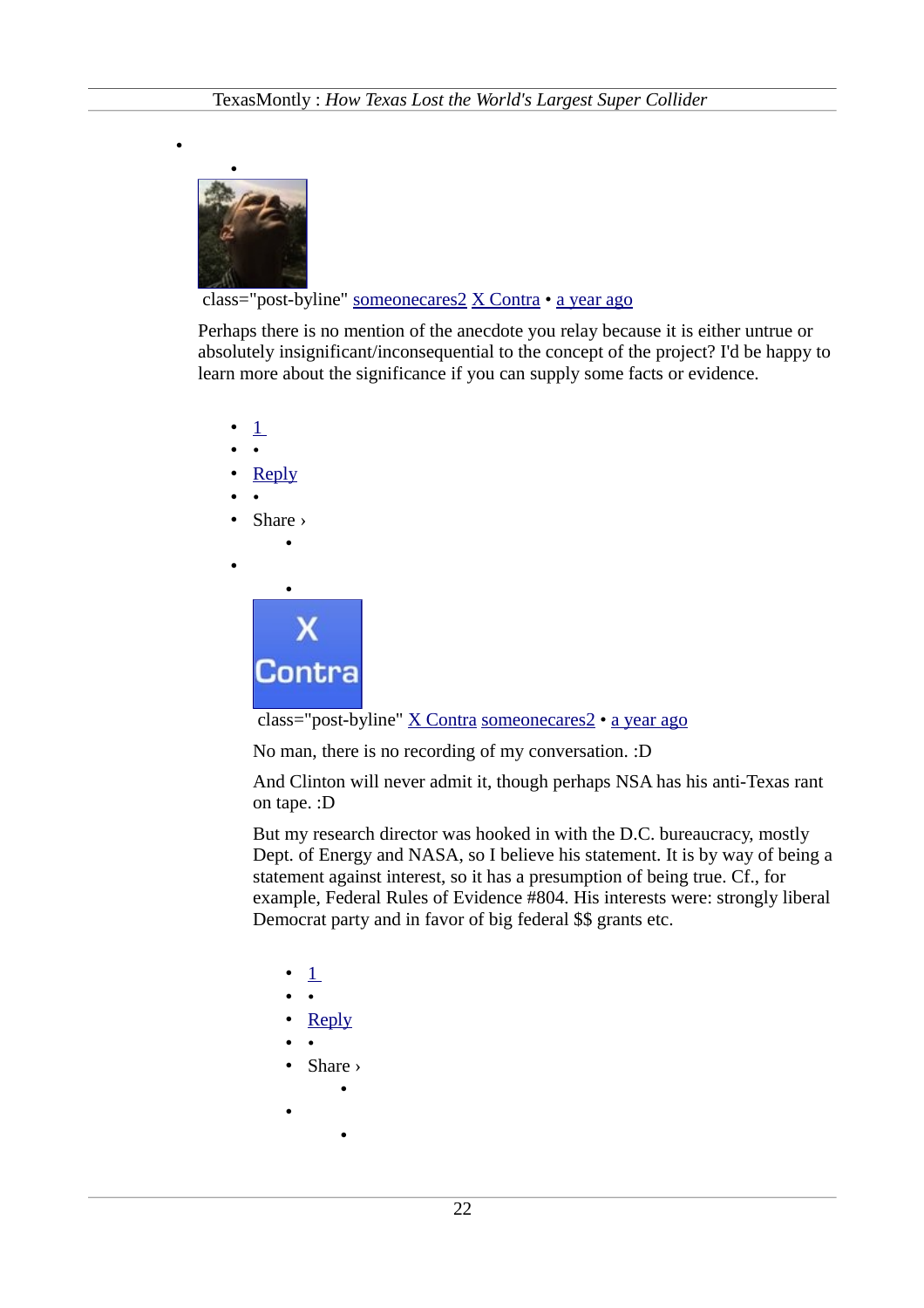

class="post-byline" [MD](https://disqus.com/by/disqus_Mceqbxq01l/) [X Contra](http://www.texasmonthly.com/story/how-texas-lost-worlds-largest-super-collider?fullpage=1#comment-1116542293) • [8 months ago](http://www.texasmonthly.com/story/how-texas-lost-worlds-largest-super-collider?fullpage=1#comment-1522715877)

The lies people say online.

| $\perp$ |
|---------|
|         |
| Reply   |
|         |
| Share > |
|         |
|         |
|         |
|         |



Still, strange that a fiercely liberal Democrat would try to blame something on a Republican.

• • • [Reply](http://disqus.com/embed/comments/?base=default&version=efc05164bbe607ae229b78a28ef865e3&f=texasmonthly&t_i=node%2F55968&t_u=http%3A%2F%2Fwww.texasmonthly.com%2Fstory%2Fhow-texas-lost-worlds-largest-super-collider&t_e=How%20Texas%20Lost%20the%20World%26%23039%3Bs%20Largest%20Super%20Collider&t_d=How%20Texas%20Lost%20the%20World) • •

•

• Share ›

•



class="post-byline" Jay Konopka • [a year ago](http://www.texasmonthly.com/story/how-texas-lost-worlds-largest-super-collider?fullpage=1#comment-1100305368)

I worked on the SSC with Grumman back in 89 - Texas was the worst place for the collider, we'd get sent dead cryo circuits covered with fire ants... building in Texas was easily one of the dumbest ideas any politician had - the SSC was a horrible idea being built at the wrong time in the wrong place.

 $\cdot$  [7](http://disqus.com/embed/comments/?base=default&version=efc05164bbe607ae229b78a28ef865e3&f=texasmonthly&t_i=node%2F55968&t_u=http%3A%2F%2Fwww.texasmonthly.com%2Fstory%2Fhow-texas-lost-worlds-largest-super-collider&t_e=How%20Texas%20Lost%20the%20World%26%23039%3Bs%20Largest%20Super%20Collider&t_d=How%20Texas%20Lost%20the%20World)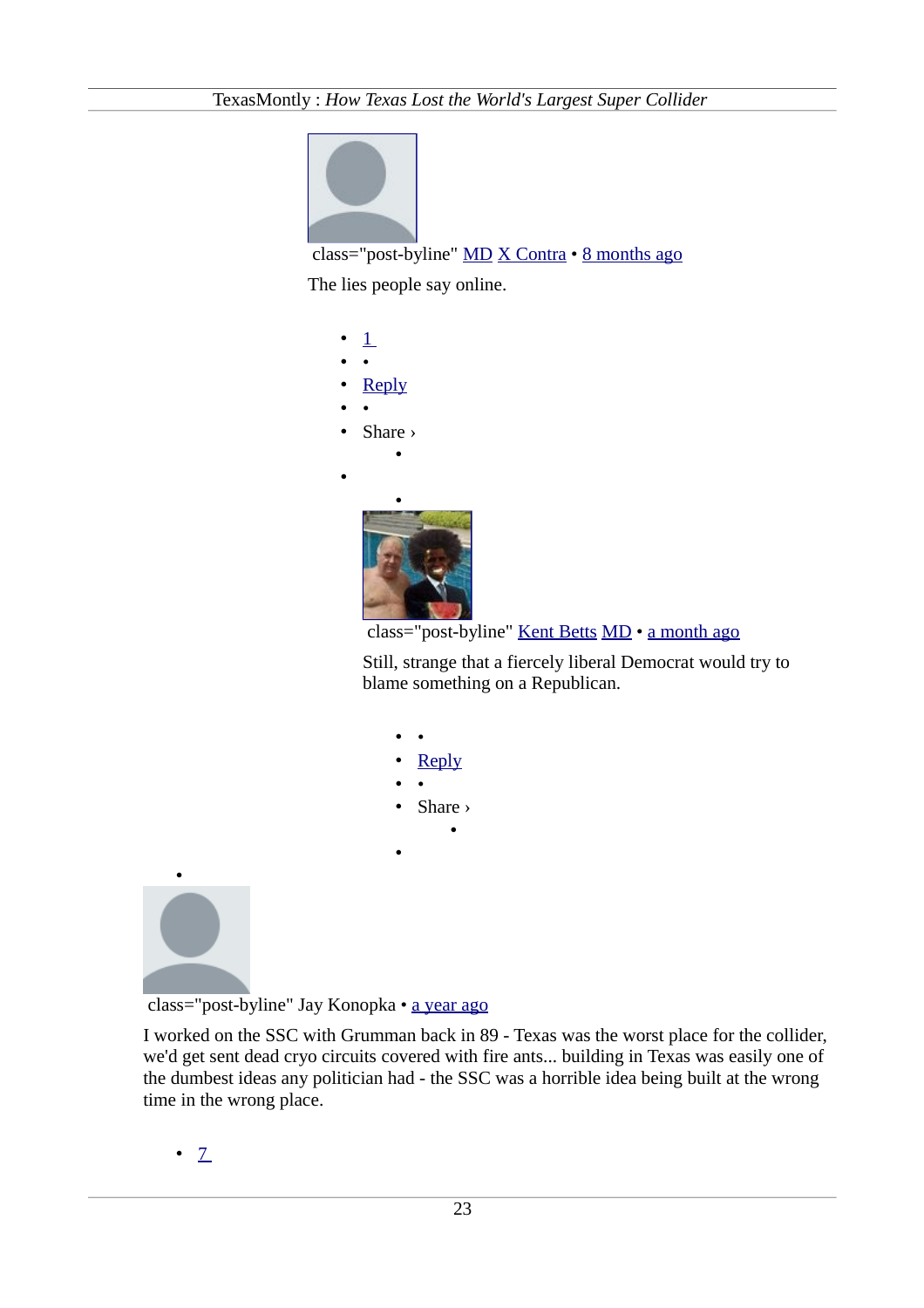- •
- • [Reply](http://disqus.com/embed/comments/?base=default&version=efc05164bbe607ae229b78a28ef865e3&f=texasmonthly&t_i=node%2F55968&t_u=http%3A%2F%2Fwww.texasmonthly.com%2Fstory%2Fhow-texas-lost-worlds-largest-super-collider&t_e=How%20Texas%20Lost%20the%20World%26%23039%3Bs%20Largest%20Super%20Collider&t_d=How%20Texas%20Lost%20the%20World)
- •
- Share ›

•

•



class="post-byline" [someonecares2](https://disqus.com/by/someonecares2/) [Jay Konopka](http://www.texasmonthly.com/story/how-texas-lost-worlds-largest-super-collider?fullpage=1#comment-1100305368) • [a year ago](http://www.texasmonthly.com/story/how-texas-lost-worlds-largest-super-collider?fullpage=1#comment-1100675048)

Why was Texas the worst place for the collider, because of fire ants? I imagine a solution could have been found.

- • [3](http://disqus.com/embed/comments/?base=default&version=efc05164bbe607ae229b78a28ef865e3&f=texasmonthly&t_i=node%2F55968&t_u=http%3A%2F%2Fwww.texasmonthly.com%2Fstory%2Fhow-texas-lost-worlds-largest-super-collider&t_e=How%20Texas%20Lost%20the%20World%26%23039%3Bs%20Largest%20Super%20Collider&t_d=How%20Texas%20Lost%20the%20World)
- •
- **Reply**
- •
- Share › •
- •



class="post-byline" Jay Konopka [someonecares2](http://www.texasmonthly.com/story/how-texas-lost-worlds-largest-super-collider?fullpage=1#comment-1100675048) • [a year ago](http://www.texasmonthly.com/story/how-texas-lost-worlds-largest-super-collider?fullpage=1#comment-1100839044)

well (now that I'm not drunk and angry thinking about that horrible project), from what I remember, huge numbers of fire ants would commit suicide by destroying the magnet & cryo circuits - some engineers thought we could hermetically seal each circuit... but that's really not the solution you want (mainly cost, but maintenance also becomes unmanageable) - I was told (but this is hearsay) that much of the land selected was crappy unsellable land that some politician got the feds to pay for... but again, that's just hearsay that engineers talk about

could these problems be fixed? sure... but the cost would have been overwhelming - even in 89 we knew the SSC wouldn't happen, it was just a matter of time

- •
- • [Reply](http://disqus.com/embed/comments/?base=default&version=efc05164bbe607ae229b78a28ef865e3&f=texasmonthly&t_i=node%2F55968&t_u=http%3A%2F%2Fwww.texasmonthly.com%2Fstory%2Fhow-texas-lost-worlds-largest-super-collider&t_e=How%20Texas%20Lost%20the%20World%26%23039%3Bs%20Largest%20Super%20Collider&t_d=How%20Texas%20Lost%20the%20World)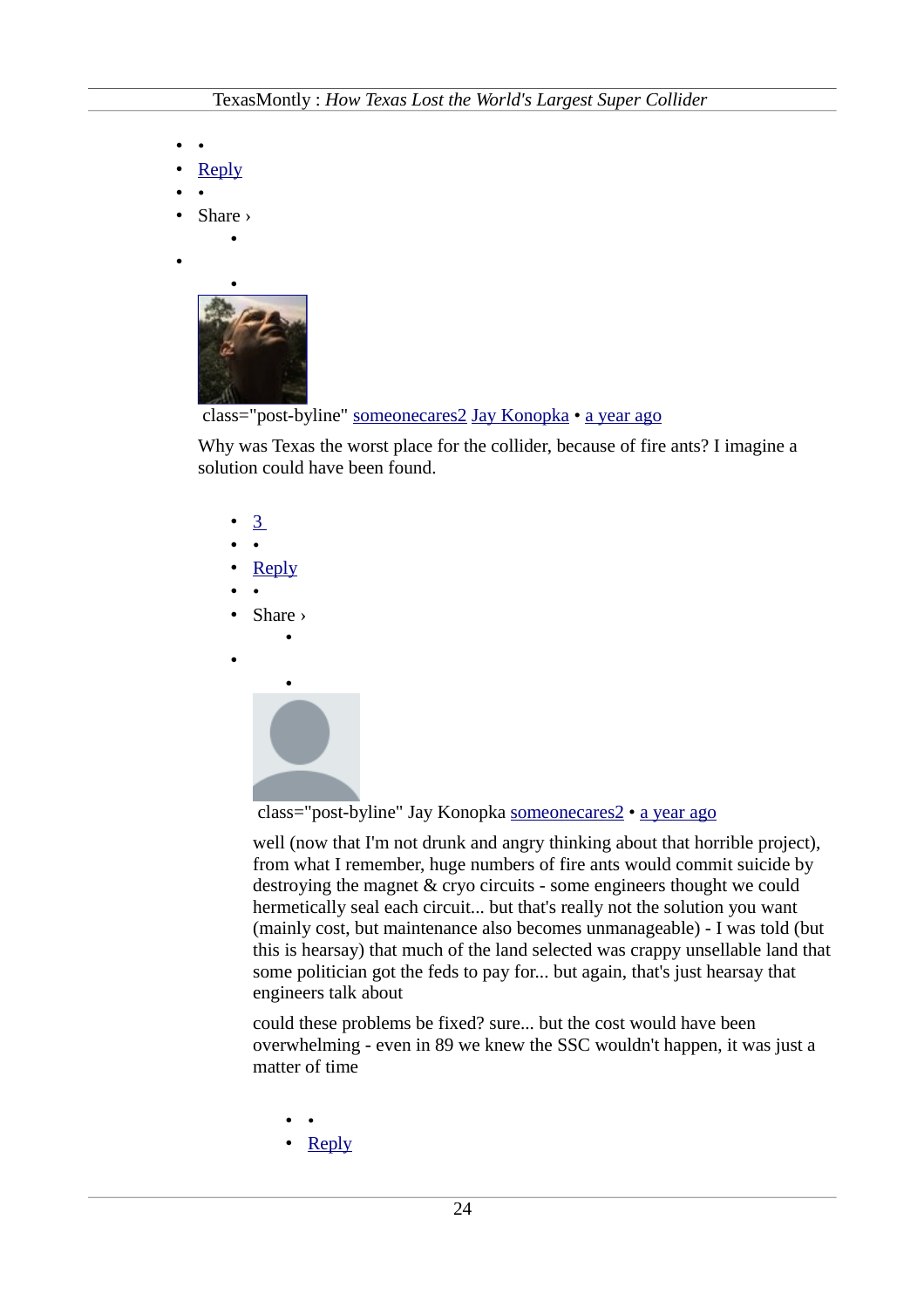

class="post-byline" [someonecares2](https://disqus.com/by/someonecares2/) [Jay Konopka](http://www.texasmonthly.com/story/how-texas-lost-worlds-largest-super-collider?fullpage=1#comment-1100839044) • [a year ago](http://www.texasmonthly.com/story/how-texas-lost-worlds-largest-super-collider?fullpage=1#comment-1116478002)

Interesting. It's a shame that so many opportunities fail, public or private. Effective government can be a force for great good.



class="post-byline" dontbeaderp • [a year ago](http://www.texasmonthly.com/story/how-texas-lost-worlds-largest-super-collider?fullpage=1#comment-1100354991)

•

ZOMG!! Maybe Texas can double down and be the first to spend trillions to discover what particles the Higgs boson is made of. Then people will truly understand the real benefits of these projects. Only then. I promise. Can I have your money to build it?

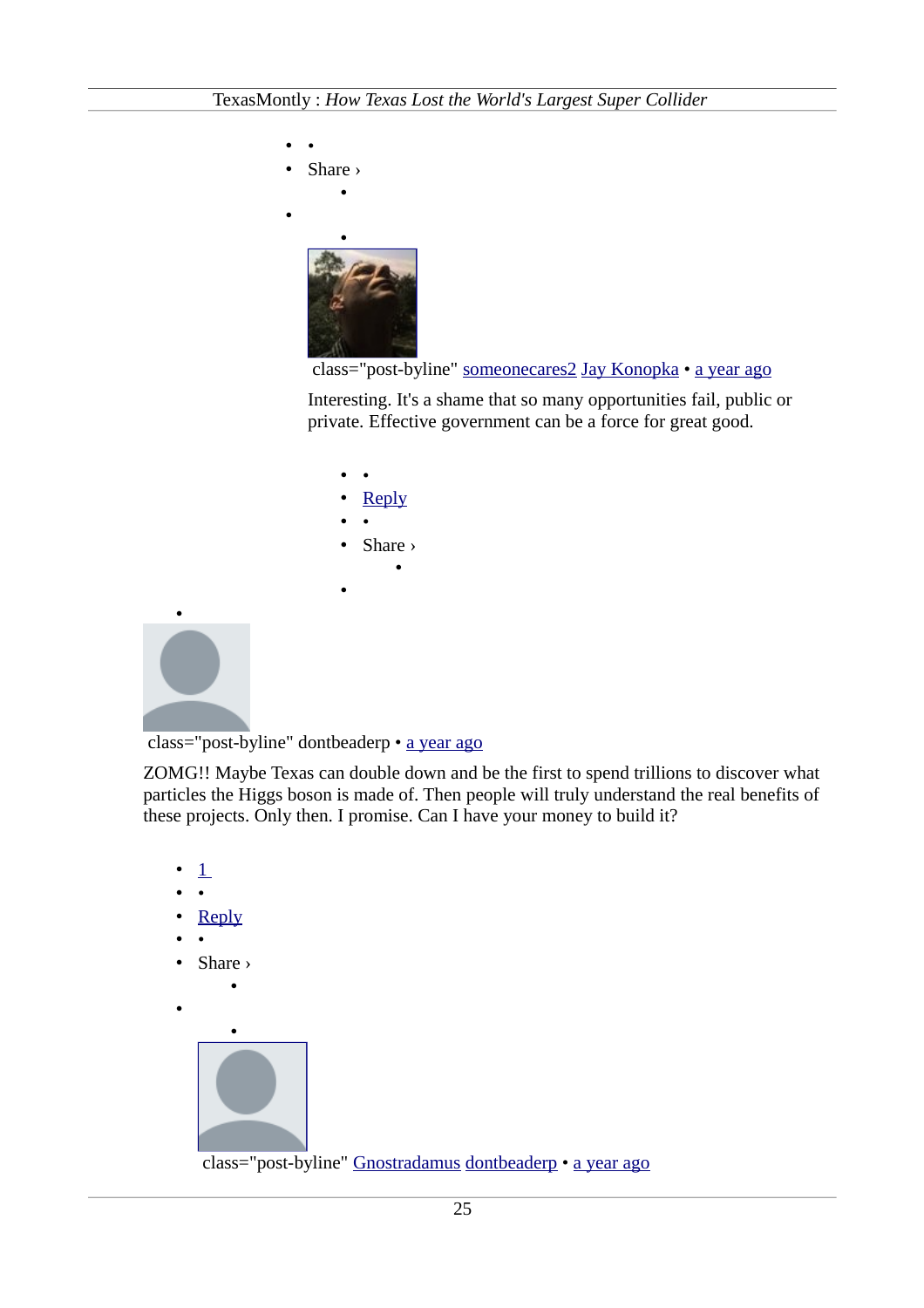Almost no basic science is immediately marketable, dummy. Think of all the things you learned in science classes. But without them you'd probably be dead already from preventable or curable diseases, and ignorant even of other people because there'd be no cell phones, no Internet, no TV or even radio (because some guy who died penniless decided to imagine how electromagnetic waves would travel in empty space).

No, you wouldn't know science if you're using it.

- • [12](http://disqus.com/embed/comments/?base=default&version=efc05164bbe607ae229b78a28ef865e3&f=texasmonthly&t_i=node%2F55968&t_u=http%3A%2F%2Fwww.texasmonthly.com%2Fstory%2Fhow-texas-lost-worlds-largest-super-collider&t_e=How%20Texas%20Lost%20the%20World%26%23039%3Bs%20Largest%20Super%20Collider&t_d=How%20Texas%20Lost%20the%20World)
- •
- • [Reply](http://disqus.com/embed/comments/?base=default&version=efc05164bbe607ae229b78a28ef865e3&f=texasmonthly&t_i=node%2F55968&t_u=http%3A%2F%2Fwww.texasmonthly.com%2Fstory%2Fhow-texas-lost-worlds-largest-super-collider&t_e=How%20Texas%20Lost%20the%20World%26%23039%3Bs%20Largest%20Super%20Collider&t_d=How%20Texas%20Lost%20the%20World)
- • • Share ›

•

•



class="post-byline" Miles Carter • [a year ago](http://www.texasmonthly.com/story/how-texas-lost-worlds-largest-super-collider?fullpage=1#comment-1100430167)

"Five-thousand miles southwest of Geneva, just outside Waxahachie, Texas," I knew Texas was big, but it extends all the way to central South America?

- •
- • [Reply](http://disqus.com/embed/comments/?base=default&version=efc05164bbe607ae229b78a28ef865e3&f=texasmonthly&t_i=node%2F55968&t_u=http%3A%2F%2Fwww.texasmonthly.com%2Fstory%2Fhow-texas-lost-worlds-largest-super-collider&t_e=How%20Texas%20Lost%20the%20World%26%23039%3Bs%20Largest%20Super%20Collider&t_d=How%20Texas%20Lost%20the%20World)
- •
- Share ›

•



class="post-byline" Gary McCabe • [a year ago](http://www.texasmonthly.com/story/how-texas-lost-worlds-largest-super-collider?fullpage=1#comment-1100574715) TEVA-Electron Volts- not "TERRA".

- $\perp$
- •
- • [Reply](http://disqus.com/embed/comments/?base=default&version=efc05164bbe607ae229b78a28ef865e3&f=texasmonthly&t_i=node%2F55968&t_u=http%3A%2F%2Fwww.texasmonthly.com%2Fstory%2Fhow-texas-lost-worlds-largest-super-collider&t_e=How%20Texas%20Lost%20the%20World%26%23039%3Bs%20Largest%20Super%20Collider&t_d=How%20Texas%20Lost%20the%20World)
- •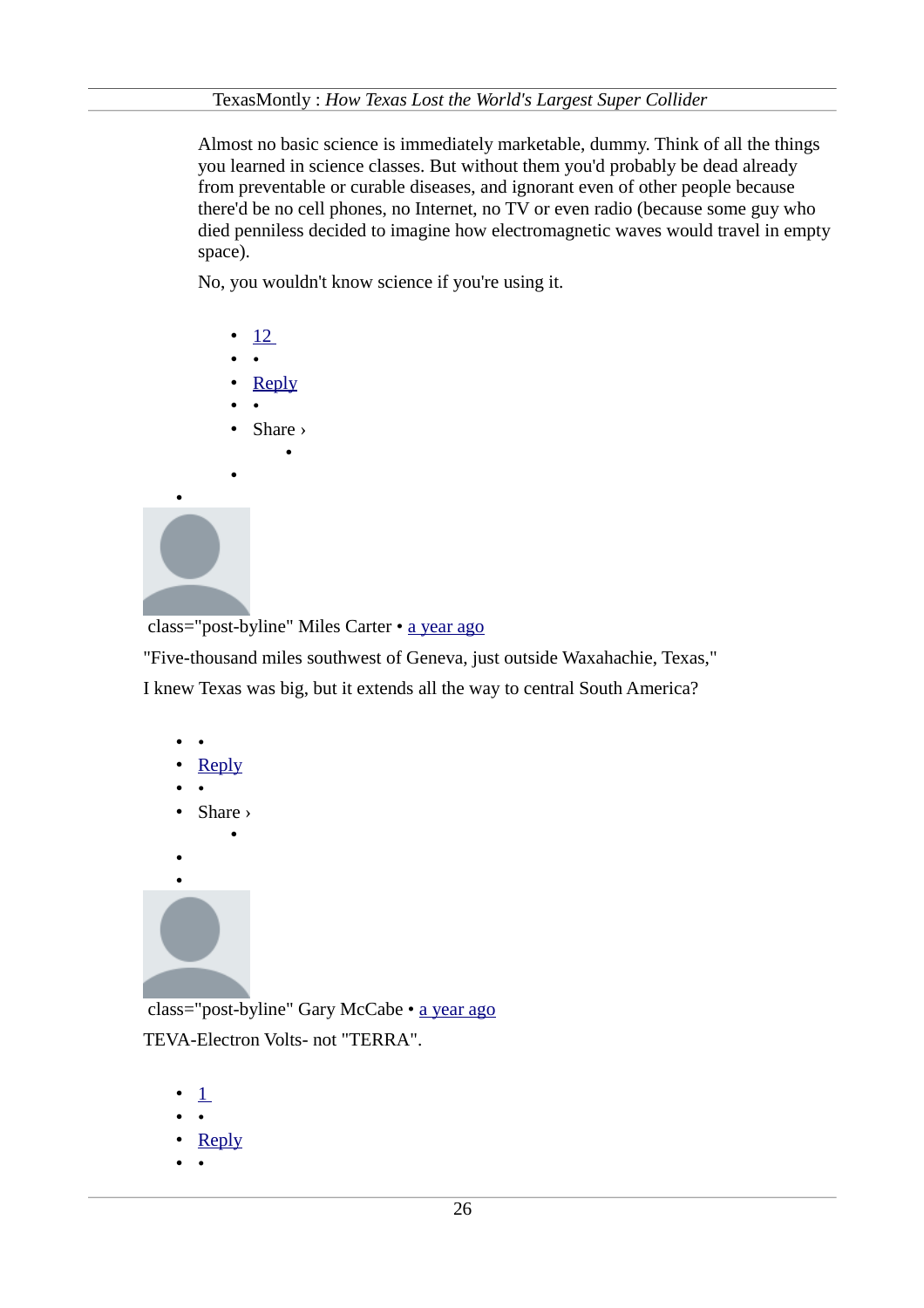• Share ›

•





No, the article is correct (except that "tera" has one "r", not two). It's just the standard metric prefix, i.e., one  $TeV =$  one trillion electron volts. "Teva" appears in the name of the Tevatron because that accelerator was intended to reach energies of  $\sim$ 1 TeV.

- • [3](http://disqus.com/embed/comments/?base=default&version=efc05164bbe607ae229b78a28ef865e3&f=texasmonthly&t_i=node%2F55968&t_u=http%3A%2F%2Fwww.texasmonthly.com%2Fstory%2Fhow-texas-lost-worlds-largest-super-collider&t_e=How%20Texas%20Lost%20the%20World%26%23039%3Bs%20Largest%20Super%20Collider&t_d=How%20Texas%20Lost%20the%20World)
- •
- • [Reply](http://disqus.com/embed/comments/?base=default&version=efc05164bbe607ae229b78a28ef865e3&f=texasmonthly&t_i=node%2F55968&t_u=http%3A%2F%2Fwww.texasmonthly.com%2Fstory%2Fhow-texas-lost-worlds-largest-super-collider&t_e=How%20Texas%20Lost%20the%20World%26%23039%3Bs%20Largest%20Super%20Collider&t_d=How%20Texas%20Lost%20the%20World)
- •
- Share › •
- •



class="post-byline" [Nathan Cook](https://disqus.com/by/disqus_dzLwsdFxdD/) • [a year ago](http://www.texasmonthly.com/story/how-texas-lost-worlds-largest-super-collider?fullpage=1#comment-1100613838)

It was Einstein's Bridge by John G. Cramer. I won't spoil it for you, but suffice to say that it gained fresh publicity when the LHC was suffering bizarre setbacks just before it successfully began operations in late 2009.

 $\perp$ • • • [Reply](http://disqus.com/embed/comments/?base=default&version=efc05164bbe607ae229b78a28ef865e3&f=texasmonthly&t_i=node%2F55968&t_u=http%3A%2F%2Fwww.texasmonthly.com%2Fstory%2Fhow-texas-lost-worlds-largest-super-collider&t_e=How%20Texas%20Lost%20the%20World%26%23039%3Bs%20Largest%20Super%20Collider&t_d=How%20Texas%20Lost%20the%20World) • • • Share › • • •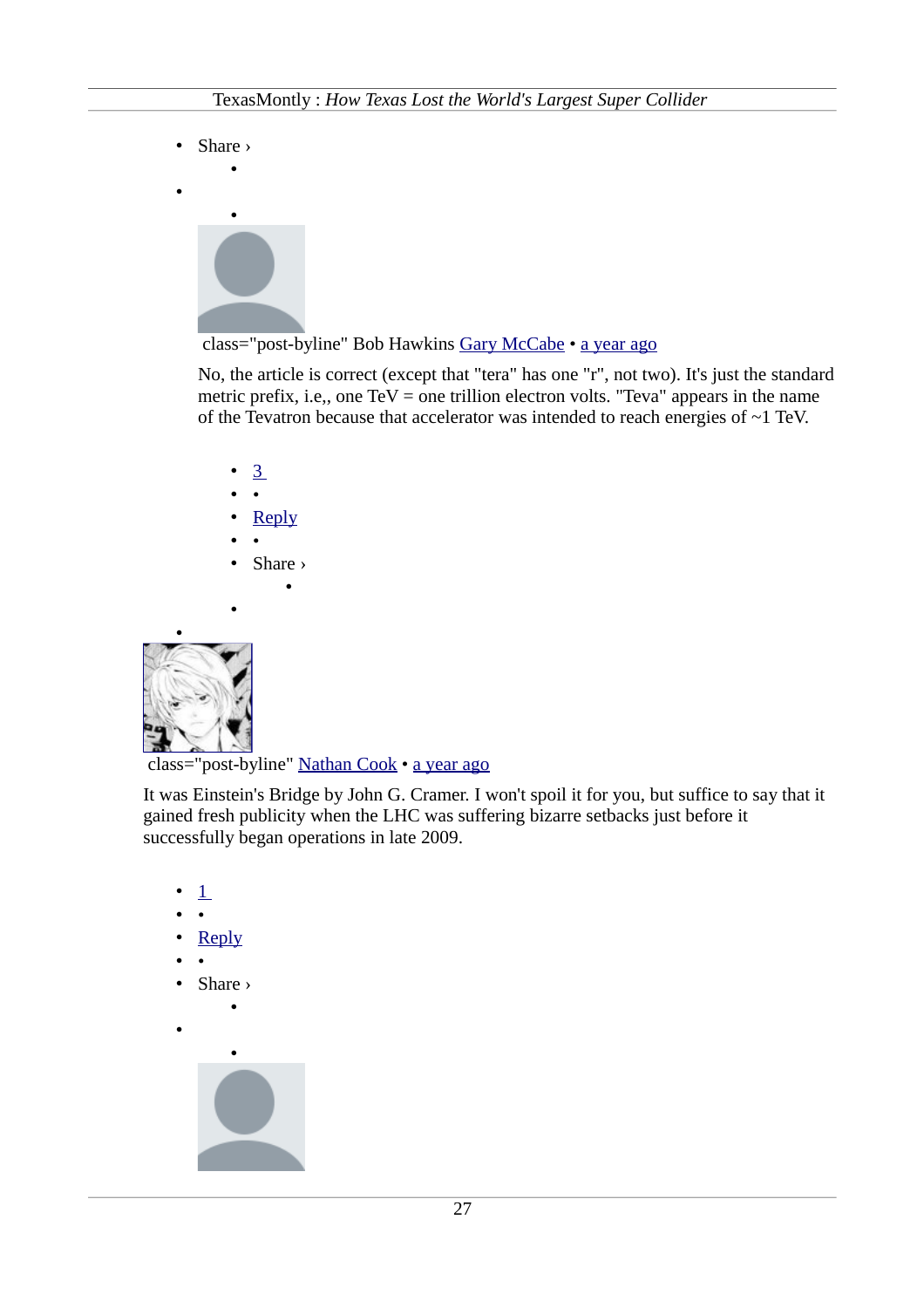class="post-byline" Jake [Nathan Cook](http://www.texasmonthly.com/story/how-texas-lost-worlds-largest-super-collider?fullpage=1#comment-1100613838) • [a year ago](http://www.texasmonthly.com/story/how-texas-lost-worlds-largest-super-collider?fullpage=1#comment-1101714041)

Or maybe it was "A Hole in Texas" by Herman Wouk," published in 2004.

• [Reply](http://disqus.com/embed/comments/?base=default&version=efc05164bbe607ae229b78a28ef865e3&f=texasmonthly&t_i=node%2F55968&t_u=http%3A%2F%2Fwww.texasmonthly.com%2Fstory%2Fhow-texas-lost-worlds-largest-super-collider&t_e=How%20Texas%20Lost%20the%20World%26%23039%3Bs%20Largest%20Super%20Collider&t_d=How%20Texas%20Lost%20the%20World) • • • Share › • [•](https://disqus.com/by/locotx/)

 $\cdot$  [1](http://disqus.com/embed/comments/?base=default&version=efc05164bbe607ae229b78a28ef865e3&f=texasmonthly&t_i=node%2F55968&t_u=http%3A%2F%2Fwww.texasmonthly.com%2Fstory%2Fhow-texas-lost-worlds-largest-super-collider&t_e=How%20Texas%20Lost%20the%20World%26%23039%3Bs%20Largest%20Super%20Collider&t_d=How%20Texas%20Lost%20the%20World) • •

class="post-byline" [locotx](https://disqus.com/by/locotx/) • [a year ago](http://www.texasmonthly.com/story/how-texas-lost-worlds-largest-super-collider?fullpage=1#comment-1101049713)

•

Don't forget the Higgs Boson discovery and it's conflicts with conservative Christians of Texas, this too was an issue.

- • [9](http://disqus.com/embed/comments/?base=default&version=efc05164bbe607ae229b78a28ef865e3&f=texasmonthly&t_i=node%2F55968&t_u=http%3A%2F%2Fwww.texasmonthly.com%2Fstory%2Fhow-texas-lost-worlds-largest-super-collider&t_e=How%20Texas%20Lost%20the%20World%26%23039%3Bs%20Largest%20Super%20Collider&t_d=How%20Texas%20Lost%20the%20World)
- •
- • [Reply](http://disqus.com/embed/comments/?base=default&version=efc05164bbe607ae229b78a28ef865e3&f=texasmonthly&t_i=node%2F55968&t_u=http%3A%2F%2Fwww.texasmonthly.com%2Fstory%2Fhow-texas-lost-worlds-largest-super-collider&t_e=How%20Texas%20Lost%20the%20World%26%23039%3Bs%20Largest%20Super%20Collider&t_d=How%20Texas%20Lost%20the%20World)
- •
- Share ›

•

•



class="post-byline" [newsmom4968](https://disqus.com/by/newsmom4968/) [locotx](http://www.texasmonthly.com/story/how-texas-lost-worlds-largest-super-collider?fullpage=1#comment-1101049713) • [a year ago](http://www.texasmonthly.com/story/how-texas-lost-worlds-largest-super-collider?fullpage=1#comment-1105933154)

how could a population that believes men coexisted with dinosaurs grasp the significance of a SSC?! So sad.

- $Z$
- •
- • [Reply](http://disqus.com/embed/comments/?base=default&version=efc05164bbe607ae229b78a28ef865e3&f=texasmonthly&t_i=node%2F55968&t_u=http%3A%2F%2Fwww.texasmonthly.com%2Fstory%2Fhow-texas-lost-worlds-largest-super-collider&t_e=How%20Texas%20Lost%20the%20World%26%23039%3Bs%20Largest%20Super%20Collider&t_d=How%20Texas%20Lost%20the%20World)
- •
- Share ›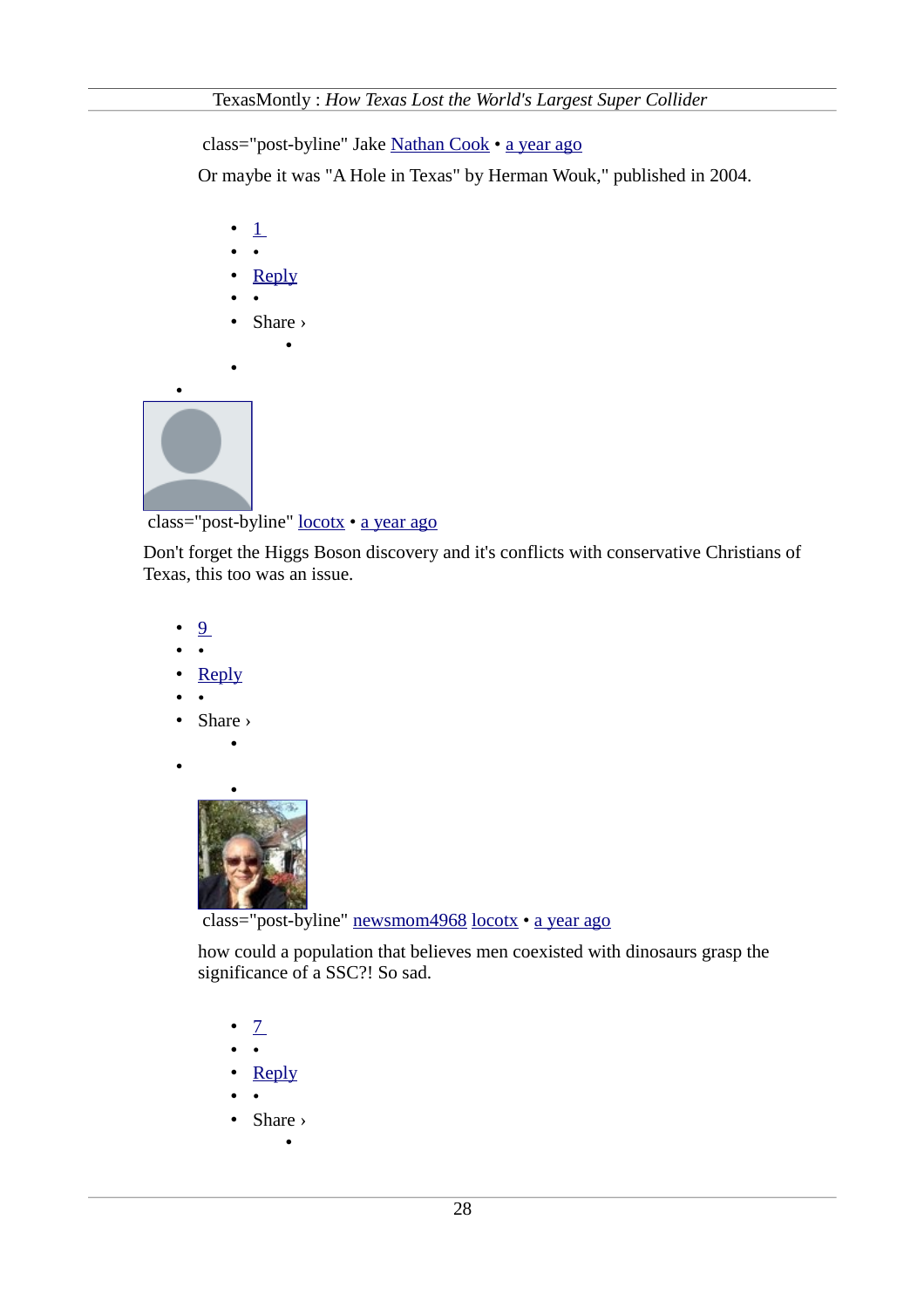

 class="post-byline" [Nathan Scott Daniels](https://disqus.com/by/nathanscottdaniels/) [locotx](http://www.texasmonthly.com/story/how-texas-lost-worlds-largest-super-collider?fullpage=1#comment-1101049713) • [a year ago](http://www.texasmonthly.com/story/how-texas-lost-worlds-largest-super-collider?fullpage=1#comment-1116814737) Your ignorance and bigotry is startling.

- •
- • [Reply](http://disqus.com/embed/comments/?base=default&version=efc05164bbe607ae229b78a28ef865e3&f=texasmonthly&t_i=node%2F55968&t_u=http%3A%2F%2Fwww.texasmonthly.com%2Fstory%2Fhow-texas-lost-worlds-largest-super-collider&t_e=How%20Texas%20Lost%20the%20World%26%23039%3Bs%20Largest%20Super%20Collider&t_d=How%20Texas%20Lost%20the%20World)
- •
- Share ›

•

•



class="post-byline" [Bryan Richards](https://disqus.com/by/bryanrichards/) [Nathan Scott Daniels](http://www.texasmonthly.com/story/how-texas-lost-worlds-largest-super-collider?fullpage=1#comment-1116814737) • [3 months ago](http://www.texasmonthly.com/story/how-texas-lost-worlds-largest-super-collider?fullpage=1#comment-1804030420)

People that believe snakes can talk and a person can walk on water do tend to have a hard time understanding reality.

- •
- • [Reply](http://disqus.com/embed/comments/?base=default&version=efc05164bbe607ae229b78a28ef865e3&f=texasmonthly&t_i=node%2F55968&t_u=http%3A%2F%2Fwww.texasmonthly.com%2Fstory%2Fhow-texas-lost-worlds-largest-super-collider&t_e=How%20Texas%20Lost%20the%20World%26%23039%3Bs%20Largest%20Super%20Collider&t_d=How%20Texas%20Lost%20the%20World)
- •
- Share › •
- •

•

class="post-byline" john • [a year ago](http://www.texasmonthly.com/story/how-texas-lost-worlds-largest-super-collider?fullpage=1#comment-1104122405)

Texas is really a backward state in so many ways most educated people really would not want to put up with the poor schools and medical policies of the state government.

- $\overline{4}$
- •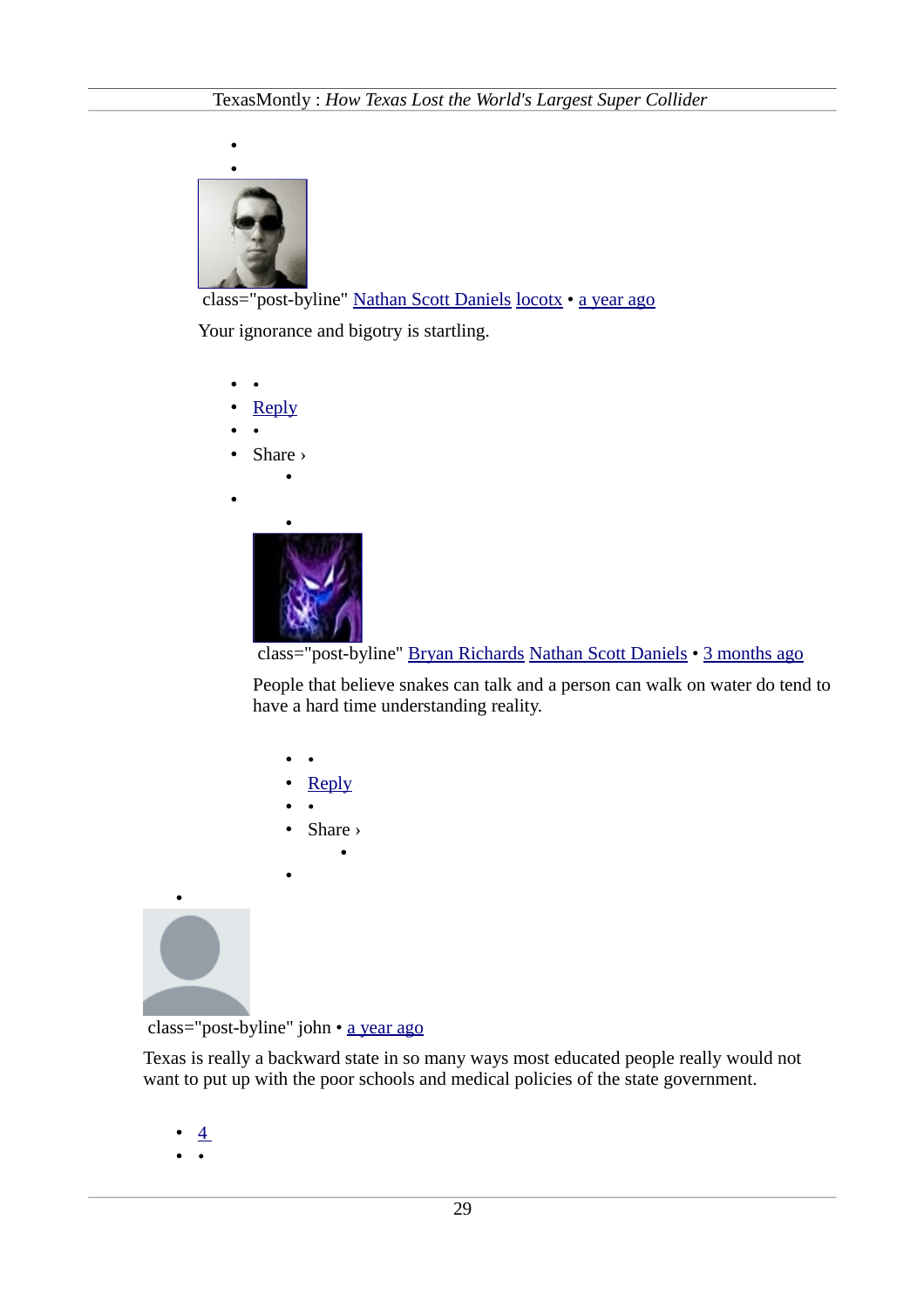| Reply               |  |
|---------------------|--|
|                     |  |
| Share $\rightarrow$ |  |
|                     |  |
|                     |  |
|                     |  |
|                     |  |
|                     |  |

class="post-byline" txmonthlyreader • [a year ago](http://www.texasmonthly.com/story/how-texas-lost-worlds-largest-super-collider?fullpage=1#comment-1117247323)

# Does TM have any editors? At all?

This piece is about 2000 words too long...its title is misleading..b/c we never find out the machinations of the 'loss'....

I understand you have to have something for the interns to do, but please check their work.

 $\perp$ • • • [Reply](http://disqus.com/embed/comments/?base=default&version=efc05164bbe607ae229b78a28ef865e3&f=texasmonthly&t_i=node%2F55968&t_u=http%3A%2F%2Fwww.texasmonthly.com%2Fstory%2Fhow-texas-lost-worlds-largest-super-collider&t_e=How%20Texas%20Lost%20the%20World%26%23039%3Bs%20Largest%20Super%20Collider&t_d=How%20Texas%20Lost%20the%20World) • • • Share › • • •

class="post-byline" [cresciteundo](https://disqus.com/by/cresciteundo/) [txmonthlyreader](http://www.texasmonthly.com/story/how-texas-lost-worlds-largest-super-collider?fullpage=1#comment-1117247323) • [8 months ago](http://www.texasmonthly.com/story/how-texas-lost-worlds-largest-super-collider?fullpage=1#comment-1520343824)

Its easy-- it was C-L-I-N-T-O-N. It would KILL the TM editorial staff to admit it. The "austerity" congress was controlled by the Dems until '94. Ann Richards lost her second term chances although she heavily lobbied the Clinton White House to help support the project. Clinton found all kinds of reasons to raise taxes at this time, but had no time for anyone from Texas.

- •
- • [Reply](http://disqus.com/embed/comments/?base=default&version=efc05164bbe607ae229b78a28ef865e3&f=texasmonthly&t_i=node%2F55968&t_u=http%3A%2F%2Fwww.texasmonthly.com%2Fstory%2Fhow-texas-lost-worlds-largest-super-collider&t_e=How%20Texas%20Lost%20the%20World%26%23039%3Bs%20Largest%20Super%20Collider&t_d=How%20Texas%20Lost%20the%20World)
- •
- Share ›

•

- - •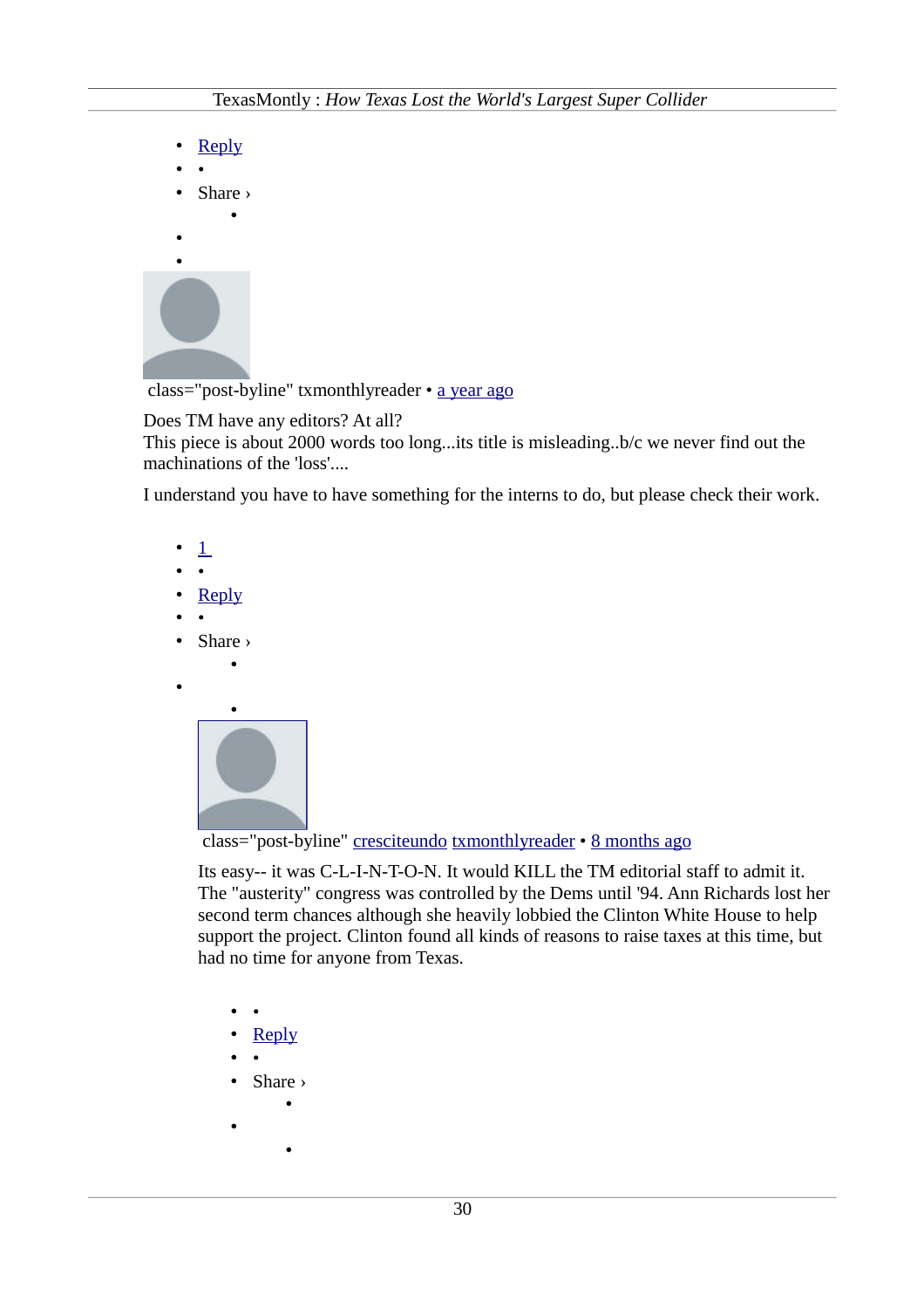

# class="post-byline" [MD](https://disqus.com/by/disqus_Mceqbxq01l/) [cresciteundo](http://www.texasmonthly.com/story/how-texas-lost-worlds-largest-super-collider?fullpage=1#comment-1520343824) • [8 months ago](http://www.texasmonthly.com/story/how-texas-lost-worlds-largest-super-collider?fullpage=1#comment-1522702893)

I am sorry but it's ridiculous to blame this on Clinton when the congress is the body which refused to fund the project. Clinton, when signing for the revocation of the authority for the project. lamented that it was a great loss for science. Yes, he was not the most enthusiastic backer of this project but it was mostly republicans in the house back ten which did not back this. Not all because there were also dems as the country was not as polarized back then and some dems back then were conservatives also. But in general, it was conservatives spurring ignorance at reality like they are doing now, only now the ALL are in the republican party.

- • [2](http://disqus.com/embed/comments/?base=default&version=efc05164bbe607ae229b78a28ef865e3&f=texasmonthly&t_i=node%2F55968&t_u=http%3A%2F%2Fwww.texasmonthly.com%2Fstory%2Fhow-texas-lost-worlds-largest-super-collider&t_e=How%20Texas%20Lost%20the%20World%26%23039%3Bs%20Largest%20Super%20Collider&t_d=How%20Texas%20Lost%20the%20World)
- •
- • [Reply](http://disqus.com/embed/comments/?base=default&version=efc05164bbe607ae229b78a28ef865e3&f=texasmonthly&t_i=node%2F55968&t_u=http%3A%2F%2Fwww.texasmonthly.com%2Fstory%2Fhow-texas-lost-worlds-largest-super-collider&t_e=How%20Texas%20Lost%20the%20World%26%23039%3Bs%20Largest%20Super%20Collider&t_d=How%20Texas%20Lost%20the%20World)
- •
- Share ›

•

•



class="post-byline" [Paul Fogel](https://disqus.com/by/paulfogel/) • [a year ago](http://www.texasmonthly.com/story/how-texas-lost-worlds-largest-super-collider?fullpage=1#comment-1260912130)

Why is there no mention of the exchange between Speaker Foley and the Texas representative who kept chanting "Pork, Pork Democrat Pork" so much that in a pique of frustration the Speaker said: " You don;t like pork? OK the supercollider is dead." and gavel ed the session into close. The look in the tormenter's face was priceless, but the effect has been to make us a second rate scientific source for physics. Our best and brightest have to go to France and De Switz to do their work.

- • [2](http://disqus.com/embed/comments/?base=default&version=efc05164bbe607ae229b78a28ef865e3&f=texasmonthly&t_i=node%2F55968&t_u=http%3A%2F%2Fwww.texasmonthly.com%2Fstory%2Fhow-texas-lost-worlds-largest-super-collider&t_e=How%20Texas%20Lost%20the%20World%26%23039%3Bs%20Largest%20Super%20Collider&t_d=How%20Texas%20Lost%20the%20World)
- •
- • [Reply](http://disqus.com/embed/comments/?base=default&version=efc05164bbe607ae229b78a28ef865e3&f=texasmonthly&t_i=node%2F55968&t_u=http%3A%2F%2Fwww.texasmonthly.com%2Fstory%2Fhow-texas-lost-worlds-largest-super-collider&t_e=How%20Texas%20Lost%20the%20World%26%23039%3Bs%20Largest%20Super%20Collider&t_d=How%20Texas%20Lost%20the%20World)
- •
- Share ›

•

- •
- •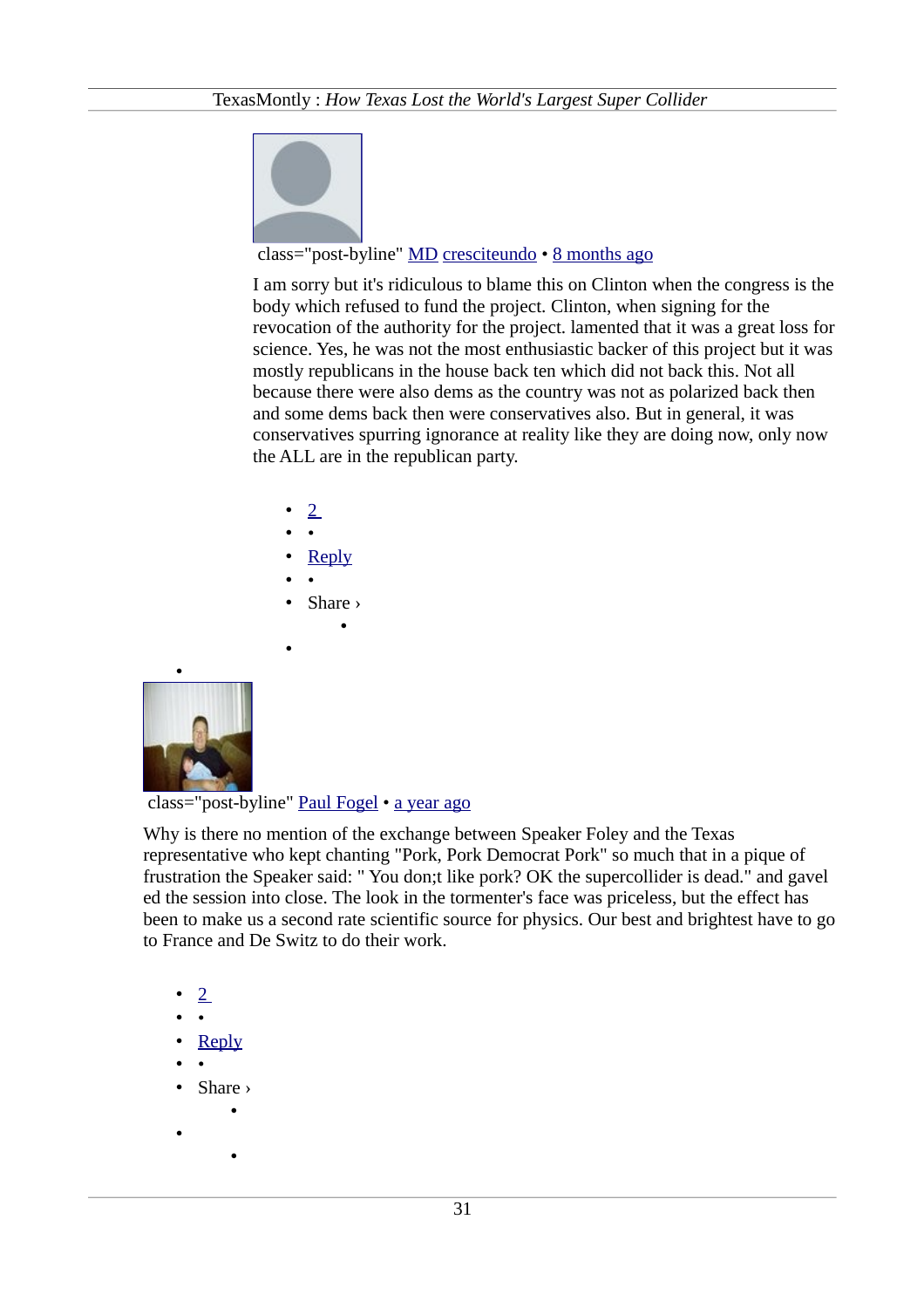

class="post-byline" JayJ [Paul Fogel](http://www.texasmonthly.com/story/how-texas-lost-worlds-largest-super-collider?fullpage=1#comment-1260912130) • [a year ago](http://www.texasmonthly.com/story/how-texas-lost-worlds-largest-super-collider?fullpage=1#comment-1351940456)

I was not aware of this. Is there a reference?

- • • [Reply](http://disqus.com/embed/comments/?base=default&version=efc05164bbe607ae229b78a28ef865e3&f=texasmonthly&t_i=node%2F55968&t_u=http%3A%2F%2Fwww.texasmonthly.com%2Fstory%2Fhow-texas-lost-worlds-largest-super-collider&t_e=How%20Texas%20Lost%20the%20World%26%23039%3Bs%20Largest%20Super%20Collider&t_d=How%20Texas%20Lost%20the%20World) • •
- Share ›
- •





i Witnessed the exchange on C Span. Have not tried to find it there because the search engine on that site is unwieldy.

- •
- • [Reply](http://disqus.com/embed/comments/?base=default&version=efc05164bbe607ae229b78a28ef865e3&f=texasmonthly&t_i=node%2F55968&t_u=http%3A%2F%2Fwww.texasmonthly.com%2Fstory%2Fhow-texas-lost-worlds-largest-super-collider&t_e=How%20Texas%20Lost%20the%20World%26%23039%3Bs%20Largest%20Super%20Collider&t_d=How%20Texas%20Lost%20the%20World)
- •
- Share › •
- 

•



class="post-byline" [browninghipower](https://disqus.com/by/browninghipower/) • [a year ago](http://www.texasmonthly.com/story/how-texas-lost-worlds-largest-super-collider?fullpage=1#comment-1362950242)

For what it's worth....See the film "Particle Fever". It's a magnificent documentary, but the most depressing part is the snippet of the House debate that features the 1993 TX and CO reps arguing against funding the project. Their stupidity is legend and profoundly sad and enraging. The asshole from Colorado actually says Why do we need to spend billions to discover or understand the creation of the Universe when we already know it from the Bible? (I'm paraphrasing here.) Even in a small theater in the US, the groans and headshaking and utter embarrassment were palpable. I am so ashamed of what these Fundamental anti-science morons have and are doing to my country that I long for rioting in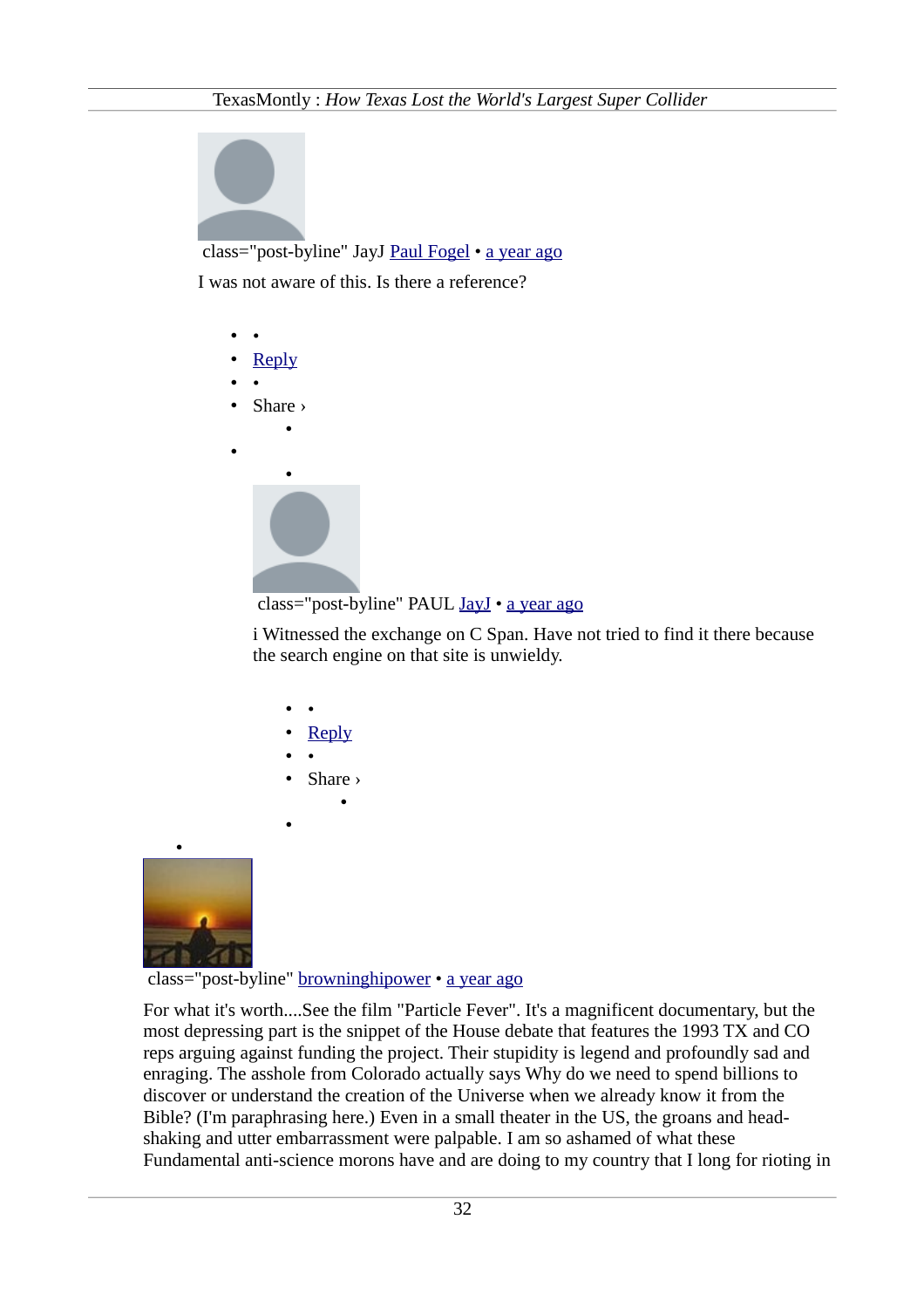the streets. No wonder America is a laughingstock around the world.



- •
- • [Reply](http://disqus.com/embed/comments/?base=default&version=efc05164bbe607ae229b78a28ef865e3&f=texasmonthly&t_i=node%2F55968&t_u=http%3A%2F%2Fwww.texasmonthly.com%2Fstory%2Fhow-texas-lost-worlds-largest-super-collider&t_e=How%20Texas%20Lost%20the%20World%26%23039%3Bs%20Largest%20Super%20Collider&t_d=How%20Texas%20Lost%20the%20World)
- •
- Share ›

•

•



class="post-byline" [CosmicSurfer](https://disqus.com/by/disqus_taPZLDM6vT/) • [8 months ago](http://www.texasmonthly.com/story/how-texas-lost-worlds-largest-super-collider?fullpage=1#comment-1506397739)

Its really a damn shame because the Higgs particle could have been discovered right here in the US.



class="post-byline" [Pooua](https://disqus.com/by/Pooua/) • [8 months ago](http://www.texasmonthly.com/story/how-texas-lost-worlds-largest-super-collider?fullpage=1#comment-1508246643)

As a science enthusiast, I made it a point to make a pilgrimage to the remains of the SSC site in October 2002. I shot several photos of the empty facility, inside and out. I had seen workers on the roof when I first arrived, but when I found an open door, I could not find anyone on the premises. I would like to have explored more, but it is just as well I didn't, as I heard on the radio later that day that someone had been ticketed for trespassing in the facility.

- •
- • [Reply](http://disqus.com/embed/comments/?base=default&version=efc05164bbe607ae229b78a28ef865e3&f=texasmonthly&t_i=node%2F55968&t_u=http%3A%2F%2Fwww.texasmonthly.com%2Fstory%2Fhow-texas-lost-worlds-largest-super-collider&t_e=How%20Texas%20Lost%20the%20World%26%23039%3Bs%20Largest%20Super%20Collider&t_d=How%20Texas%20Lost%20the%20World)
- •
- Share ›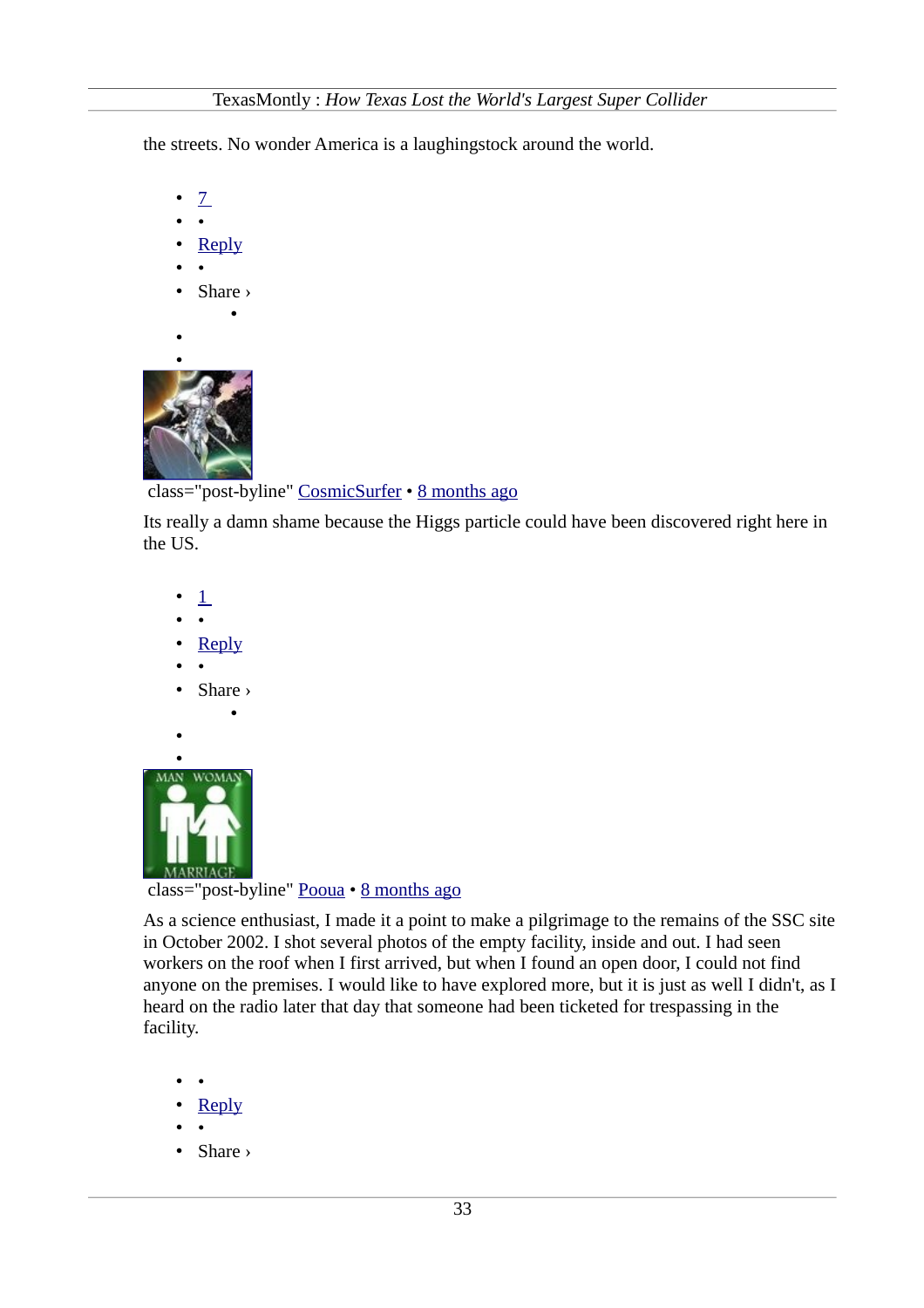

•

class="post-byline" [eagleon](https://disqus.com/by/eagleon/) • [7 months ago](http://www.texasmonthly.com/story/how-texas-lost-worlds-largest-super-collider?fullpage=1#comment-1563899778)

"Most physicists were incredulous, and rightfully so, as the "superluminal" neutrinos turned out to be an artifact of miswired fiber optics and a bad atomic clock. It was embarrassing; people resigned. Many physicists condemned the announcement as sensational, a swat at the hard reality of modern experimental physics, which is forevermore Big Science: a political animal of bureaucracy, real estate, diplomacy, rhetoric, and tax-based funding. People have to trust physicists more than ever before, a tall order considering the arcane nature of theoretical science. And yet the tools required to prove or disprove certain hypotheses often require significant amounts of money."

And this right here is everything wrong with "Big Science" in a paragraph. Scientists are not, and should never be paid to be right every single time. If you are paying your scientists to be right, you are paying for them to parrot existing science. No new discovery can be made without some risk of being wrong.

The team reported their observations. The team themselves were skeptical, but their equipment was to blame for its failure, not the fact that they reported it. The media sensationalism roaring into the scene blew the situation out of all proportion to reality - the development of science into what it is today is built on every single mistake that has ever fouled an experiment, not the successes of proven method, and expecting results and methodology to be perfect to exacting detail ignores the fact that we do not and cannot possibly know what that methodology must be before putting it to the test many, many times.

I'm disappointed to hear that the leaders behind these observations have resigned. Another blow against progress dealt by this ridiculous idea from the public that scientists should be infallible prophets, because after all, we gave them loads of money!

- •
- • [Reply](http://disqus.com/embed/comments/?base=default&version=efc05164bbe607ae229b78a28ef865e3&f=texasmonthly&t_i=node%2F55968&t_u=http%3A%2F%2Fwww.texasmonthly.com%2Fstory%2Fhow-texas-lost-worlds-largest-super-collider&t_e=How%20Texas%20Lost%20the%20World%26%23039%3Bs%20Largest%20Super%20Collider&t_d=How%20Texas%20Lost%20the%20World)
- •
- Share ›

•

•

- 
- •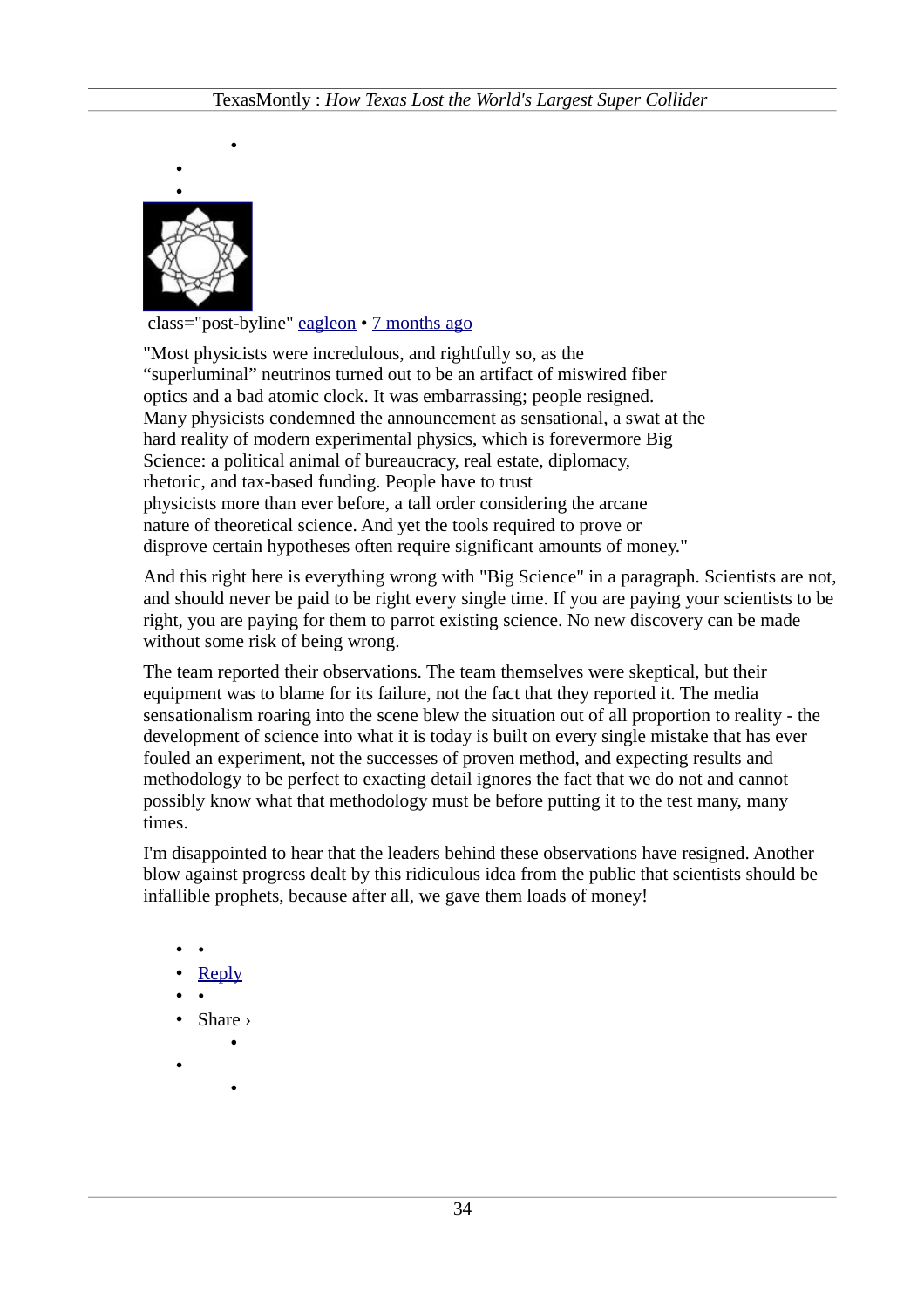

# class="post-byline" [MMatic](https://disqus.com/by/disqus_LdkQfEMi4d/) [eagleon](http://www.texasmonthly.com/story/how-texas-lost-worlds-largest-super-collider?fullpage=1#comment-1563899778) • [7 months ago](http://www.texasmonthly.com/story/how-texas-lost-worlds-largest-super-collider?fullpage=1#comment-1599497512)

Yes, there is a lot of things wrong in modern exact sciences, but compared to everything in society they are practically flawless.

- •
- • [Reply](http://disqus.com/embed/comments/?base=default&version=efc05164bbe607ae229b78a28ef865e3&f=texasmonthly&t_i=node%2F55968&t_u=http%3A%2F%2Fwww.texasmonthly.com%2Fstory%2Fhow-texas-lost-worlds-largest-super-collider&t_e=How%20Texas%20Lost%20the%20World%26%23039%3Bs%20Largest%20Super%20Collider&t_d=How%20Texas%20Lost%20the%20World)
- •
- Share ›

•

•



class="post-byline" [eagleon](https://disqus.com/by/eagleon/) [MMatic](http://www.texasmonthly.com/story/how-texas-lost-worlds-largest-super-collider?fullpage=1#comment-1599497512) • [7 months ago](http://www.texasmonthly.com/story/how-texas-lost-worlds-largest-super-collider?fullpage=1#comment-1603253587)

What is that even saying? "Compared to Jupiter, Mt. Everest is practically a grain of sand." Mt. Everest is not a grain of sand. Academia is not flawless. Something is either flawed or it's not, ignoring those flaws because there are bigger flaws in something completely unrelated is just stupid and selfdestructive when the resources exist within the system itself to correct them.

[http://en.wikipedia.org/wiki/F...](http://en.wikipedia.org/wiki/Fallacy_of_relative_privation) [http://en.wikipedia.org/wiki/T...](http://en.wikipedia.org/wiki/Thought_Reform_and_the_Psychology_of_Totalism#Thought-terminating_clich.C3.A9)

I don't often downvote comments, especially in response to my own, but yours is such a bland platitude that it's earned it. Congratulations.

- •
- • [Reply](http://disqus.com/embed/comments/?base=default&version=efc05164bbe607ae229b78a28ef865e3&f=texasmonthly&t_i=node%2F55968&t_u=http%3A%2F%2Fwww.texasmonthly.com%2Fstory%2Fhow-texas-lost-worlds-largest-super-collider&t_e=How%20Texas%20Lost%20the%20World%26%23039%3Bs%20Largest%20Super%20Collider&t_d=How%20Texas%20Lost%20the%20World)
- •
- Share ›

•

•

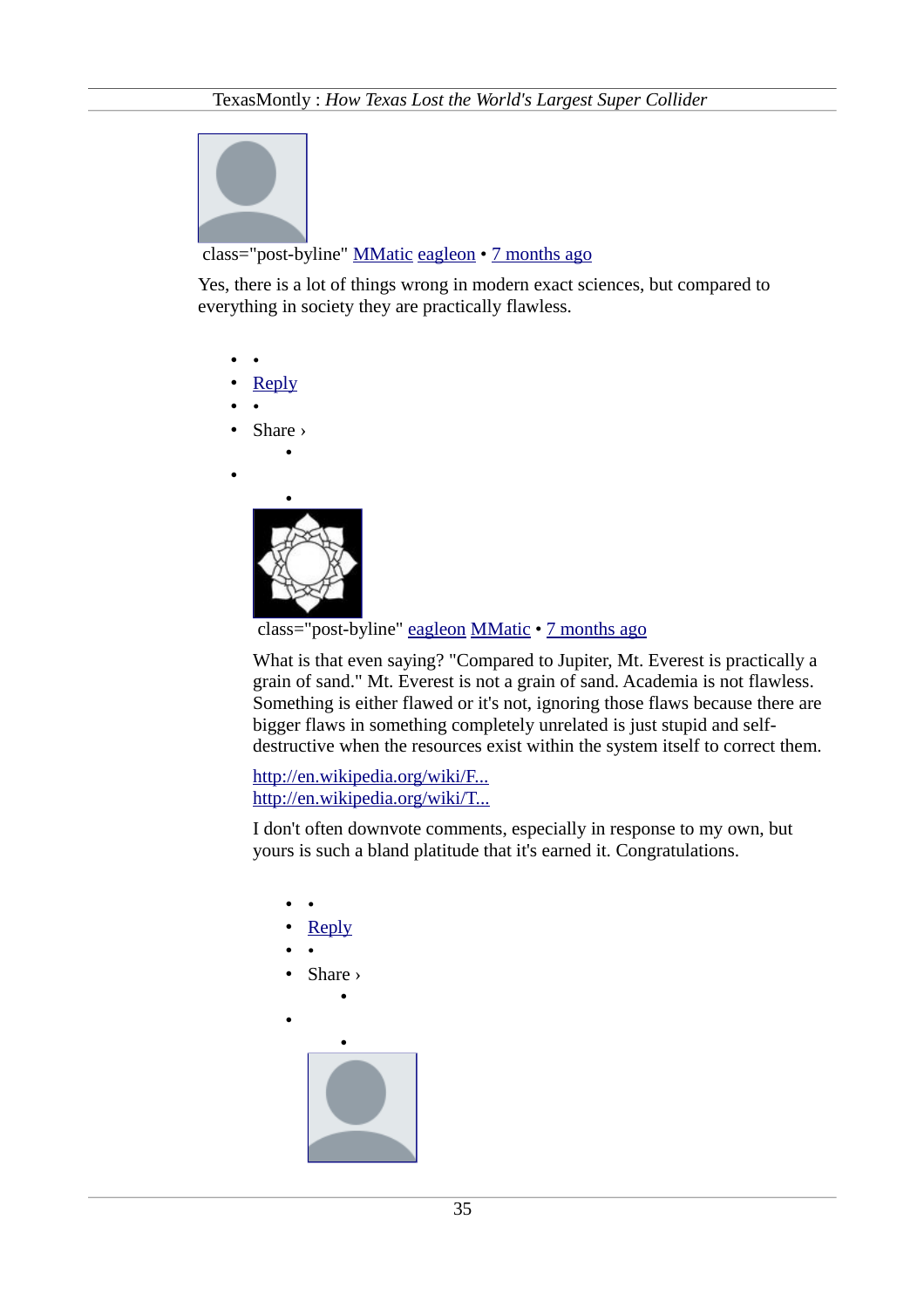### class="post-byline" [MMatic](https://disqus.com/by/disqus_LdkQfEMi4d/) [eagleon](http://www.texasmonthly.com/story/how-texas-lost-worlds-largest-super-collider?fullpage=1#comment-1603253587) • [7 months ago](http://www.texasmonthly.com/story/how-texas-lost-worlds-largest-super-collider?fullpage=1#comment-1604330231)

First off all, I didn't say academia I said exact sciences, and by that I mean the natural and technical sciences, mathematics and similar things not "science" like psychology or whatever. And yes, if let's say all the countries in the world were Sweden and a hundred Somalia-like countries then even there is a point in criticizing Sweden instead of all of these other screwy countries, you should remember the context of the larger picture of society. There is no fallacy if you are criticizing the exact sciences for problems which are far more pronounced everywhere else.

So that's how it goes.

- •
- • [Reply](http://disqus.com/embed/comments/?base=default&version=efc05164bbe607ae229b78a28ef865e3&f=texasmonthly&t_i=node%2F55968&t_u=http%3A%2F%2Fwww.texasmonthly.com%2Fstory%2Fhow-texas-lost-worlds-largest-super-collider&t_e=How%20Texas%20Lost%20the%20World%26%23039%3Bs%20Largest%20Super%20Collider&t_d=How%20Texas%20Lost%20the%20World)
- •
- Share ›

•

•



class="post-byline" [eagleon](https://disqus.com/by/eagleon/) [MMatic](http://www.texasmonthly.com/story/how-texas-lost-worlds-largest-super-collider?fullpage=1#comment-1604330231) • [7 months ago](http://www.texasmonthly.com/story/how-texas-lost-worlds-largest-super-collider?fullpage=1#comment-1604717018)

[http://en.wikipedia.org/wiki/F...](http://en.wikipedia.org/wiki/Fallacy_of_relative_privation) again. The problems in academia/"exact sciences" cannot be solved by feeding Somalia. Because there are problems elsewhere in the world does not invalidate attention to the 'smaller' ones that can be fixed by people that have nothing to do with feeding Somalia.

Is this going to be an internet knife fight?

• • • [Reply](http://disqus.com/embed/comments/?base=default&version=efc05164bbe607ae229b78a28ef865e3&f=texasmonthly&t_i=node%2F55968&t_u=http%3A%2F%2Fwww.texasmonthly.com%2Fstory%2Fhow-texas-lost-worlds-largest-super-collider&t_e=How%20Texas%20Lost%20the%20World%26%23039%3Bs%20Largest%20Super%20Collider&t_d=How%20Texas%20Lost%20the%20World) • • • Share › • • [•](https://disqus.com/by/disqus_LdkQfEMi4d/)

class="post-byline" [MMatic](https://disqus.com/by/disqus_LdkQfEMi4d/) [eagleon](http://www.texasmonthly.com/story/how-texas-lost-worlds-largest-super-collider?fullpage=1#comment-1604717018) • [6 months ago](http://www.texasmonthly.com/story/how-texas-lost-worlds-largest-super-collider?fullpage=1#comment-1611589620)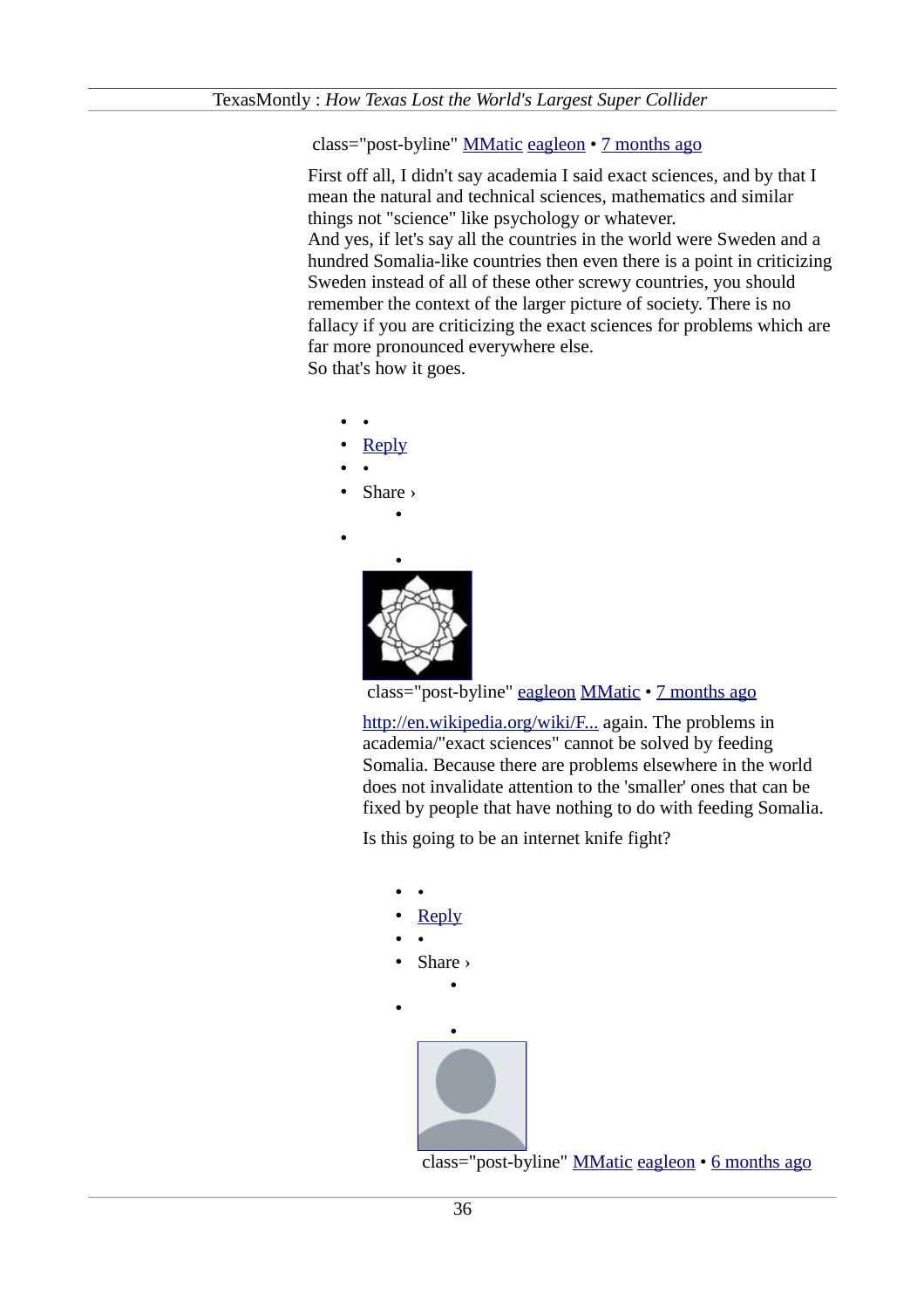I just meant that if you want to solve problems in academia that you shouldn't start with by far the least offender, that is the exact sciences.

### • • • [Reply](http://disqus.com/embed/comments/?base=default&version=efc05164bbe607ae229b78a28ef865e3&f=texasmonthly&t_i=node%2F55968&t_u=http%3A%2F%2Fwww.texasmonthly.com%2Fstory%2Fhow-texas-lost-worlds-largest-super-collider&t_e=How%20Texas%20Lost%20the%20World%26%23039%3Bs%20Largest%20Super%20Collider&t_d=How%20Texas%20Lost%20the%20World) • •

• Share ›

•

•



# class="post-byline" [eagleon](https://disqus.com/by/eagleon/) [MMatic](http://www.texasmonthly.com/story/how-texas-lost-worlds-largest-super-collider?fullpage=1#comment-1611589620) • [6 months](http://www.texasmonthly.com/story/how-texas-lost-worlds-largest-super-collider?fullpage=1#comment-1611754139) [ago](http://www.texasmonthly.com/story/how-texas-lost-worlds-largest-super-collider?fullpage=1#comment-1611754139)

This -is- a problem with "non-exact sciences," whatever that means. Also, to clear up your confusion, psychology and sociology run by the exact same rules for scientific observation as physics - we simply have fewer tools to make mathematically precise observations outside of statistics, but that does not invalidate the use of these observations until we have better, such as BMIs and multiple connectomes diving into the equivalent area for the brain that genetics is in now. Moreover, saying that physics is an "exact science" is akin to saying that we had nothing left to learn about flight after the Wright brothers. We simply do not know how far the rabbit hole goes, and thus how imprecise our understanding of the universe is. Science is not exact and can never be validated as such. We will continue to have experimental error until we stop doing science.

The journal system, the political gaming against the lives of researchers in cutting-edge fields that do not yet have experimental grounding fully developed, and the role of media in warping the image of science is exactly the same in all fields I have examined.

You have "scandal" where, instead of releasing your observations and gaining the insight of other research groups into how their experiment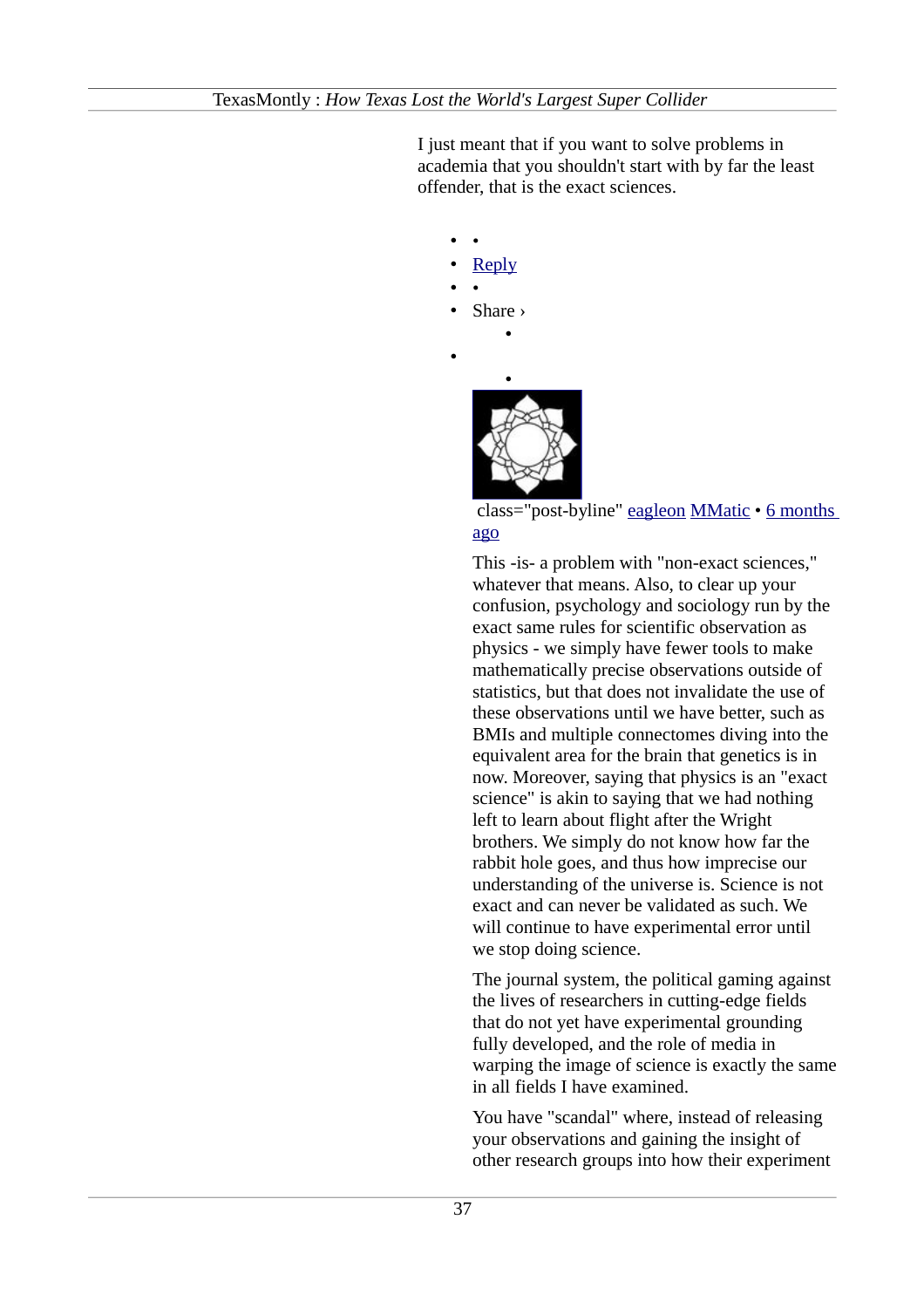might have gone wrong, researchers are forced to resign because they were wrong. Do you not see this as an incredible waste of talent and insight in a field starved of new blood?

You have journals that, despite being published for pennies on the web, reviewed by volunteering research leaders out of the need for new data, and staffed by maybe a dozen people moderating the group, still provide reading access and citation rights in the range of hundreds or thousands of dollars -per article-. When we could be gaining the data and insight of an enormously expanded group of independent researchers, the journal system closes science off to the internet and the modern world in the form of PDF flat-files that are correlated and referenced like books instead of digital objects that can be given whatever selfdescribing powers we can program.

Then you have the media taking up fights they have no part in, in order to draw the casual consumer of scientism, the singularitarians, the technophiles, and the odd kid that may actually be interested in science. Then they turn it into something like Jerry, to be consumed like a tabloid piece, utterly twisting the public perception of science and unfortunately masking these and other real problems from real efforts to solve them. It's not exciting to hear that scientific journals are hard to get to. It's much more exciting to pretend that these researchers were the followers of some sort of false FTL Neutrino God.

Some people don't even know what a scientific paper is or what it looks like - I know someone that assumed that scientists communicated through the press, The idea that he could contribute to science was alien to him. He doesn't have a particle collider, never mind that we could build more of them. He isn't a 'genius' never mind that almost no one is in science either, just like almost no one in the world is a genius. There is too much science being done for it to all be done by geniuses, and yet it was some prestigious, almost holy place to him. As if collecting water samples is some monumental task beyond his puny sub-human brain.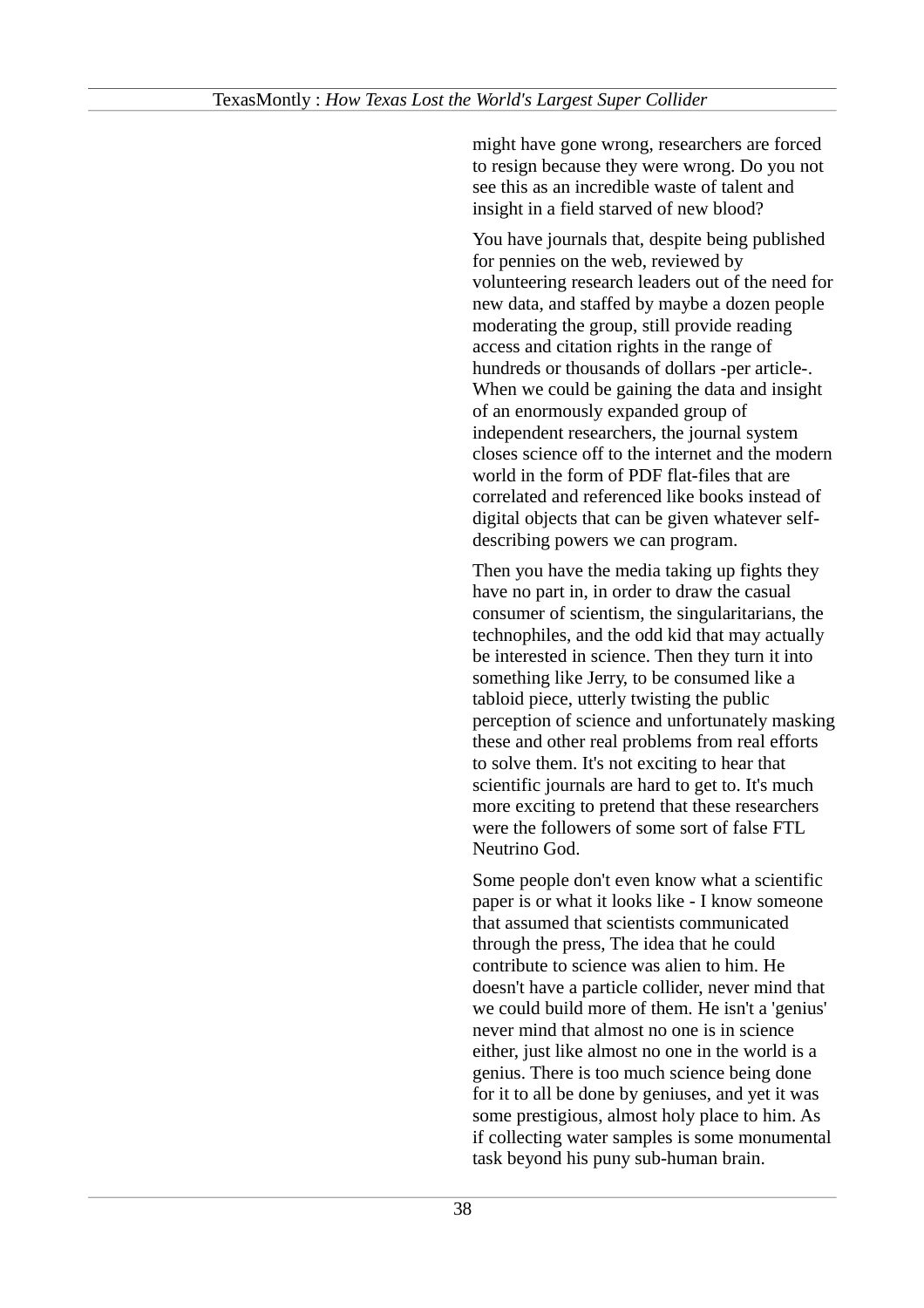So yes, there are other problems in academia. But it's ridiculous to assume that physics is somehow exempt from them and 'exacter' because it's using more electricity.

see more

•

• • **Reply** • • • Share › • •

> class="post-byline" [MMatic](https://disqus.com/by/disqus_LdkQfEMi4d/) [eagleon](http://www.texasmonthly.com/story/how-texas-lost-worlds-largest-super-collider?fullpage=1#comment-1611754139) • [6](http://www.texasmonthly.com/story/how-texas-lost-worlds-largest-super-collider?fullpage=1#comment-1613924302) [months ago](http://www.texasmonthly.com/story/how-texas-lost-worlds-largest-super-collider?fullpage=1#comment-1613924302)

> I agree with much of your points, however physics is exact, whereas psychology and sociology is pseudoscience. And I am one of a growing number of actual scientists, working in an actual science where (at least most) people care about intellectual integrity, who are tired of pretending that know-nothing pseudo-intellectual "psychologists" and their ilk are our peers. Whereas we do not consider any empirical data as serious evidence without at least 5 sigma certainty, you drool over 2-3 sigma. Whereas we have mathematical theorems founded on pure logic, you have correlations and statistical methods most of you do not understand.

> You are part of the problem you mention. You give the wrong idea of what science is. And you have the arrogance to say that physics, which gave you the entire modern world and the very computer you are using, is only difference because it uses more electricity. Physics and the related sciences accomplished everything worth mentioning in science, whereas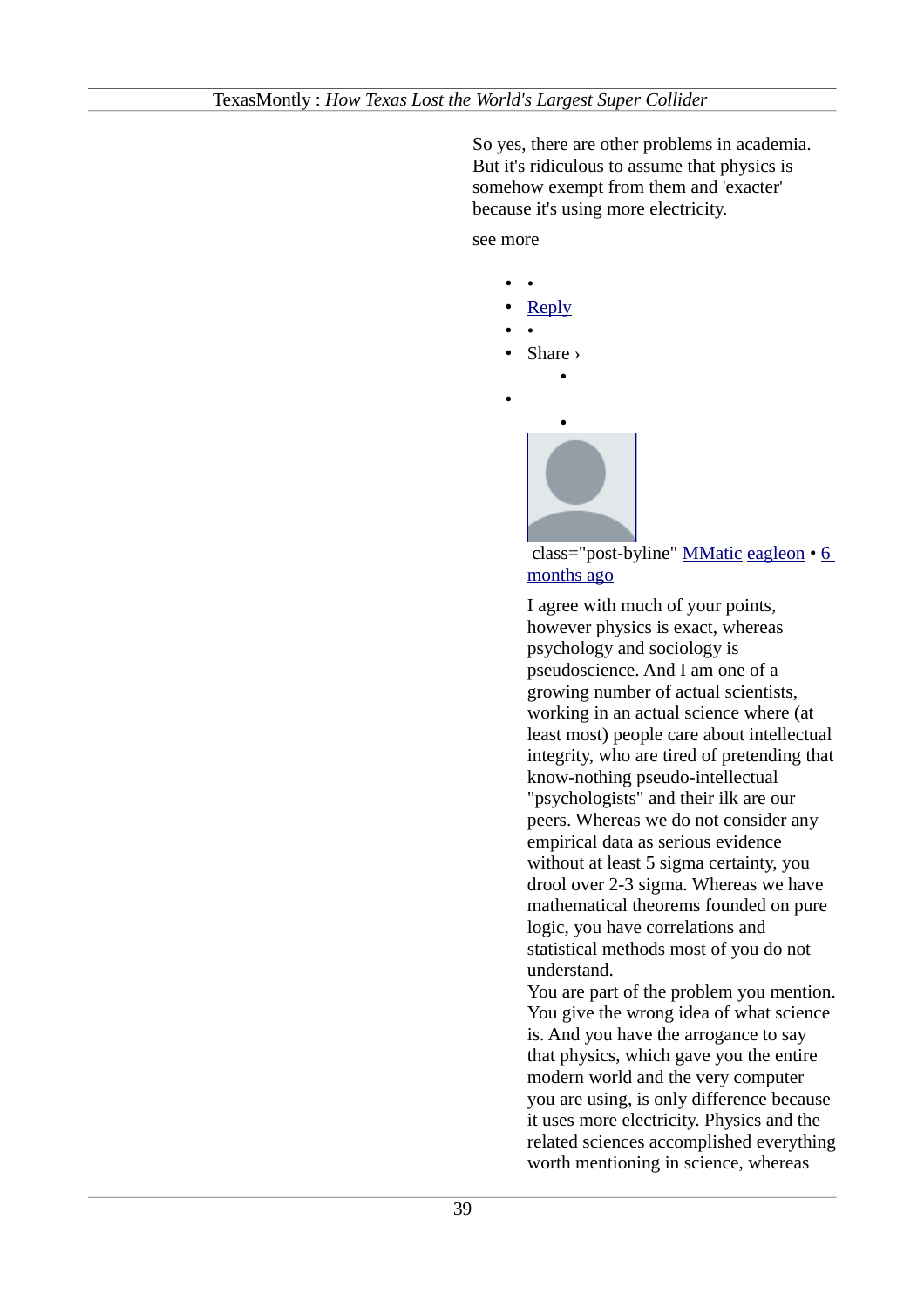psychology and sociology accomplished nothing and they will never accomplish anything because they are a worthless waste of time and should be purged from Academia along with every other bourgeois ideological pseudoscience.

- •
- • [Reply](http://disqus.com/embed/comments/?base=default&version=efc05164bbe607ae229b78a28ef865e3&f=texasmonthly&t_i=node%2F55968&t_u=http%3A%2F%2Fwww.texasmonthly.com%2Fstory%2Fhow-texas-lost-worlds-largest-super-collider&t_e=How%20Texas%20Lost%20the%20World%26%23039%3Bs%20Largest%20Super%20Collider&t_d=How%20Texas%20Lost%20the%20World)
- •

•

• Share ›

•



class="post-byline" [MMatic](https://disqus.com/by/disqus_LdkQfEMi4d/) • [7 months ago](http://www.texasmonthly.com/story/how-texas-lost-worlds-largest-super-collider?fullpage=1#comment-1599500814)

The cancellation of the SCSC is an example of one of the reasons the notion of bourgeoisie democracy will fail.

- •
- • [Reply](http://disqus.com/embed/comments/?base=default&version=efc05164bbe607ae229b78a28ef865e3&f=texasmonthly&t_i=node%2F55968&t_u=http%3A%2F%2Fwww.texasmonthly.com%2Fstory%2Fhow-texas-lost-worlds-largest-super-collider&t_e=How%20Texas%20Lost%20the%20World%26%23039%3Bs%20Largest%20Super%20Collider&t_d=How%20Texas%20Lost%20the%20World)
- •
- Share ›

•

•



class="post-byline" [Sojourner Lady](https://disqus.com/by/SojournerLady/) • [3 months ago](http://www.texasmonthly.com/story/how-texas-lost-worlds-largest-super-collider?fullpage=1#comment-1803519814)

[http://www.pbs.org/wgbh/nova/p...](http://www.pbs.org/wgbh/nova/physics/big-bang-machine.html)

Seems as though they're getting ready to re-open this project again THIS YEAR, 2015! See the above PBS NOVA link, above.

In the beginning, some 30 or 40 years or so ago, if I remember correctly, they were calling it the Super Collider.

- •
- • [Reply](http://disqus.com/embed/comments/?base=default&version=efc05164bbe607ae229b78a28ef865e3&f=texasmonthly&t_i=node%2F55968&t_u=http%3A%2F%2Fwww.texasmonthly.com%2Fstory%2Fhow-texas-lost-worlds-largest-super-collider&t_e=How%20Texas%20Lost%20the%20World%26%23039%3Bs%20Largest%20Super%20Collider&t_d=How%20Texas%20Lost%20the%20World)